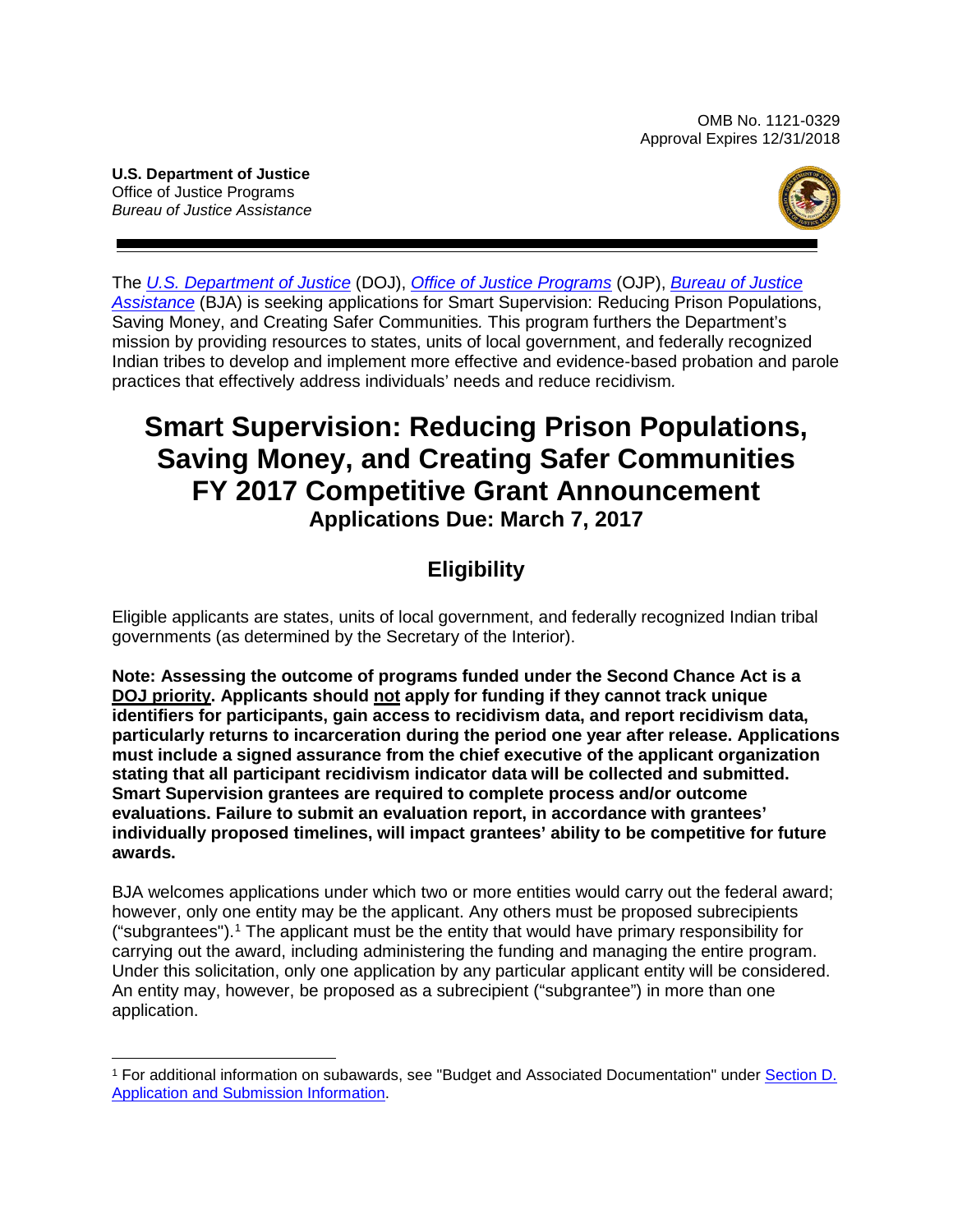BJA may elect to fund applications submitted under this FY 2017 solicitation in future fiscal years, dependent on, among other considerations, the merit of the applications and on the availability of appropriations.

### **Deadline**

Applicants must register with [Grants.gov](http://www.grants.gov/web/grants/register.html) prior to submitting an application. All applications are due by 11:59 p.m. eastern time on March 7, 2017.

To be considered timely, an application must be submitted by the application deadline using Grants.gov, and the applicant must have received a validation message from Grants.gov that indicates successful and timely submission. OJP urges applicants to submit applications at least 72 hours prior to the application due date, in order to allow time for the applicant to receive validation messages or rejection notifications from Grants.gov, and to correct in a timely fashion any problems that may have caused a rejection notification.

OJP encourages all applicants to read this [Important Notice: Applying for Grants in Grants.gov.](http://ojp.gov/funding/Apply/Grants-govInfo.htm)

For additional information, see How [to Apply](#page-24-0) in Section D. Application and Submission [Information.](#page-13-0)

# **Contact Information**

For technical assistance with submitting an application, contact the Grants.gov Customer Support Hotline at 800-518-4726 or 606-545-5035, or via email to [support@grants.gov.](mailto:support@grants.gov) The [Grants.gov](http://www.grants.gov/web/grants/support.html) Support Hotline operates 24 hours a day, 7 days a week, except on federal holidays.

An applicant that experiences unforeseen Grants.gov technical issues beyond the applicant's control that prevents submission of the application by the deadline may request to submit a late application. To request approval to submit a late application, an applicant must email the National Criminal Justice Reference Service (NCJRS) Response Center at [grants@ncjrs.gov](mailto:grants@ncjrs.gov) **within 24 hours after the application deadline**. Additional information on reporting technical issues appears under "Experiencing Unforeseen Grants.gov Technical Issues" in the [How To](#page-24-0)  [Apply](#page-24-0) section.

For assistance with any other requirement of this solicitation, contact the National Criminal Justice Reference Service (NCJRS) Response Center: toll-free at 800-851-3420; via TTY at 301-240-6310 (hearing impaired only); email [grants@ncjrs.gov;](mailto:grants@ncjrs.gov) fax to 301-240-5830; or web chat at [https://webcontact.ncjrs.gov/ncjchat/chat.jsp.](https://webcontact.ncjrs.gov/ncjchat/chat.jsp) The NCJRS Response Center hours of operation are 10:00 a.m. to 6:00 p.m. eastern time, Monday through Friday, and 10:00 a.m. to 8:00 p.m. eastern time on the solicitation close date..

Grants.gov number assigned to this solicitation: BJA-2017-11545

Release date: January 3, 2017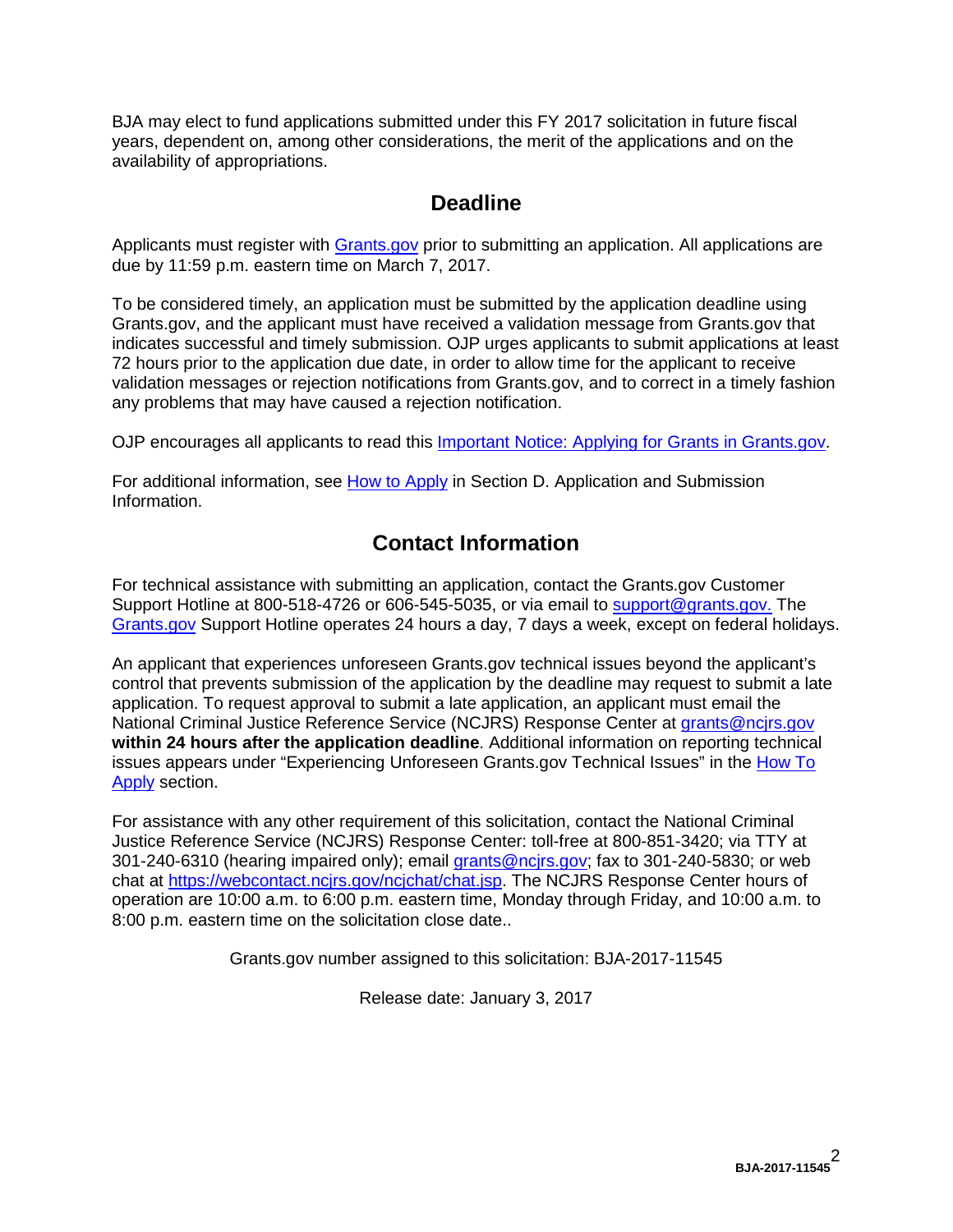# **Contents**

| Limitation on Use of Award Funds for Employee Compensation; Waiver 12          |  |
|--------------------------------------------------------------------------------|--|
| Prior Approval, Planning, and Reporting of Conference/Meeting/Training Costs13 |  |
|                                                                                |  |
|                                                                                |  |
|                                                                                |  |
|                                                                                |  |
|                                                                                |  |
|                                                                                |  |
|                                                                                |  |
|                                                                                |  |
|                                                                                |  |
|                                                                                |  |
|                                                                                |  |
| General Information about Post-Federal Award Reporting Requirements 33         |  |
|                                                                                |  |
|                                                                                |  |
| Freedom of Information Act and Privacy Act (5 U.S.C. 552 and 5 U.S.C. 552a)34  |  |
|                                                                                |  |
|                                                                                |  |
|                                                                                |  |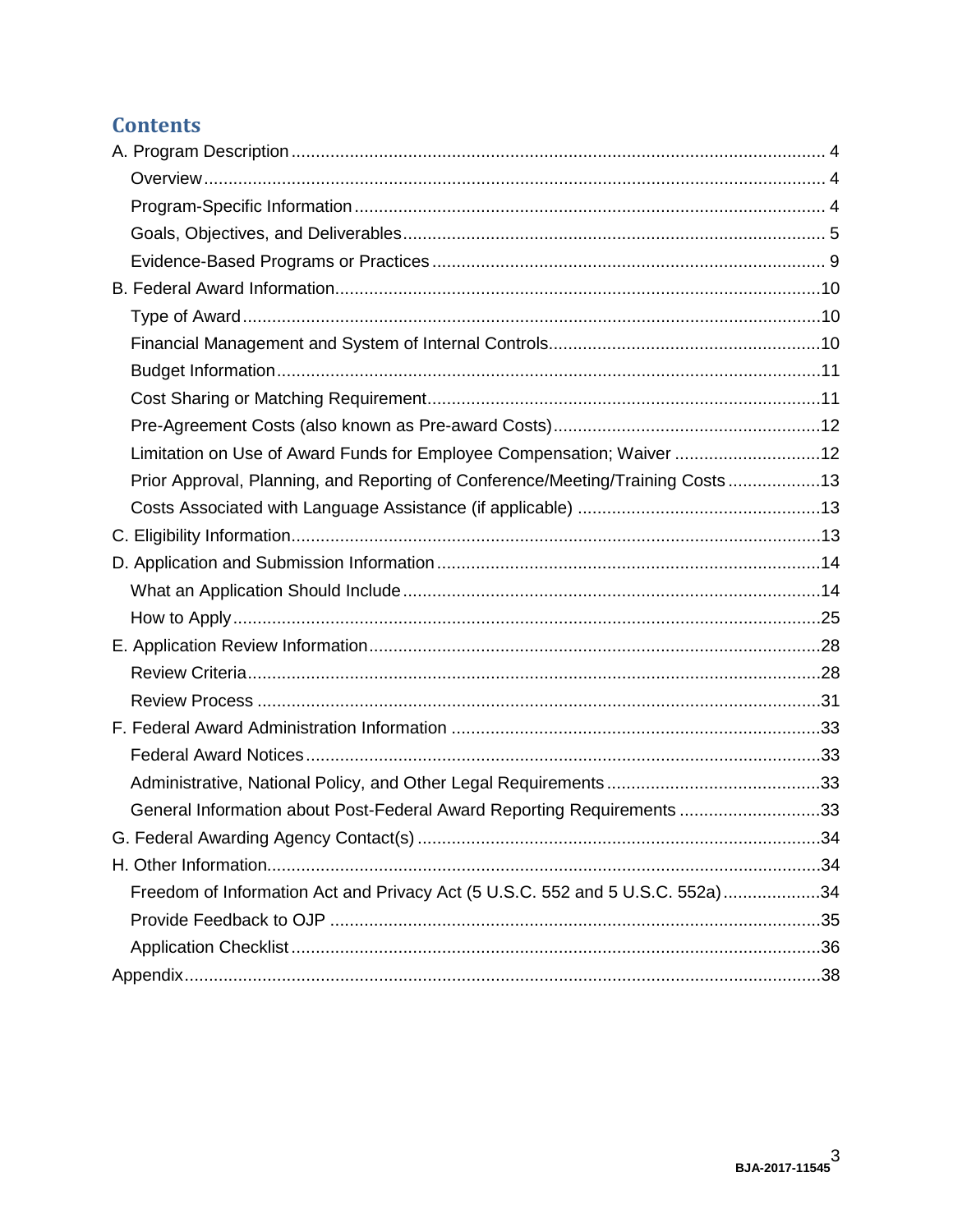# **Smart Supervision: Reducing Prison Populations, Saving Money, and Creating Safer Communities CFDA #16.812**

# <span id="page-3-0"></span>**A. Program Description**

#### <span id="page-3-1"></span>**Overview**

At yearend 2014, an estimated 4,708,100 adults were under supervision in the community either on probation or parole—the equivalent of about 1 out of every 52 adults in the United States. [2](#page-3-3) Many people on supervision do not successfully complete their community supervision. According to the Bureau of Justice Statistics (BJS), the incarceration rates for probationers and parolees have remained relatively stable. State-level data from BJA's Justice Reinvestment Initiative indicate that in some states, probation and parole revocations account for up to 65 percent of prison and jail admissions annually.<sup>[3](#page-3-4)</sup> These failure rates are a key reason prison populations remain high.

The fiscal year (FY) 2017 Smart Supervision Program (SSP) seeks to improve the capacity and effectiveness of community supervision agencies to increase probation and parole success rates and reduce the number of crimes committed by those under probation and parole supervision, which would in turn reduce admissions to prisons and jails and save taxpayer dollars. Funds can be used to improve supervision using evidence-based supervision strategies or to innovate new strategies to improve outcomes for supervisees.

**Statutory Authority:** This program is funded pursuant to annual appropriation acts for the Department. Signed into law on April 9, 2008, the Second Chance Act [\(P.L. 110-199\)](http://www.gpo.gov/fdsys/pkg/PLAW-110publ199/pdf/PLAW-110publ199.pdf) was designed to improve outcomes for people returning to communities from prisons and jails. This first-of-its-kind legislation authorizes federal grants to government agencies and nonprofit organizations to provide employment assistance, substance use treatment, housing, family programming, mentoring, victims support, and other services that can help reduce recidivism.

#### <span id="page-3-2"></span>**Program-Specific Information**

BJA's ["Smart Suite"](http://www.bja.gov/CRPPE/SmartSuite) of programs invest in the development of practitioner-researcher partnerships that use data, evidence, and innovation to create strategies and interventions that are effective and economical. This data-driven approach enables jurisdictions to understand the full nature and extent of the crime challenges they are facing and to target resources to the highest priorities. The Smart Suite of programs, which includes the Smart Supervision Program, represents a strategic approach that brings more "science" into criminal justice operations by

<span id="page-3-3"></span><sup>&</sup>lt;sup>2</sup>Probation and Parole in the United States, 2014, Bureau of Justice Statistics, http://www.bjs.gov/content/pub/pdf/ppus14.pdf.

<span id="page-3-4"></span><sup>&</sup>lt;sup>3</sup> See, e.g., CSG Justice Center, *Tough and Smart: Opportunities for Kansas Policymakers to Reduce Crime and [Spending](https://csgjusticecenter.org/wp-content/uploads/2012/12/ks_policy_forum_one_pager.pdf)* (2007) (In 2007, "65 percent of admissions to prison are people who violated the conditions of their probation or parole."); CSG Justice Center, *[Justice Reinvestment in New Hampshire: Analyses & Policy Options to](https://csgjusticecenter.org/wp-content/uploads/2012/12/JR_New_Hampshire_Report_2010.pdf)  [Reduce Spending on Corrections & Increase Public Safety](https://csgjusticecenter.org/wp-content/uploads/2012/12/JR_New_Hampshire_Report_2010.pdf)*, at 4 (Dec. 2012) (probation and parole revocations accounted for 57% of New Hampshire's prison admissions in 2009); CSG Justice Center, *[Justice Reinvestment in](http://csgjusticecenter.org/wp-content/uploads/2012/12/JR_North_Carolina_policy_framework_v8mg_mc.pdf)  [North Carolina: Analysis and Policy Framework to Reduce Spending on Corrections and Reinvest in Strategies to](http://csgjusticecenter.org/wp-content/uploads/2012/12/JR_North_Carolina_policy_framework_v8mg_mc.pdf)  [Increase Public Safety](http://csgjusticecenter.org/wp-content/uploads/2012/12/JR_North_Carolina_policy_framework_v8mg_mc.pdf)* (Apr. 2011) ("Probation revocations accounted for greater than 50 percent of admissions to prison in FY 2009.").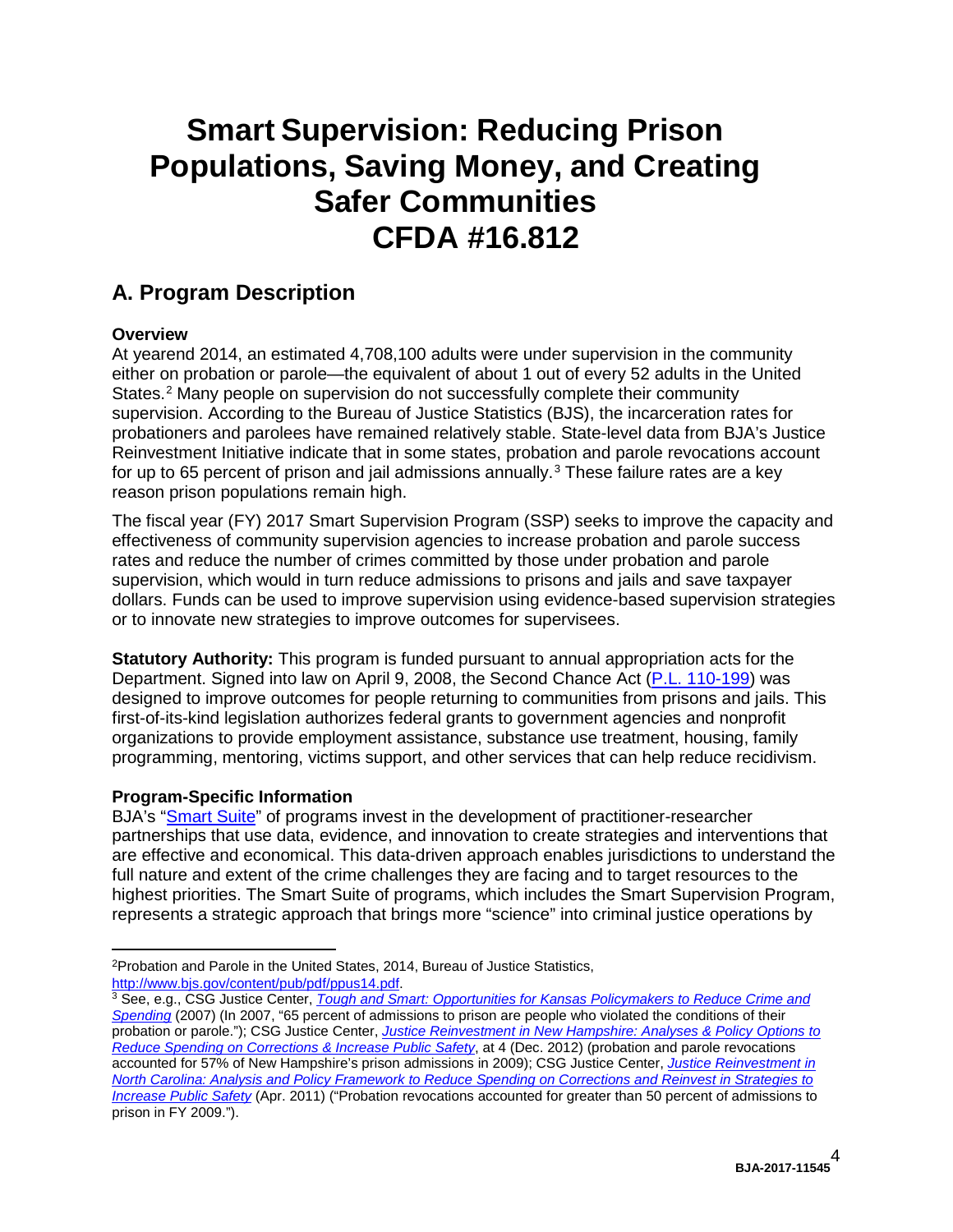leveraging innovative applications of analysis, technology, and evidence-based practices with the goal of improving performance and effectiveness while containing costs.

The Smart Suite assists criminal justice practitioners in building their capacity to develop research-based strategies and focus on program fidelity to increase chances of success. This requires practitioner agencies to partner with researchers using an "action research" approach to enhance collection and review of data, which in turn can serve as a strong foundation for outcome evaluations of program interventions. In "action research," researchers work closely with practitioners to most effectively address specific public safety/criminal justice related problems (e.g., high gun violence rate, poor police legitimacy). In addition, research partners work with the agency and/or consortium of partners to assess problems, identify underlying causes of these problems, identify effective strategies to address these problems (e.g., "theory of change"), implement data-driven strategies/programs to address these problems, conduct program assessments (e.g., process and/or outcome evaluations), and provide "real-time" feedback to enhance decision-making. Successful partnerships between practitioners and researchers require investments of planning, time, communication, complementary skills, and adequate resources.

The FY 2017 SSP challenges probation and parole agencies to assess their ability and effectiveness to address the risk and needs of individuals under their supervision, and to thereby reduce recidivism in their jurisdictions. Agencies should propose evidence-based and innovative grant activities to build capacity in one or more areas assessed as needing improvement and utilizing the action research approach. But reducing recidivism requires more than adopting evidence-based practices. It also requires agency-wide commitments to align policies and practices with recidivism reduction goals and continuous quality improvement. Thus, funds can be used to support capacity-building activities, including staff training to meet the rehabilitative and supervision needs of the supervision population; assessing and addressing gaps and/or quality of service provision; standardizing new or existing strategies to promote replication and scaling; and developing and implementing performance metrics.

BJA expects that SSP grantees will develop a researcher-practitioner partnership and use the action research approach to inform and evaluate grant activities.

Successful applicants will receive technical assistance tailored to the proposed activities through the National Reentry Resource Center, which is funded by BJA to assist Smart Supervision Program Grantees.

#### <span id="page-4-0"></span>**Goals, Objectives, and Deliverables**

The goals of the Smart Supervision Program are to develop and test innovative strategies and implement evidence-based probation and parole approaches that improve supervision success rates, thereby increasing community safety and reducing violent and other crime by effectively addressing individuals' risks and needs and reducing recidivism.

The objectives of the Smart Supervision Program are to:

- Improve supervision strategies that will reduce recidivism.
- Promote and increase collaboration among agencies and officials who work in probation, parole, pretrial, law enforcement, treatment, reentry, and related community corrections fields.
- Develop and implement strategies for the identification, supervision, and treatment of "high-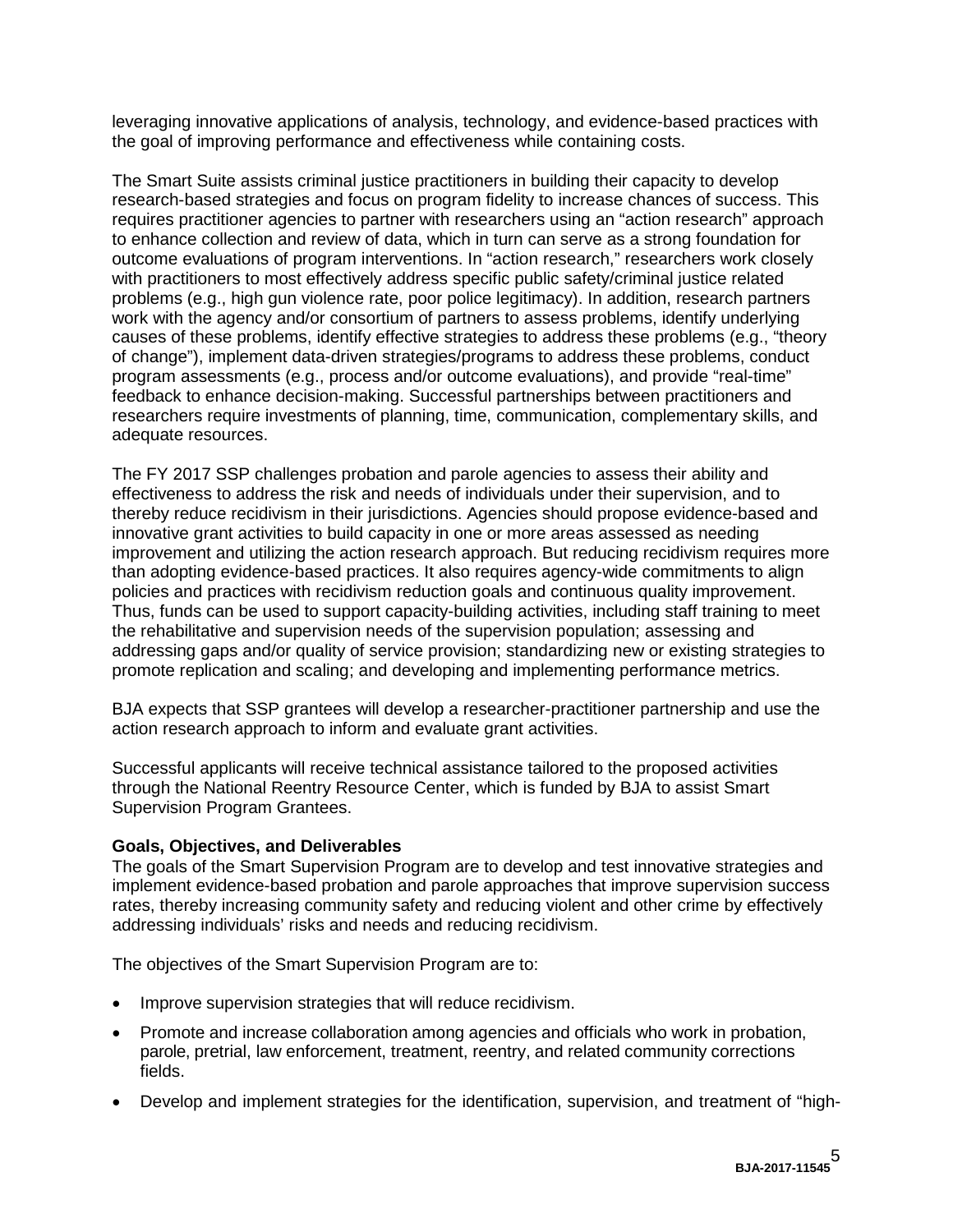risk/high-needs" supervisees, including subsets of this population, which may serve as a model for other agencies throughout the nation.

- Develop and implement developmentally appropriate strategies for the identification, supervision, and treatment of young adult supervisees that may serve as a model for other agencies throughout the nation.
- Develop and implement strategies to identify and enroll uninsured supervisees into Medicaid, or other insurance through health exchanges, and to connect them to treatment and healthcare providers as appropriate.
- Objectively assess and/or evaluate the impact of innovative and evidence-based supervision and treatment strategies.
- Demonstrate the use and efficacy of evidence-based practices and principles to improve the delivery of probation and parole supervision strategies and practices.

This program's required deliverables are:

- An action plan, comprising a problem analysis, logic model, summary of strategies and intended outcomes, and research base for proposed strategies. The action plan is envisioned as a product of collaboration among the supervision agency, research partner, and technical assistance provider. For more information about the required action plan, see page 11.
- Final analysis and report by the research partner.

The Goals, Objectives, and Deliverables are directly related to the performance measures set out in the table in [Section D. Application and Submission Information,](#page-13-0) under "Program Narrative."

#### **Mandatory Project Components**

All projects are required to include the following components within their proposal materials:

- Demonstrate the supervision agency's commitment to the proposed initiative. If the lead agency is not the supervision agency, demonstrate the lead agency's commitment as well.
- Clearly demonstrate the appropriate use and integration of evidence-based principles such as the assessment of risk and needs.
- Document a baseline recidivism rate based on historical data.
- Incorporate a research partner to assist with a) data collection and analysis, b) problem assessment, c) strategy development, and/or d) monitoring and evaluation performance. The research partner can be an independent consultant, or located in an academic institution, a state Statistical Analysis Center, or a research organization. The research partner should have demonstrated expertise conducting the type of work proposed.

#### **Allowable Uses for Award Funds**

Allowable uses for award funds can include the following activities to help state, local, and tribal agencies improve their probation or parole programs:

• **Increase the capacity of states, localities, and tribal communities to help probation or parole agencies improve supervision.** Applicants can use grant funds to implement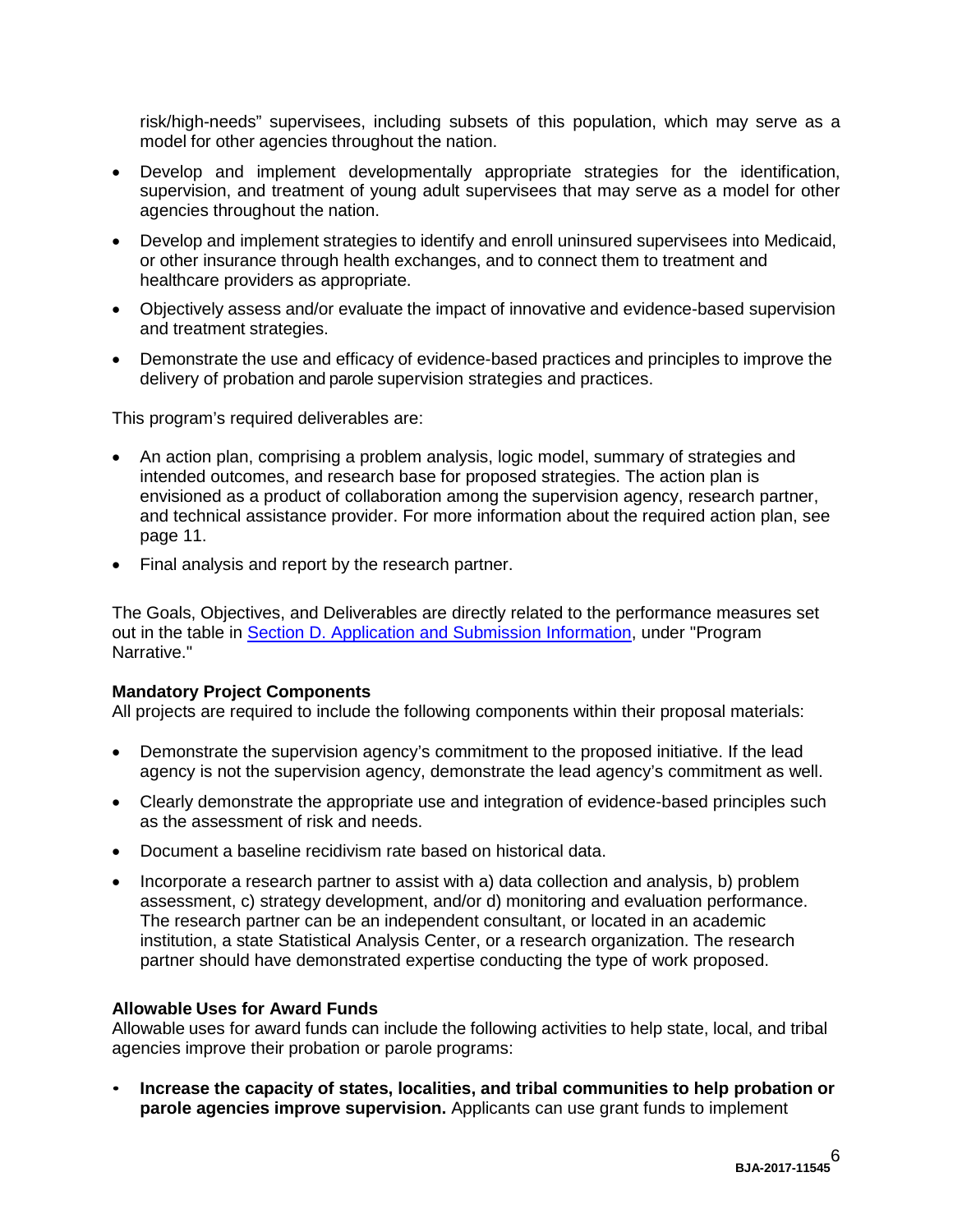evidence-based strategies to increase the effectiveness of community supervision, including the incorporation of the following: identification of risk and needs through assessment; assignment of individuals to caseloads based on assessment results; coaching and resources to support coaching; quality assurance and monitoring mechanisms to ensure fidelity to evidence-based practices; and supervision and programming of the appropriate type and dosage, including the use of swift and certain responses to violations. These proposals should include collecting and analyzing community supervision data, expanding technical assistance and training resources to community supervision staff, emphasizing the use of evidence-based principles and practices, and improving interagency coordination of community supervision activities. For a project in this category of allowable funds, the research partner should propose how they will incorporate and help the agency operationalize lessons from implementation science to ensure fidelity to evidence-based practices.

- **Test new policies and strategies in community supervision and treatment to increase public safety and generate savings.** Applicants can use grant funds to test innovative strategies to help agencies better target resources to the continuum of low- to high-risk supervisees (e.g., target a high-risk/high-needs cohort of probationers for intensive intervention and supervision activities). The results of these projects must be documented by an objective third-party evaluation or assessment partner. Successful strategies will be promoted nationally.
- **Test new policies and strategies in community supervision and treatment to respond appropriately to the unique challenges posed by young adult supervisees (e.g., 25 years and younger).** Applicants can use grant funds to test innovative strategies to help agencies better plan to meet the needs of young adult supervisees, particularly those with a history of violent conduct. New strategies may include specialized caseloads for this age cohort, training for probation and parole officers in adolescent brain development, developing appropriate responses to violations of conditions and incentives, and developing programming and treatment that is developmentally appropriate for this cohort. The results of these projects must be documented by an objective third-party evaluation or assessment partner. Successful strategies will be promoted nationally.
- **Develop and/or deploy information technology** to enhance individual accountability, bolster interagency cooperation, or develop and test tools for the field that effectively facilitate reentry by integrating risk assessment of probationers or parolees with information about substance use, mental health, employment, and education needs. Information sharing solutions should propose to implement [National Information Exchange Model \(NIEM\)](https://www.niem.gov/aboutniem/Pages/niem.aspx)  [standards](https://www.niem.gov/aboutniem/Pages/niem.aspx) to ensure efficiency and reuse of solution development.
- **Analyze and implement changes to policies and practices that guide community supervision conditions and revocation procedures.** Applicants can use funds to **work with judicial, law enforcement, and prosecutorial counterparts** to identify and revise existing policies and practices or draft new guidance to help determine supervision conditions, incentives and sanctions, and revocation. Applicants should consider basing supervision conditions on risk and criminogenic needs assessments and the use of a range of administrative sanction options.
- **Promote the use of evidence-based programs and strategies by service providers that provide treatment, aftercare, reentry services, and alternatives to incarceration to those on supervision.** Applicants can use funds to assess the extent to which service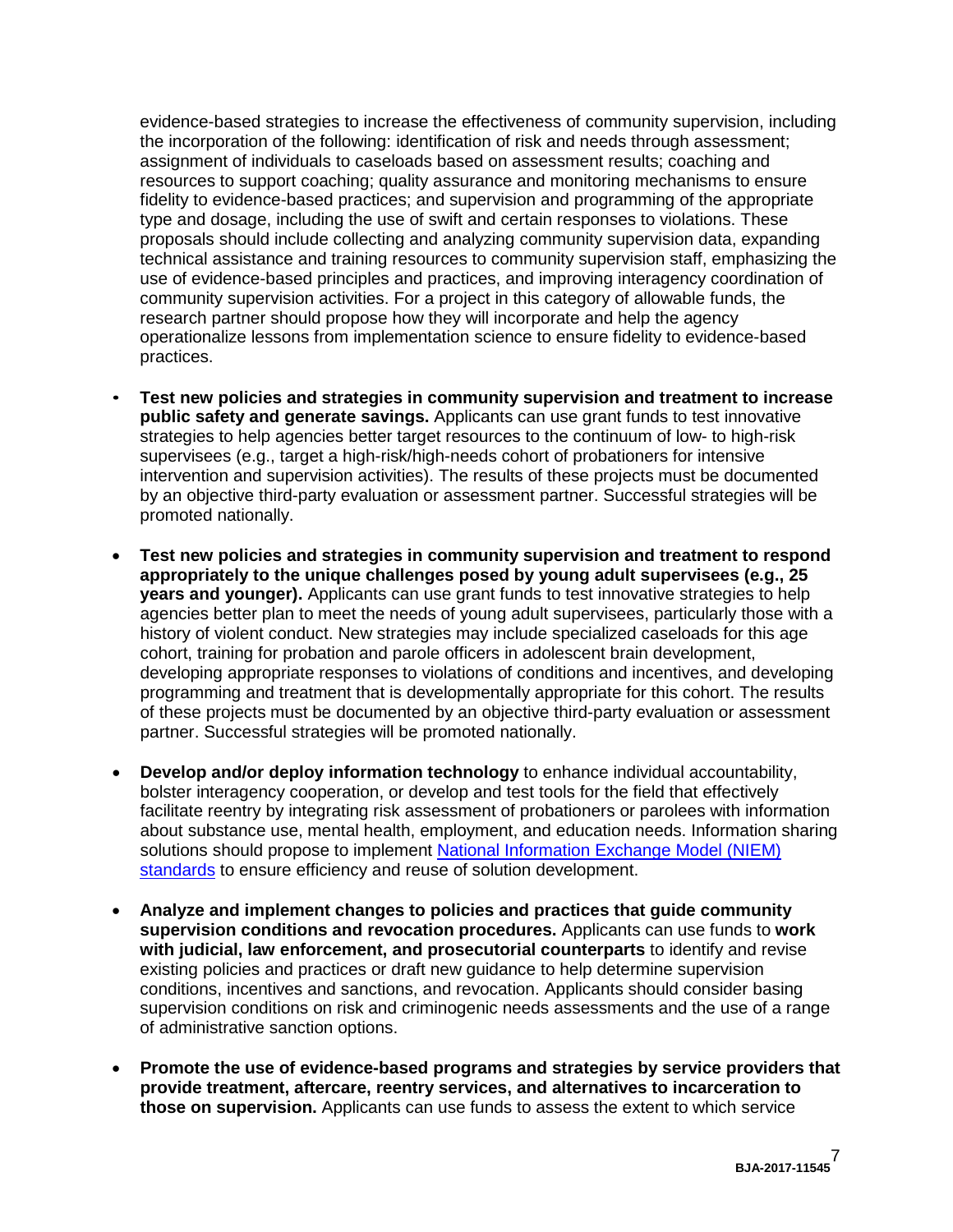providers are using validated risk and needs assessment tools, serving medium- to high-risk supervisees, and implementing evidence-based programs and strategies with fidelity. Funds may also be used to provide training in evidence-based practices to service providers under contract with the applicant.

- **Plan for how expanded options for access to healthcare can enhance health and safety outcomes for supervisees.** Applicants can plan and implement strategies for expanded Medicaid eligibility, behavioral health parity, and connection to subsidized private health insurance options through the health insurance marketplace (also known as exchanges) to increase access to healthcare and utilization of services, as well as enhance the continuity of care from correctional healthcare to community-based healthcare. For example, applicants may propose to meet these goals by providing guidance on the individual mandate for the criminal justice population, including how and when to file for an exemption to the penalty; identifying options and exclusions under Medicaid relating to court-mandated treatment; identifying Marketplace and Medicaid considerations for maximizing healthcare coverage for the criminal justice population in those states opting not to expand Medicaid; and, if applicable, examining strategies and policies relating to suspending and/or terminating Medicaid benefits upon incarceration. In projects for this allowable use, research partners may consider examining whether and to what extent better continuity of care, especially in terms of better access to substance use and mental health treatment, made possible by Medicaid helps achieve parity in access to services $4$  and a decrease in recidivism.
- **Expand collaboration and strategic partnerships between community supervision agencies and law enforcement.** Applicants can design strategies to help state, local, and tribal law enforcement and community supervision agencies consolidate risk assessment tools and share information more effectively. This will include strategies for helping state, local, and tribal law enforcement and probation or parole agencies integrate their resources to supervise "high-risk" supervisees. For example, an applicant may propose use of social network analysis to inform violence-prevention efforts. The most promising strategies identified through these efforts can then be tested and promoted on a national basis.
- **Convene an interagency working group to analyze the jurisdiction's probation population drivers and make recommendations.** Under this allowable use, applicants must use grant funds to support analysis of data from relevant agencies, e.g., court data and probation case management data. It is recommended under this allowable use that applicants also budget for a full-time coordinator, a staff-person who will support the working group both substantively and administratively. Based on similar work through the Justice Reinvestment Initiative, potential policy recommendations might include a protocol for early termination of probation, an agreement among key stakeholders reducing the length of standard probation terms, or recommendations to amend the state's criminal code. The lead applicant under this allowable use should have convening authority and capacity to lead an interagency problem-solving collaborative group.
- **Evaluate the results of the new strategies and tools tested through this initiative.** Research activities should be tailored to support, and be integrated with, the project design. At a minimum, evaluations will document and assess implementation of the project, identify

<span id="page-7-0"></span> <sup>4</sup> The Mental Health Parity and Addiction Equity Act (MHPAEA) seeks to improve access to behavioral health services by requiring many insurance plans to offer coverage for those services that is no more restrictive than the coverage for medical or surgical conditions.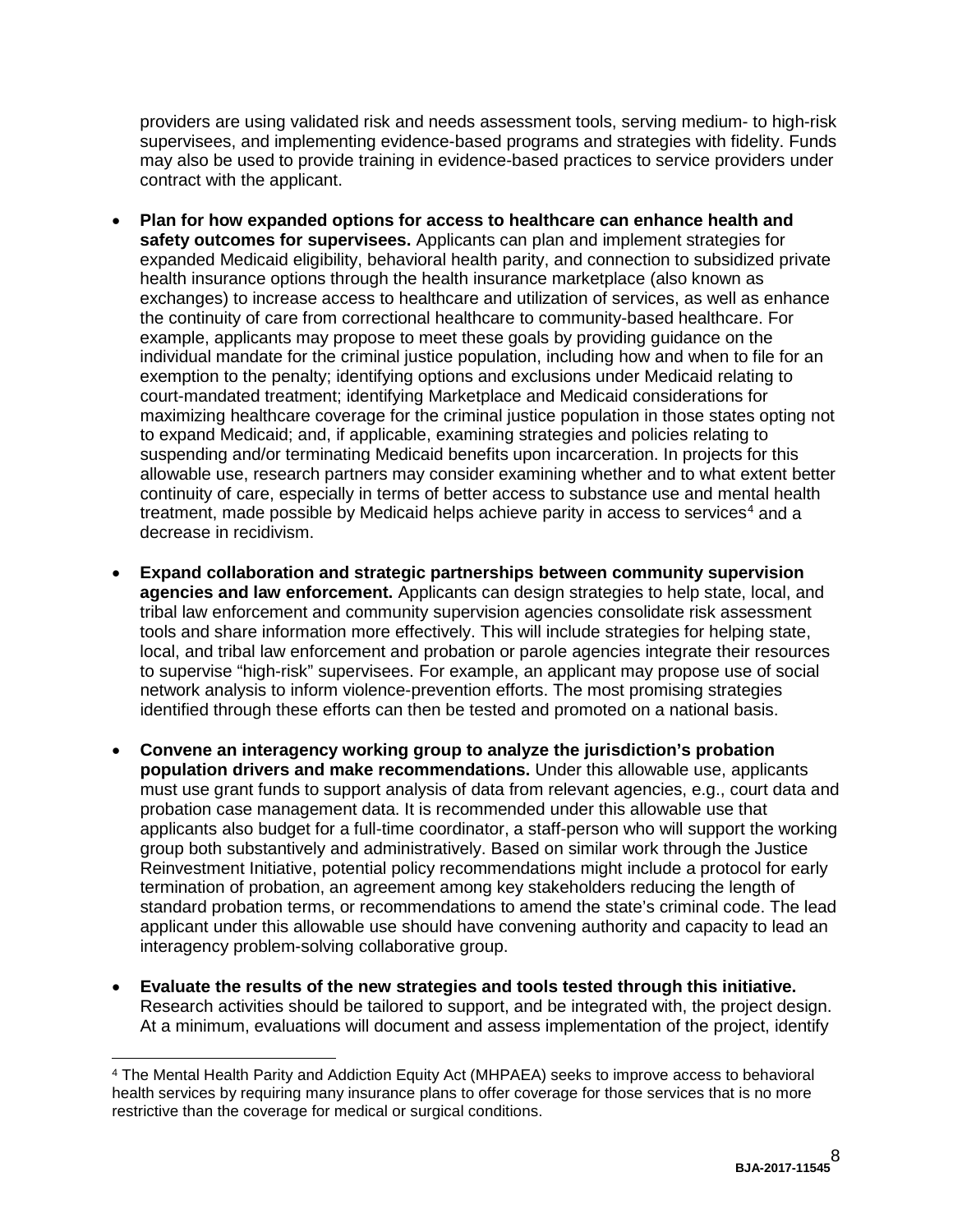any issues or concerns regarding their implementation, and make recommendations for adjustments to the project design to achieve intended results. Evaluations of new strategies and tools will focus on how well the interventions developed and policy changes implemented have helped achieve the objectives of this program.

#### <span id="page-8-0"></span>**Evidence-Based Programs or Practices**

OJP strongly emphasizes the use of data and evidence in policy making and program development in criminal justice, juvenile justice, and crime victim services. OJP is committed to:

- Improving the quantity and quality of evidence OJP generates.
- Integrating evidence into program, practice, and policy decisions within OJP and the field.
- Improving the translation of evidence into practice.

OJP considers programs and practices to be evidence-based when their effectiveness has been demonstrated by causal evidence, generally obtained through one or more outcome evaluations. Causal evidence documents a relationship between an activity or intervention (including technology) and its intended outcome, including measuring the direction and size of a change, and the extent to which a change may be attributed to the activity or intervention. Causal evidence depends on the use of scientific methods to rule out, to the extent possible, alternative explanations for the documented change. The strength of causal evidence, based on the factors described above, will influence the degree to which OJP considers a program or practice to be evidence-based. The OJP [CrimeSolutions.gov](https://www.crimesolutions.gov/) website is one resource that applicants may use to find information about evidence-based programs in criminal justice, juvenile justice, and crime victim services.

In addition, applicants can obtain more information on evidence-based strategies for probation and parole supervision from the following resources:

- *[A Ten-Step Guide to Transforming Probation Departments to Reduce Recidivism](https://csgjusticecenter.org/corrections/publications/ten-step-guide-to-transforming-probation-departments-to-reduce-recidivism/)*
- ["Putting Public Safety First: 13 Strategies for Successful Supervision and Reentry"](http://www.urban.org/sites/default/files/alfresco/publication-pdfs/411800-Putting-Public-Safety-First--Strategies-for-Successful-Supervision-and-Reentry-Policy-Brief-.PDF)
- ["Maximum Impact: Targeting Supervision on Higher-Risk People, Places,](http://www.pewtrusts.org/en/research-and-analysis/issue-briefs/2009/07/17/maximum-impact-targeting-supervision-on-higherrisk-people-places-and-times) and Times"

Collaborative partnerships between researchers and practitioners have great potential to improve practice and policy. The National Institute of Justice recently published findings of the Research-Practitioner Partnerships Study, which documents, synthesizes, and shares what makes partnerships between researchers and practitioners successful: ["Recommendations for](http://www.ncjrs.gov/pdffiles1/nij/grants/243911.pdf)  [Collaborating Successfully With Academic Researchers, Findings from the Researcher](http://www.ncjrs.gov/pdffiles1/nij/grants/243911.pdf)‐ [Practitioner Partnerships Study \(RPPS\).](http://www.ncjrs.gov/pdffiles1/nij/grants/243911.pdf)"

For information related to implementation science, applicants may wish to refer to the [National](http://nirn.fpg.unc.edu/)  [Implementation Research Network](http://nirn.fpg.unc.edu/) website.

Applicants can refer to the following resources for general information about how the Affordable Care Act may impact probation and parole agencies:

• ["State Profiles of Health Care Information For The Criminal Justice System,](https://lac.org/resources/state-profiles-healthcare-information-for-criminal-justice-system/)" including a state-by-state interactive profile map, newsletters, and FAQs, including specific questions for individuals under correctional supervision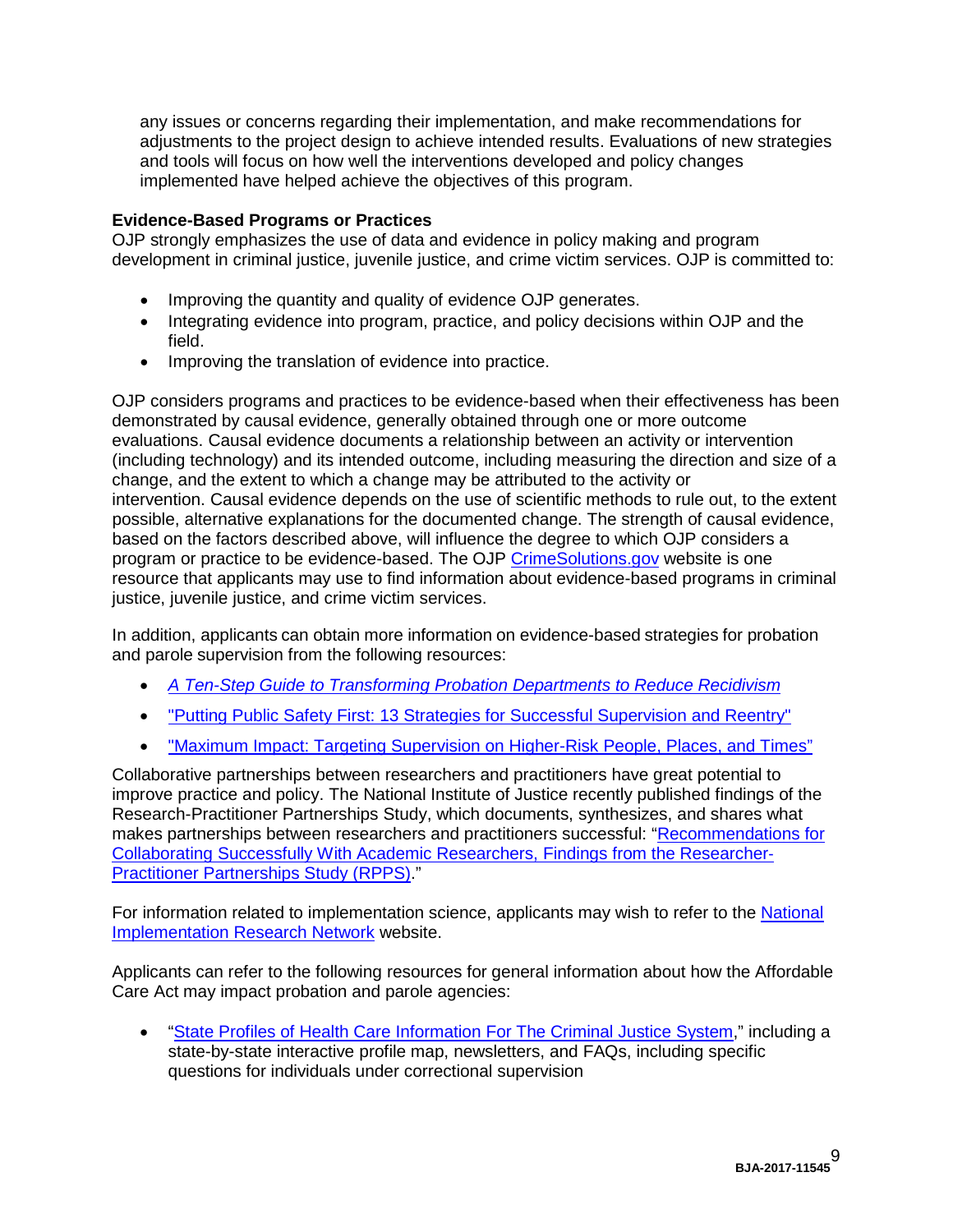- ["Ten Ways Probation & Parole Officers Can Help Link People to New Health Insurance](https://marketplace.cms.gov/outreach-and-education/ten-ways-probation-and-parole.pdf)  [Opportunities"](https://marketplace.cms.gov/outreach-and-education/ten-ways-probation-and-parole.pdf)
- ["Mapping the Criminal Justice System to Connect Justice-Involved Individuals with](http://csgjusticecenter.org/corrections/publications/mapping-the-criminal-justice-system-to-connect-justice-involved-individuals-with-treatment-and-health-care-under-the-affordable-care-act/)  [Treatment and Health Care Under the Affordable Care Act"](http://csgjusticecenter.org/corrections/publications/mapping-the-criminal-justice-system-to-connect-justice-involved-individuals-with-treatment-and-health-care-under-the-affordable-care-act/)
- ["Resources on the Impact of the Affordable Care Act on the Criminal Justice System"](http://www.ncja.org/issues-and-legislation/aca) (general clearinghouse on criminal justice and the Affordable Care Act)

To find out more information about the Health Insurance Marketplace, applicants can visit [www.healthcare.gov](http://www.healthcare.gov/) or call the Health Insurance Marketplace Call Center at 800-318-2596. TTY users should call 855-889-4325. For information about expanded Medicaid coverage, contact your state or local Medicaid agency.

# <span id="page-9-0"></span>**B. Federal Award Information**

BJA expects to make up to seven awards of up to \$750,000 each*,* with an estimated total amount awarded of up to \$5,000,000*.* BJA expects to make awards for a 36-month period of performance, to begin on October 1, 2017.

BJA may, in certain cases, provide additional funding in future years to awards made under this solicitation through supplemental awards. In making decisions regarding supplemental awards, OJP will consider, among other factors, the availability of appropriations, OJP's strategic priorities, and OJP's assessment of both the management of the award (for example, timeliness and quality of progress reports), and the progress of the work funded under the award.

All awards are subject to the availability of appropriated funds, and to any modifications or additional requirements that may be imposed by law.

#### <span id="page-9-1"></span>**Type of Award**

BJA expects that any award under this solicitation will be made in the form of a grant. See [Administrative, National Policy, and Other Legal Requirements,](#page-32-0) under [Section F. Federal Award](#page-32-0)  [Administration Information,](#page-32-0) for a brief discussion of important statutes, regulations, and award conditions that apply to many (or in some cases, all) OJP grants.

#### <span id="page-9-2"></span>**Financial Management and System of Internal Controls**

Award recipients and subrecipients (including recipients or subrecipients that are pass-through entities<sup>[5](#page-9-3)</sup>) must, as described in the Part 200 Uniform Requirements<sup>[6](#page-9-4)</sup> as set out at 2 C.F.R. 200.303:

(a) Establish and maintain effective internal control over the Federal award that provides reasonable assurance that [the recipient (and any subrecipient)] is managing the Federal award in compliance with Federal statutes, regulations, and the terms and conditions of the Federal award. These internal controls

<span id="page-9-3"></span> <sup>5</sup> For purposes of this solicitation, the phrase "pass-through entity" includes any recipient or subrecipient that provides a subaward ("subgrant") to a subrecipient ("subgrantee") to carry out part of the funded award or program.

<span id="page-9-4"></span><sup>&</sup>lt;sup>6</sup> The "Part 200 Uniform Requirements" means the DOJ regulation at 2 C.F.R Part 2800, which adopts (with certain modifications) the provisions of 2 C.F.R. Part 200.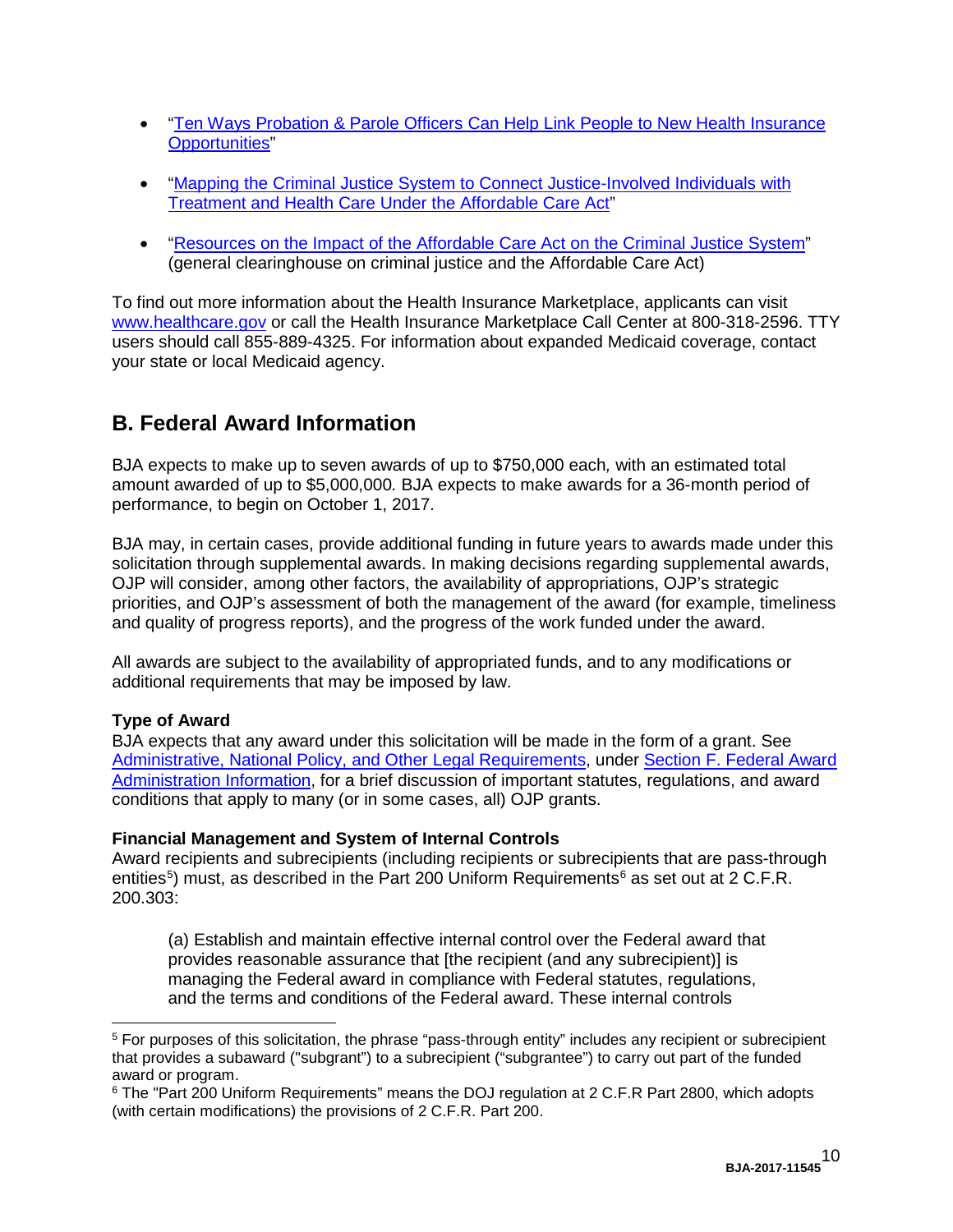should be in compliance with guidance in "Standards for Internal Control in the Federal Government" issued by the Comptroller General of the United States and the "Internal Control Integrated Framework", issued by the Committee of Sponsoring Organizations of the Treadway Commission (COSO).

(b) Comply with Federal statutes, regulations, and the terms and conditions of the Federal awards.

(c) Evaluate and monitor [the recipient's (and any subrecipient's)] compliance with statutes, regulations, and the terms and conditions of Federal awards.

(d) Take prompt action when instances of noncompliance are identified including noncompliance identified in audit findings.

(e) Take reasonable measures to safeguard protected personally identifiable information and other information the Federal awarding agency or pass-through entity designates as sensitive or [the recipient (or any subrecipient)] considers sensitive consistent with applicable Federal, state, local, and tribal laws regarding privacy and obligations of confidentiality.

To help ensure that applicants understand applicable administrative requirements and cost principles, OJP encourages prospective applicants to enroll, at no charge, in the DOJ Grants Financial Management Online Training, available [here.](http://gfm.webfirst.com/)

#### <span id="page-10-0"></span>**Budget Information**

#### **Unallowable Uses for Award Funds**

In addition to the unallowable costs identified in the [2015 DOJ Grants Financial Guide](http://ojp.gov/financialguide/DOJ/index.htm)*,* award funds may not be used for the following:

- Prizes/rewards/entertainment/trinkets (or any type of monetary incentive)
- Client stipends
- Gift cards
- Vehicles
- Food and beverage

For questions pertaining to budget and examples of allowable and unallowable costs, see the [2015 DOJ Grants Financial Guide.](http://ojp.gov/financialguide/DOJ/index.htm)

#### <span id="page-10-1"></span>**Cost Sharing or Match Requirement**

This solicitation does not require a match. However, if a successful application proposes a voluntary match amount, and OJP approves the budget, the total match amount incorporated into the approved budget becomes mandatory and subject to audit.

#### <span id="page-10-2"></span>**Award Special Condition – Witholding of Funds for BJA Action Plan**

Once awarded, each grant award will have in place a special condition withholding all but \$200,000, which will allow grantees to establish an action plan within 180 days of receiving final approval of the project's budget from the Office of the Chief Financial Officer (OCFO). The recipient will not be authorized to obligate, expend, or draw down funds in excess of \$200,000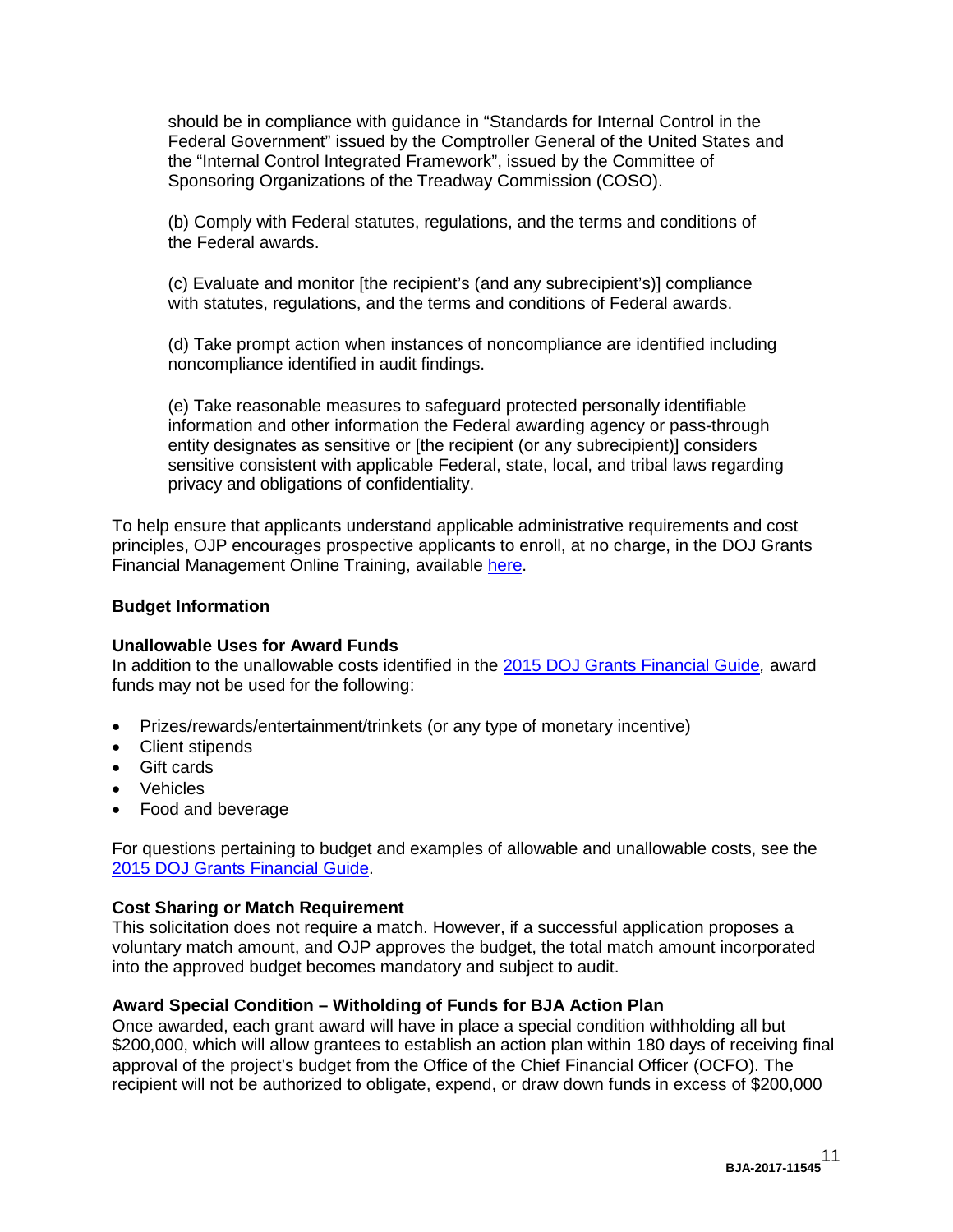until BJA has reviewed and approved the action plan and a Grant Adjustment Notice has been issued and approved to remove the special condition. The action plan must include:

- A comprehensive project work plan based on a [Planning and Implementation \(P&I\) Guide](https://csgjusticecenter.org/nrrc/posts/planning-and-implementation-guide-for-sca-smart-supervision-grantees/) provided by BJA's technical assistance provider—the National Reentry Resource Center (NRRC)—which will guide each grantee in developing a strategic plan that incorporates evidence-based programs, policies, and practices. A completed P&I Guide will include:
	- o Description of the problem and the data that led to its identification.
	- o Logic model that identifies the solution(s) to be tested, intended outcomes, and evaluation metrics, including the research base for proposed strategies.
	- o Evaluation plan, to include ongoing analysis, monitoring, and assessment of the overall project impact.
- A contract, memorandum of understanding, or other agreement that clearly delineates the role and responsibilities of the research partner. This document should establish the authority of the research partner to access agency data, interview personnel, and monitor operations that are relevant to the evaluation of the initiative.
- Letters of commitment from external agencies or organizations that are expected to participate in the project, to the extent that letters have not already been provided.
- Demonstrate executive support and commitment of agency resources to the project.

#### <span id="page-11-0"></span>**Pre-Agreement Costs (also known as Pre-award Costs)**

Pre-agreement costs are costs incurred by the applicant prior to the start date of the period of performance of the federal award.

OJP does **not** typically approve pre-agreement costs; an applicant must request and obtain the prior written approval of OJP for all such costs. All such costs incurred prior to award and prior to approval of the costs are incurred at the sole risk of the applicant. (Generally, no applicant should incur project costs *before* submitting an application requesting federal funding for those costs.) Should there be extenuating circumstances that make it appropriate for OJP to consider approving pre-agreement costs, the applicant may contact the point of contact listed on the title page of this solicitation for the requirements concerning written requests for approval. If approved in advance by OJP, award funds may be used for pre-agreement costs, consistent with the recipient's approved budget and applicable cost principles. See the section on Costs Requiring Prior Approval in the [DOJ Grants Financial Guide](http://ojp.gov/financialguide/DOJ/index.htm) for more information.

#### <span id="page-11-1"></span>**Limitation on Use of Award Funds for Employee Compensation; Waiver**

With respect to any award of more than \$250,000 made under this solicitation, a recipient may not use federal funds to pay total cash compensation (salary plus cash bonuses) to any employee of the recipient at a rate that exceeds 110% of the maximum annual salary payable to a member of the federal government's Senior Executive Service (SES) at an agency with a Certified SES Performance Appraisal System for that year. [7](#page-11-2) The 2017 salary table for SES employees is available at the Office of Personnel Management [website.](http://www.opm.gov/policy-data-oversight/pay-leave/salaries-wages/salary-tables/16Tables/exec/html/ES.aspx) Note: A recipient may compensate an employee at a greater rate, provided the amount in excess of this compensation limitation is paid with non-federal funds. (Non-federal funds used for any such additional compensation will not be considered matching funds, where match requirements apply.) If only a portion of an employee's time is charged to an OJP award, the maximum allowable compensation is equal to the percentage of time worked times the maximum salary limitation.

<span id="page-11-2"></span> $7$  OJP does not apply this limitation on the use of award funds to the nonprofit organizations listed in Appendix VIII to 2 C.F.R. Part 200.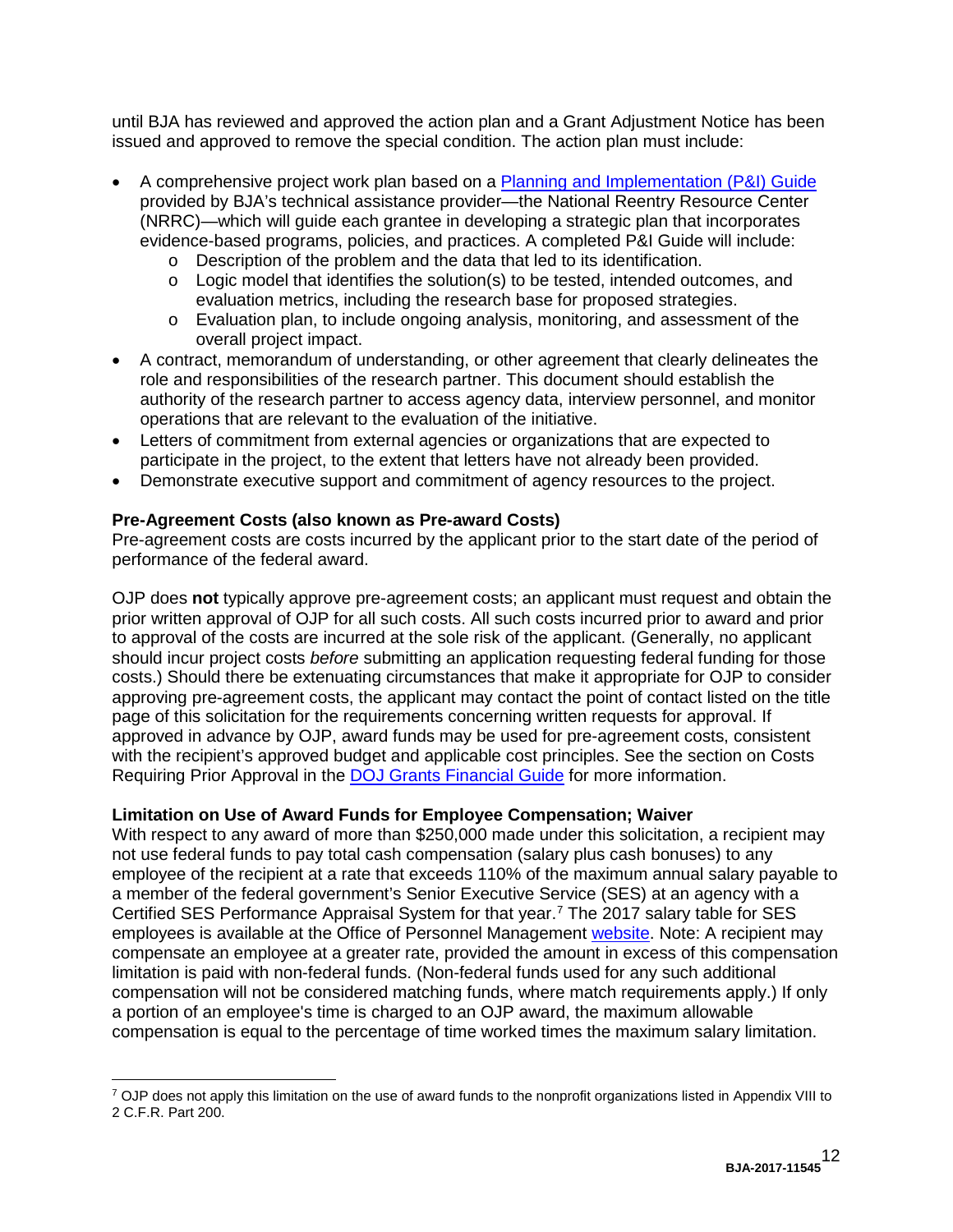The Assistant Attorney General for OJP may exercise discretion to waive, on an individual basis, this limitation on compensation rates allowable under an award. An applicant that requests a waiver should include a detailed justification in the budget narrative of its application. An applicant that does not submit a waiver request and justification with its application should anticipate that OJP will require the applicant to adjust and resubmit the budget.

The justification should address—in the context of the work the individual would do under the award—the particular qualifications and expertise of the individual, the uniqueness of a service the individual will provide, the individual's specific knowledge of the proposed program or project, and a statement that explains whether and how the individual's salary under the award would be commensurate with the regular and customary rate for an individual with his/her qualifications and expertise, and for the work he/she would do under the award.

#### <span id="page-12-0"></span>**Prior Approval, Planning, and Reporting of Conference/Meeting/Training Costs**

OJP strongly encourages every applicant that proposes to use award funds for any conference-, meeting-, or training-related activity (or similar event) to review carefully—before submitting an application—the OJP and DOJ policy and guidance on approval, planning, and reporting of such events, available at

[www.ojp.gov/financialguide/DOJ/PostawardRequirements/chapter3.10a.htm.](http://www.ojp.gov/financialguide/DOJ/PostawardRequirements/chapter3.10a.htm) OJP policy and guidance (1) encourage minimization of conference, meeting, and training costs; (2) require prior written approval (which may affect project timelines) of most conference, meeting, and training costs for cooperative agreement recipients, as well as some conference, meeting, and training costs for grant recipients; and (3) set cost limits, which include a general prohibition of all food and beverage costs.

#### <span id="page-12-1"></span>**Costs Associated with Language Assistance (if applicable)**

If an applicant proposes a program or activity that would deliver services or benefits to individuals, the costs of taking reasonable steps to provide meaningful access to those services or benefits for individuals with limited English proficiency may be allowable. Reasonable steps to provide meaningful access to services or benefits may include interpretation or translation services, where appropriate.

For additional information, see the "Civil Rights Compliance" section under "Overview of Legal Requirements Generally Applicable to OJP Grants and Cooperative Agreements - FY 2017 Awards" in the [OJP Funding Resource Center.](http://ojp.gov/funding/index.htm)

# <span id="page-12-2"></span>**C. Eligibility Information**

For eligibility information, see the title page.

For information on cost sharing or match requirements, see Section [B. Federal Award](#page-9-0)  [Information.](#page-9-0)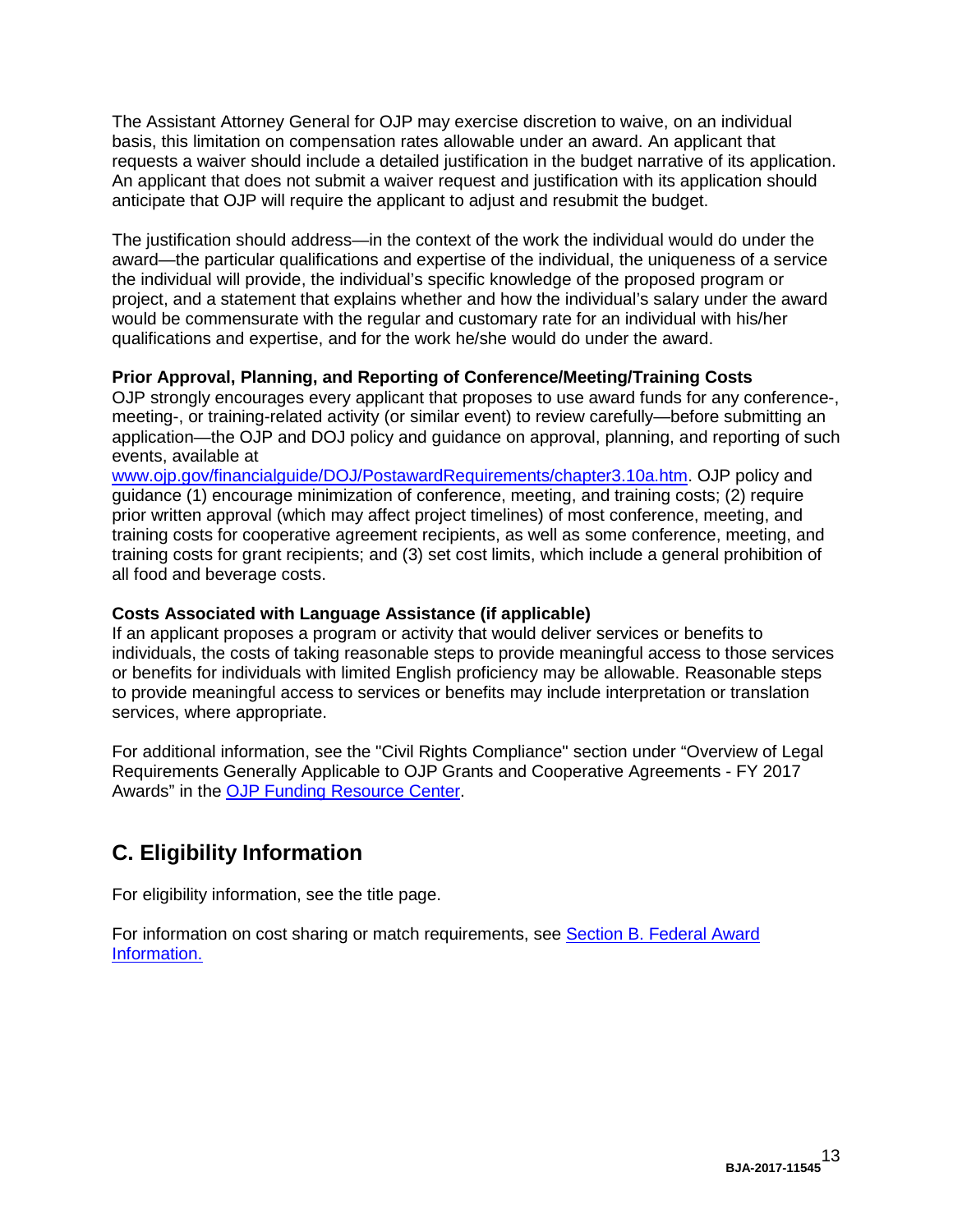# <span id="page-13-0"></span>**D. Application and Submission Information**

#### <span id="page-13-1"></span>**What an Application Should Include**

This section describes in detail what an application should include. An applicant should anticipate that if it fails to submit an application that contains all of the specified elements, it may negatively affect the review of its application; and, should a decision be made to make an award, it may result in the inclusion of award conditions that preclude the recipient from accessing or using award funds until the recipient satisfies the conditions and OJP makes the funds available.

Moreover, an applicant should anticipate that an application that OJP determines is nonresponsive to the scope of the solicitation, or that OJP determines does not include the application elements that BJA has designated to be critical, will neither proceed to peer review, nor receive further consideration. For this solicitation, BJA has designated the following application elements as critical: Program Abstract, Program Narrative, Budget Detail Worksheet, Budget Narrative, Letter Documenting Supervision Agency Executive Commitment, and Assurance to Collect Recidivism Data. An applicant may combine the Budget Narrative and the Budget Detail Worksheet in one document. However, if an applicant submits only one budget document, it must contain **both** narrative and detail information. Please review the "Note on File Names and File Types" under [How to Apply](#page-24-0) (below) to be sure applications are submitted in permitted formats.

*OJP strongly recommends that applicants use appropriately descriptive file names (e.g*.*, "Program Narrative," "Budget Detail Worksheet and Budget Narrative," "Timelines," "Memoranda of Understanding," "Résumés") for all attachments. Also, OJP recommends that applicants include résumés in a single file.*

*For samples of successful FY 2015 applications, go to*  **[www.bja.gov/funding/ApplicationExamples14.html.](http://www.bja.gov/funding/ApplicationExamples14.html) [https://www.bja.gov/Funding/Eighth-Judicial-District-Department-of-Correctional-](https://www.bja.gov/Funding/Eighth-Judicial-District-Department-of-Correctional-Services-Project-Nar.pdf)[Services-Project-Nar.pdf](https://www.bja.gov/Funding/Eighth-Judicial-District-Department-of-Correctional-Services-Project-Nar.pdf) <https://www.bja.gov/Funding/Multnomah-County-of-Program-Narrative-redacted.pdf>**

#### **1. Information to Complete the Application for Federal Assistance (SF-424)**

The SF-424 is a required standard form used as a cover sheet for submission of preapplications, applications, and related information. Grants.gov and the OJP Grants Management System (GMS) take information from the applicant's profile to populate the fields on this form. When selecting "type of applicant," if the applicant is a for-profit entity, select "For-Profit Organization" or "Small Business" (as applicable). The SF-424 must include the amount requested for the entire 36-month project period.

To avoid processing delays, applicants must include an accurate legal name on their SF-424. Current OJP award recipients, when completing the field for "Legal Name," should use the same legal name that appears on the prior year award document which is also the legal name stored in OJP's financial system. On the SF-424, enter the Legal Name in box 5 and Employer Identification Number (EIN) in box 6 exactly as it appears on the prior year award document. Applicants with current awards must ensure that their GMS profile is current. If it isn't, they should submit a Grant Adjustment Notice updating the information on their GMS profile prior to applying under this solicitation.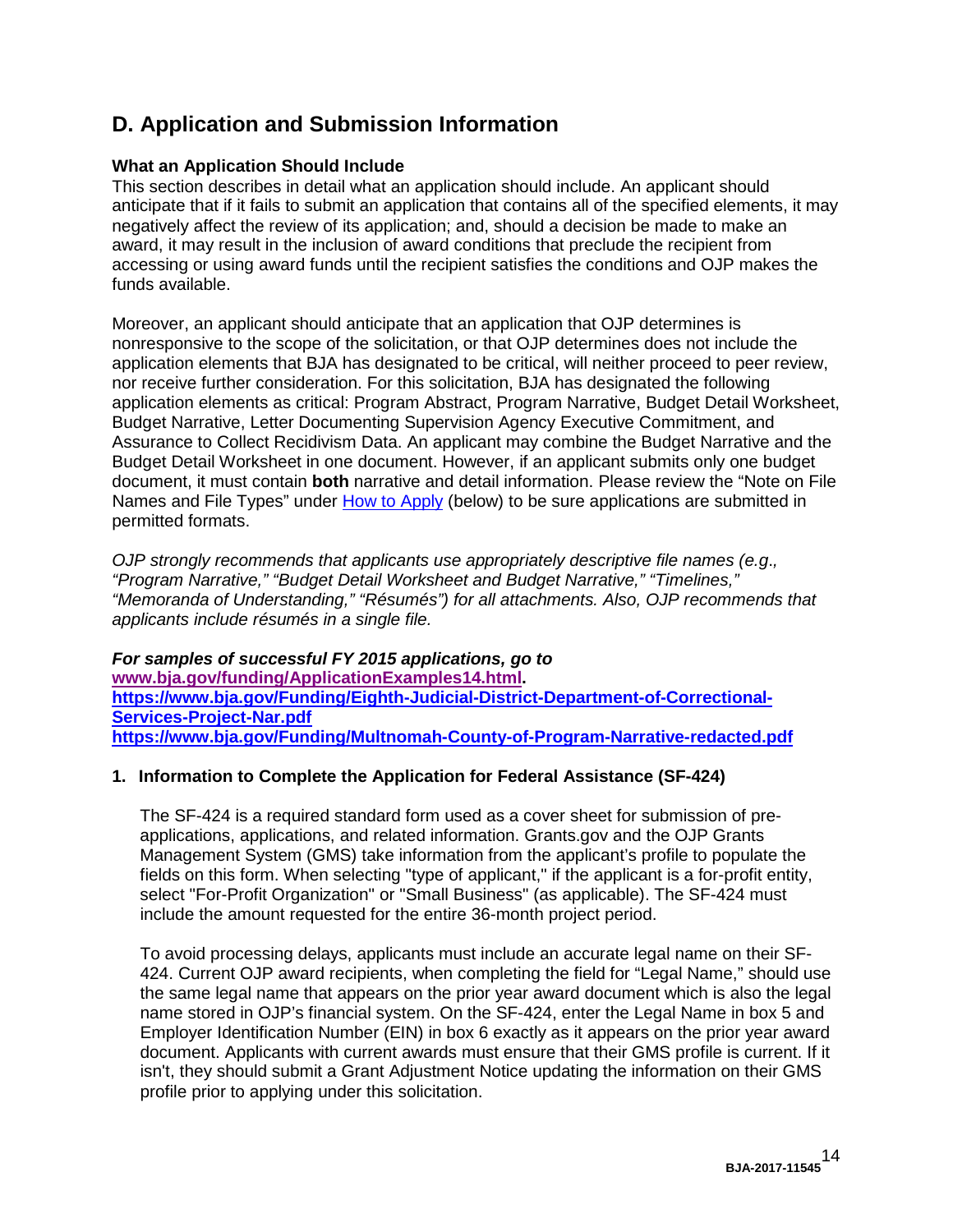New applicants should enter the Official Legal Name and address of the applicant entity in box 5 and the EIN in box 6 of the SF-424. Applicants must attach official legal documents to their applications (e.g., articles of incorporation, 501C3, etc.) to confirm the legal name, address, and EIN entered into the SF-424.

#### **Selecting the Appropriate Point of Contact (POC) and the Authorized Representative**

The appropriate point of contact (POC) and authorized representative should be two distinct individuals. The authorized representative must have the authority to enter the state, county, municipality, or other eligible unit of local government into a legal contract with the federal government. This person is typically a county commissioner, mayor, city manager, or other similarly designated official. The appropriate POC will serve as the primary point of contact and will be responsible for grant management duties such as the submission of reports. Make sure that the name, contact information, title, and salutation are correct.

**Intergovernmental Review:** This solicitation ("funding opportunity") **is not** subject to [Executive Order 12372.](http://www.archives.gov/federal-register/codification/executive-order/12372.html) (In completing the SF-424, an applicant is to answer question 19 by selecting the response that the "Program is not covered by E.O. 12372.")

#### **2. Project Abstract**

Applications should include a high-quality project abstract that summarizes the proposed project in 400 words or less. Project abstracts should be—

- Written for a general public audience
- Submitted as a separate attachment with "Project Abstract" as part of its file name
- Single-spaced, using a standard 12-point font (Times New Roman) with 1-inch margins
- **Clearly labeled, including the following information:**
	- o legal name of the grant recipient and the title of the project;
	- o project's purposes, goals, and deliverables;
	- $\circ$  program design elements, including the allowable uses of funds that will be incorporated into the project;
	- o mandatory program components;
	- $\circ$  if applicable, the projected number of participants to be serviced through the project and target population characteristics:
	- o baseline recidivism rate; and
	- o name of the validated risk assessment tool used.

As a separate attachment, the project abstract will **not** count against the page limit for the program narrative.

All project abstracts should follow the detailed template available at [ojp.gov/funding/Apply/Resources/ProjectAbstractTemplate.pdf.](http://ojp.gov/funding/Apply/Resources/ProjectAbstractTemplate.pdf)

**Permission to Share Project Abstract with the Public:** It is unlikely that OJP will be able to fund all applications submitted under this solicitation, but it may have the opportunity to share information with the public regarding unfunded applications, for example, through a listing on a web page available to the public. The intent of this public posting would be to allow other possible funders to become aware of such applications.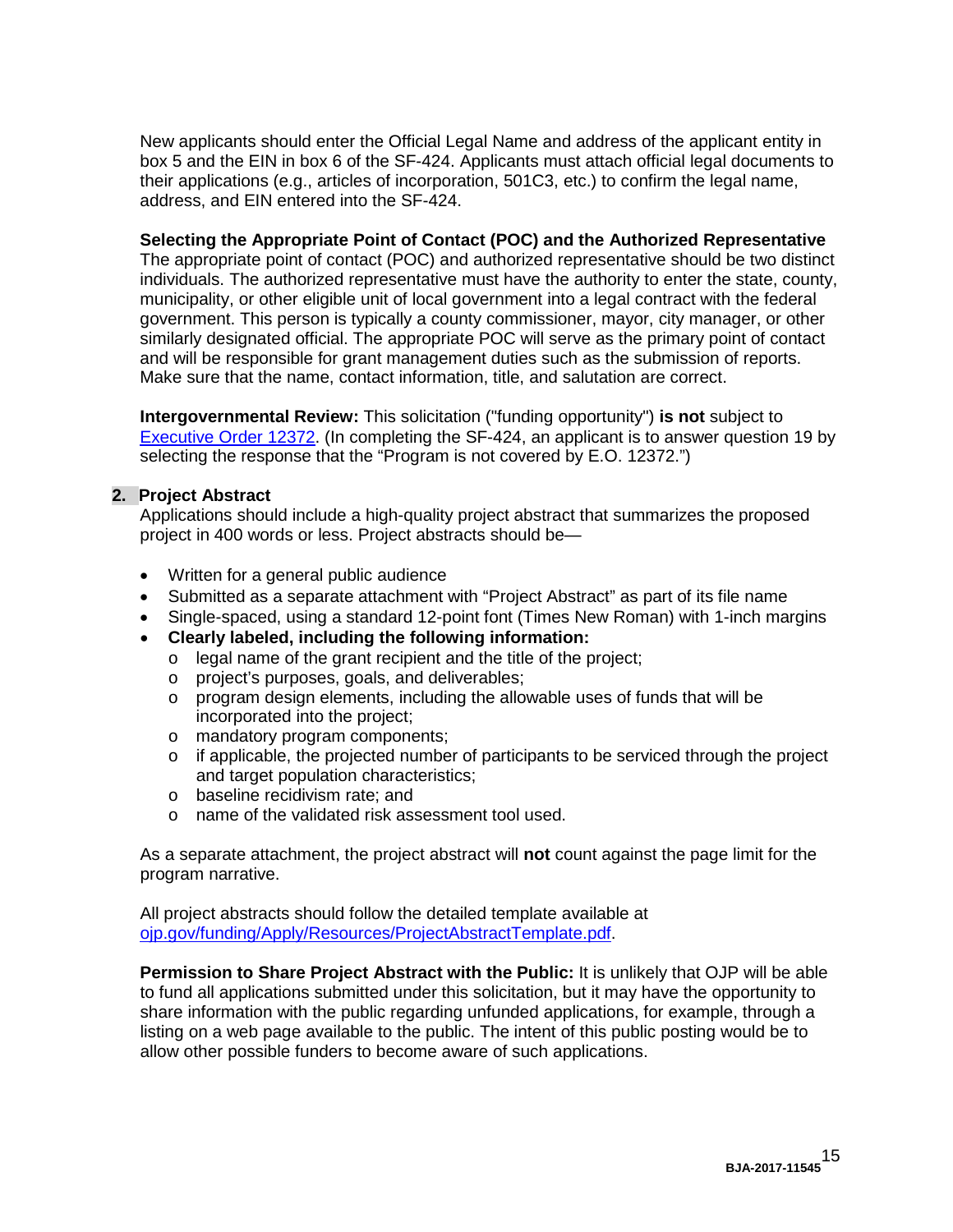In the project abstract template, each applicant is asked to indicate whether it gives OJP permission to share the applicant's project abstract (including contact information for individuals) with the public. Granting (or failing to grant) this permission will not affect OJP's funding decisions. Moreover, if the application is not funded, providing permission will not ensure that OJP will share the abstract information, nor will it assure funding from any other source.

**Note:** OJP may choose not to list a project that otherwise would have been included in a listing of unfunded applications, should the abstract fail to meet the format and content requirements noted above and outlined in the project abstract template.

#### **BJA recommends that the abstract be submitted as a Microsoft Word document.**

#### **3. Program Narrative**

The program narrative must be double-spaced, using a standard 12-point font (Times New Roman is preferred) with no less than 1-inch margins, and must not exceed 15 pages. Number pages "1 of 15," "2 of 15," etc. If the program narrative fails to comply with these length-related restrictions, BJA may consider such noncompliance in peer review and in final award decisions.

The following sections should be included as part of the program narrative $^8$  $^8$ :

- a. Statement of the Problem
- b. Project Design and Implementation
- c. Capabilities and Competencies
- d. Impact/Outcomes, Evaluation, and Sustainment
- e. Plan for Collecting the Data Required for this Solicitation's Performance Measures

OJP will require each successful applicant to submit specific performance measures data as part of its reporting under the award (see ["General Information about Post-](#page-32-3)[Federal Award Reporting Requirements"](#page-32-3) in [Section F. Federal Award Administration](#page-32-0)  [Information\)](#page-32-0). The performance measures correlate to the goals, objectives, and deliverables identified under "Goals, Objectives, and Deliverables" in [Section A.](#page-3-0)  [Program Description.](#page-3-0)

To demonstrate program progress and success, as well as to assist the Department with fulfilling its responsibilities under the Government Performance and Results Act of 1993 (GPRA), Public Law 103-62, and the GPRA Modernization Act of 2010, Public Law 111– 352, applicants that receive funding under this solicitation must regularly provide data to measure the results of their work done under this solicitation. Post award, recipients will be required to submit quarterly performance metrics through BJA's online Performance Measurement Tool (PMT), located at [https://www.bjaperformancetools.org.](https://www.bjaperformancetools.org/) Applicants

<span id="page-15-0"></span><sup>&</sup>lt;sup>8</sup> For information on subawards (including the details on proposed subawards that should be included in the application), see "Budget and Associated Documentation" under [Section D. Application and](#page-13-0)  [Submission Information.](#page-13-0)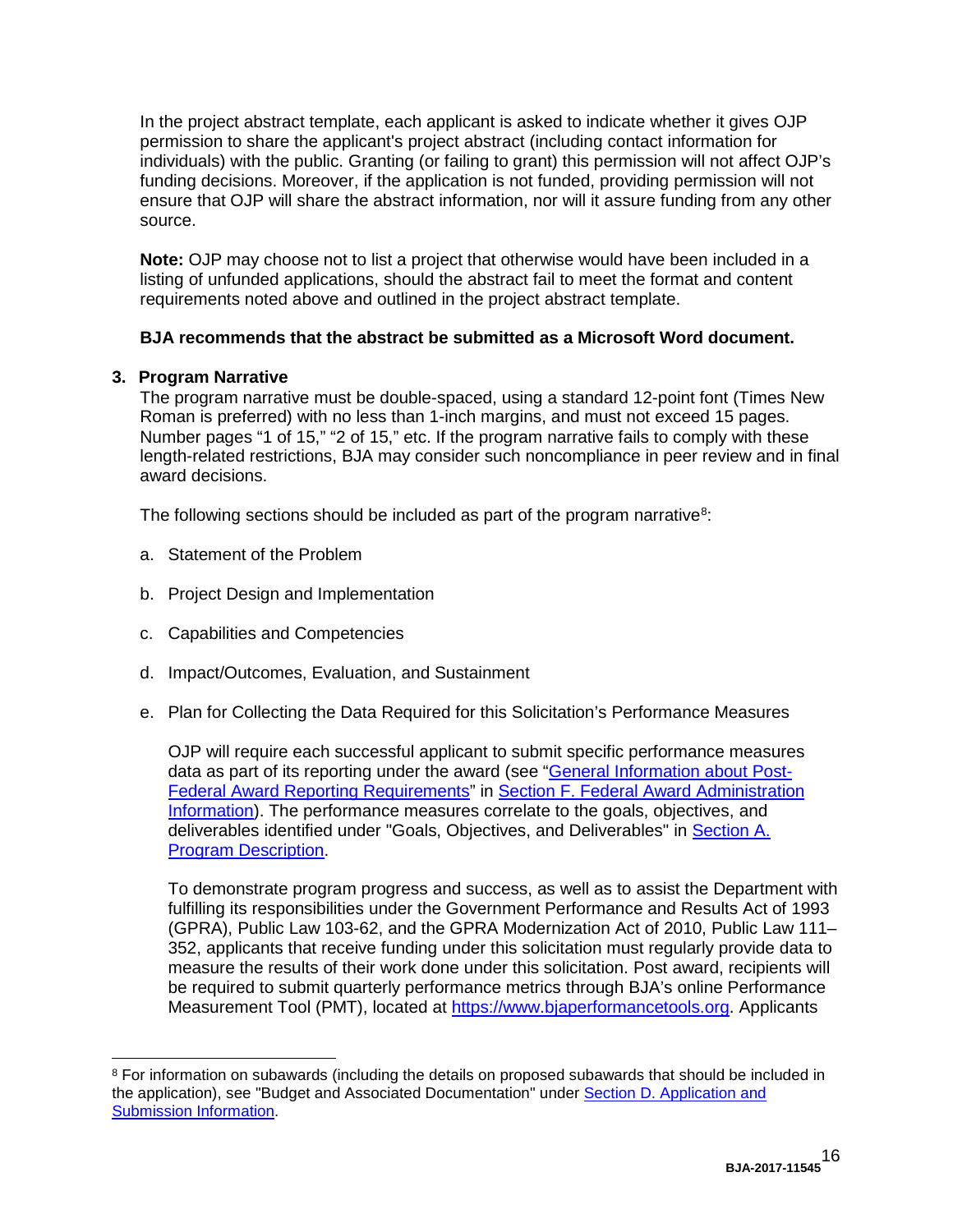should review the complete list of SSP Program performance measures at: [https://www.bjaperformancetools.org/help/SSPMeasures.pdf.](https://www.bjaperformancetools.org/help/SSPMeasures.pdf)

BJA does not require SSP applicants to submit performance measure data with their application. Performance measures are included as an alert that BJA will require successful applicants to submit specific data as part of their reporting requirements. For the application, applicants should indicate an understanding of these requirements and discuss how they will gather the required data.

#### **Note on Project Evaluations**

An applicant that proposes to use award funds through this solicitation to conduct project evaluations should be aware that certain project evaluations (such as systematic investigations designed to develop or contribute to generalizable knowledge) may constitute "research" for purposes of applicable DOJ human subjects protection regulations. However, project evaluations that are intended only to generate internal improvements to a program or service, or are conducted only to meet OJP's performance measure data reporting requirements, likely do not constitute "research." Each applicant should provide sufficient information for OJP to determine whether the particular project it proposes would either intentionally or unintentionally collect and/or use information in such a way that it meets the DOJ definition of research that appears at 28 C.F.R. Part 46 ("Protection of Human Subjects").

Research, for purposes of human subjects protection for OJP-funded programs, is defined as "a systematic investigation, including research development, testing and evaluation, designed to develop or contribute to generalizable knowledge." 28 C.F.R. 46.102(d).

For additional information on determining whether a proposed activity would constitute research for purposes of human subjects protection, applicants should consult the decision tree in the "Research and the protection of human subjects" section of the ["Requirements related to](http://ojp.gov/funding/Explore/SolicitationRequirements/EvidenceResearchEvaluationRequirements.htm)  [Research"](http://ojp.gov/funding/Explore/SolicitationRequirements/EvidenceResearchEvaluationRequirements.htm) web page of the "Overview of Legal Requirements Generally Applicable to OJP Grants and Cooperative Agreements - FY 2017," available through the [OJP Funding Resource](http://ojp.gov/funding/index.htm)  [Center.](http://ojp.gov/funding/index.htm) Every prospective applicant whose application may propose a research or statistical component also should review the "Data Privacy and Confidentiality Requirements" section on that web page.

#### **4. Budget and Associated Documentation**

#### **a. Budget Detail Worksheet**

A sample Budget Detail Worksheet can be found at [www.ojp.gov/funding/Apply/Resources/BudgetDetailWorksheet.pdf.](http://ojp.gov/funding/Apply/Resources/BudgetDetailWorksheet.pdf) An applicant that submits its budget in a different format should use the budget categories listed in the sample budget worksheet. The Budget Detail Worksheet should break out costs by year. Applicants must show all computations. The Budget Detail Worksheet should provide itemized breakdowns of all costs. If the computations do not show a sufficient amount of detail or are incorrect, the budgets will be returned for corrections.

Applicants must budget funding to travel to DOJ-sponsored grant meetings. Applicants should estimate the costs of travel and accommodations for three staff members to attend one meeting per year in Washington, D.C. All expenses must be reasonable, allowable, and necessary to the project. The estimates must provide a breakdown of all costs and adhere to the federal per diem.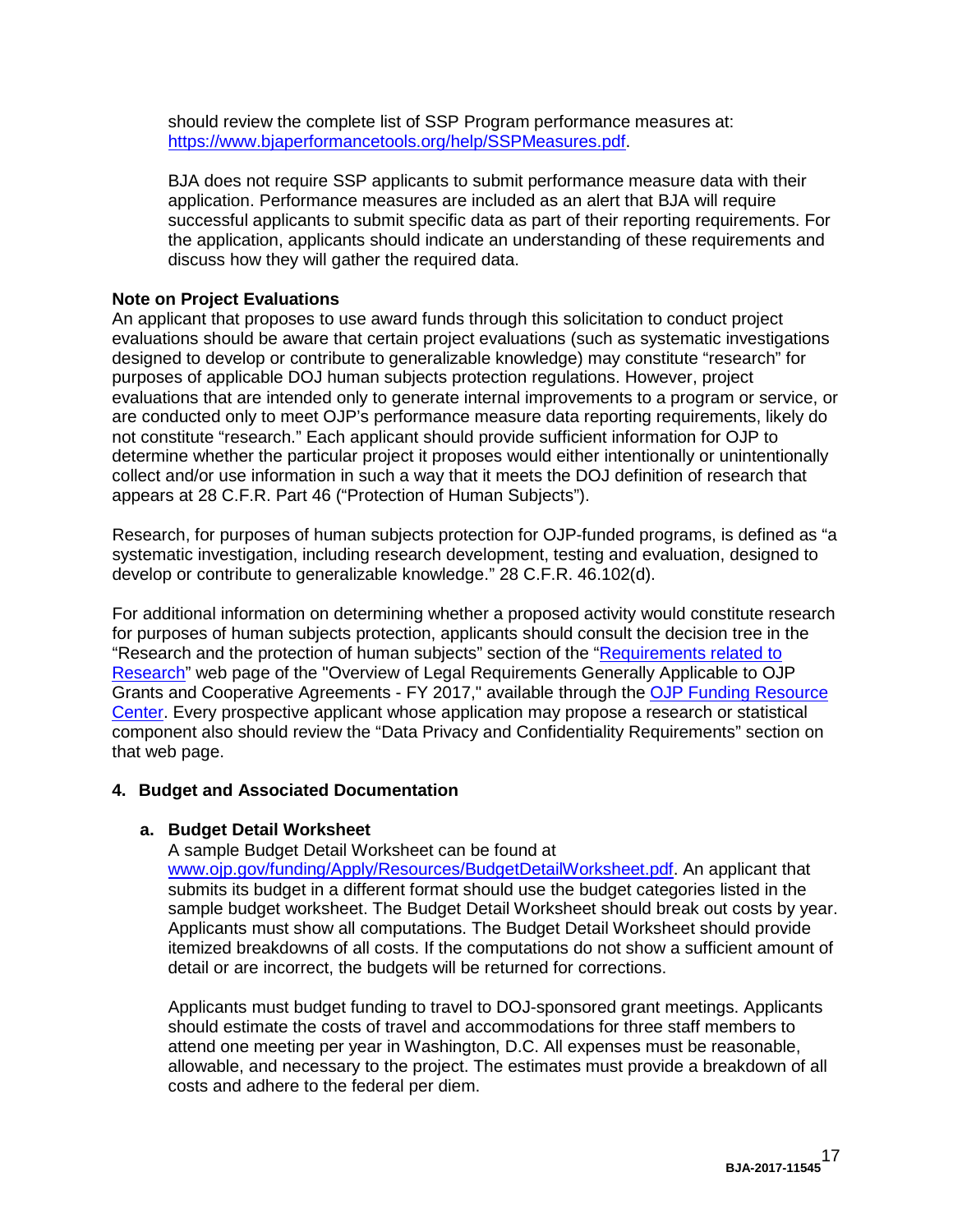For questions pertaining to budget and examples of allowable and unallowable costs, see the [DOJ Grants Financial Guide](http://ojp.gov/financialguide/DOJ/index.htm)*.*

#### **b. Budget Narrative**

The budget narrative should thoroughly and clearly describe every category of expense listed in the Budget Detail Worksheet. OJP expects proposed budgets to be complete, cost effective, and allowable (e.g., reasonable, allocable, and necessary for project activities).

An applicant should demonstrate in its budget narrative how it will maximize cost effectiveness of award expenditures. Budget narratives should generally describe cost effectiveness in relation to potential alternatives and the goals of the project. For example, a budget narrative should detail why planned in-person meetings are necessary, or how technology and collaboration with outside organizations could be used to reduce costs, without compromising quality.

The budget narrative should be mathematically sound and correspond clearly with the information and figures provided in the Budget Detail Worksheet. The narrative should explain how the applicant estimated and calculated all costs, and how those costs are necessary to the completion of the proposed project. The narrative may include tables for clarification purposes, but need not be in a spreadsheet format. As with the Budget Detail Worksheet, the budget narrative should describe costs by year.

#### **c. Information on Proposed Subawards (if any), as well as on Proposed Procurement Contracts (if any)**

Applicants for OJP awards typically may propose to make "subawards." Applicants also may propose to enter into procurement "contracts" under the award.

Whether—for purposes of federal grants administrative requirements—a particular agreement between a recipient and a third party will be considered a "subaward" or instead considered a procurement "contract" under the award is determined by federal rules and applicable OJP guidance. It is an important distinction, in part because the federal administrative rules and requirements that apply to "subawards" and to procurement "contracts" under awards differ markedly.

In general, the central question is the relationship between what the third-party will do under its agreement with the recipient and what the recipient has committed (to OJP) to do under its award to further a public purpose (e.g., services the recipient will provide, products it will develop or modify, research or evaluation it will conduct). If a third party will provide some of the services the recipient has committed (to OJP) to provide, will develop or modify all or part of a product the recipient has committed (to OJP) to develop or modify, or will conduct part of the research or evaluation the recipient has committed (to OJP) to conduct, OJP will consider the agreement with the third party a subaward for purposes of federal grants administrative requirements.

This will be true **even if** the recipient, for internal or other non-federal purposes, labels or treats its agreement as a procurement, a contract, or a procurement contract. Neither the title nor the structure of an agreement determines whether the agreement—for purposes of federal grants administrative requirements—is a "subaward" or is instead a procurement "contract" under an award.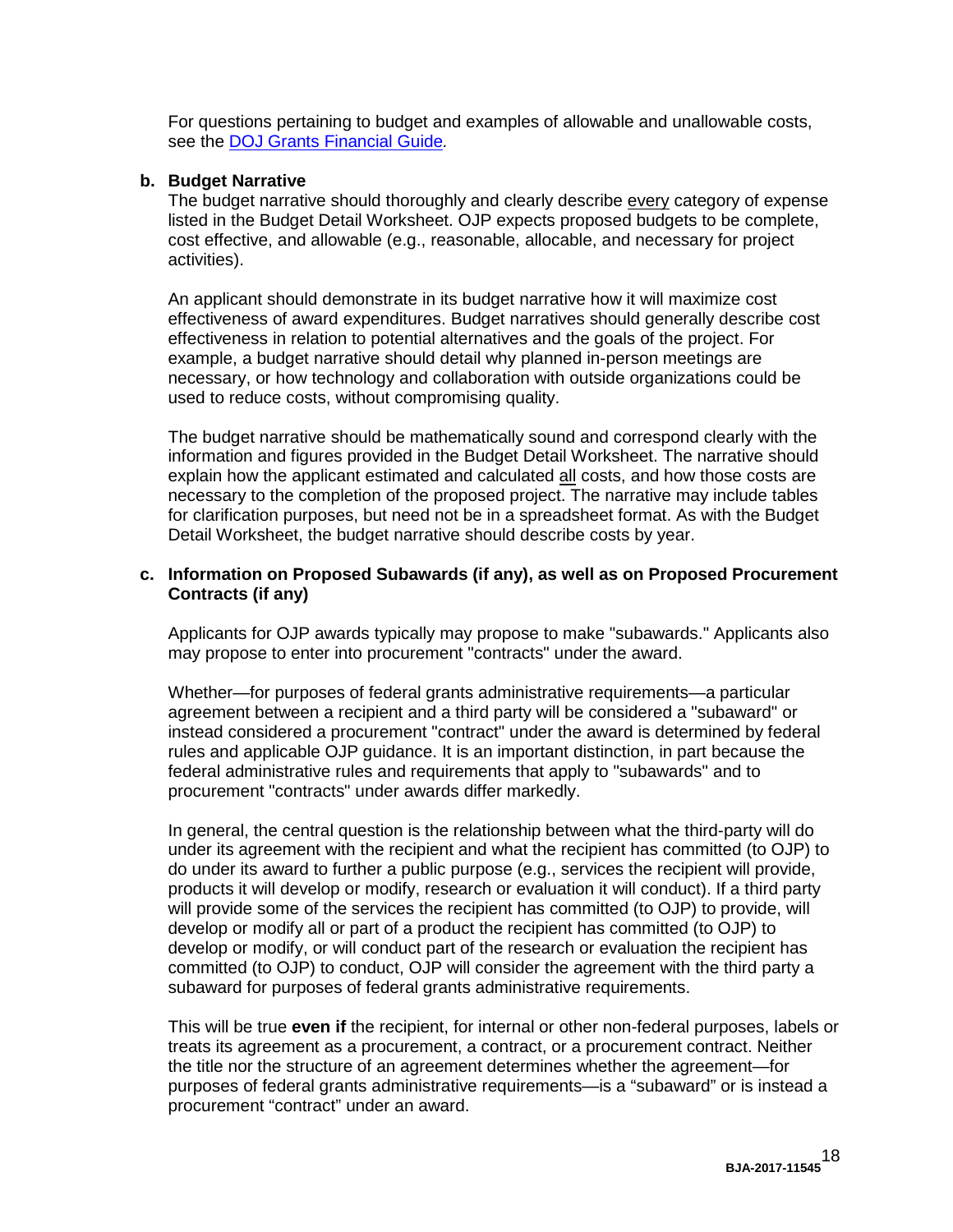Additional guidance on the circumstances under which (for purposes of federal grants administrative requirements) an agreement constitutes a subaward as opposed to a procurement contract under an award, is available (along with other resources) on the [OJP Part 200 Uniform](http://ojp.gov/funding/Part200UniformRequirements.htm) Requirements web page.

#### **1. Information on proposed subawards**

A recipient of an OJP award may not make subawards ("subgrants") unless the recipient has specific federal authorization to do so. Unless an applicable statute or DOJ regulation specifically authorizes (or requires) subawards, a recipient must have authorization from OJP before it may make a subaward.

A particular subaward may be authorized by OJP because the recipient included a sufficiently-detailed description and justification of the proposed subaward in the application as approved by OJP. If, however, a particular subaward is not authorized by federal statute or regulation, and is not sufficiently described and justified in the application as approved by OJP, the recipient will be required, post-award, to request and obtain written authorization from OJP before it may make the subaward.

If an applicant proposes to make one or more subawards to carry out the federal award and program, the applicant should (1) identify (if known) the proposed subrecipient(s), (2) describe in detail what each subrecipient will do to carry out the federal award and federal program, and (3) provide a justification for the subaward(s), with details on pertinent matters such as special qualifications and areas of expertise. Pertinent information on subawards should appear not only in the Program Narrative, but also in the Budget Detail Worksheet and budget narrative.

#### **2. Information on proposed procurement contracts (with specific justification for proposed noncompetitive contracts over \$150,000)**

Unlike a recipient contemplating a subaward, a recipient of an OJP award generally does not need specific prior federal authorization to enter into an agreement that—for purposes of federal grants administrative requirements—is considered a procurement contract, **provided that** (1) the recipient uses its own documented procurement procedures and (2) those procedures conform to applicable federal law, including the Procurement Standards of the (DOJ) Part 200 Uniform Requirements (as set out at 2 C.F.R. 200.317 - 200.326). The Budget Detail Worksheet and budget narrative should identify proposed procurement contracts. (As discussed above, subawards must be identified and described separately from procurement contracts.)

The Procurement Standards in the Part 200 Uniform Requirements, however, reflect a general expectation that agreements that (for purposes of federal grants administrative requirements) constitute procurement "contracts" under awards will be entered into on the basis of full and open competition. If a proposed procurement contract would exceed the simplified acquisition threshold—currently, \$150,000—a recipient of an OJP award may not proceed without competition unless and until the recipient receives specific advance authorization from OJP to use a non-competitive approach for the procurement.

An applicant that (at the time of its application) intends—without competition—to enter into a procurement "contract" that would exceed \$150,000 should include a detailed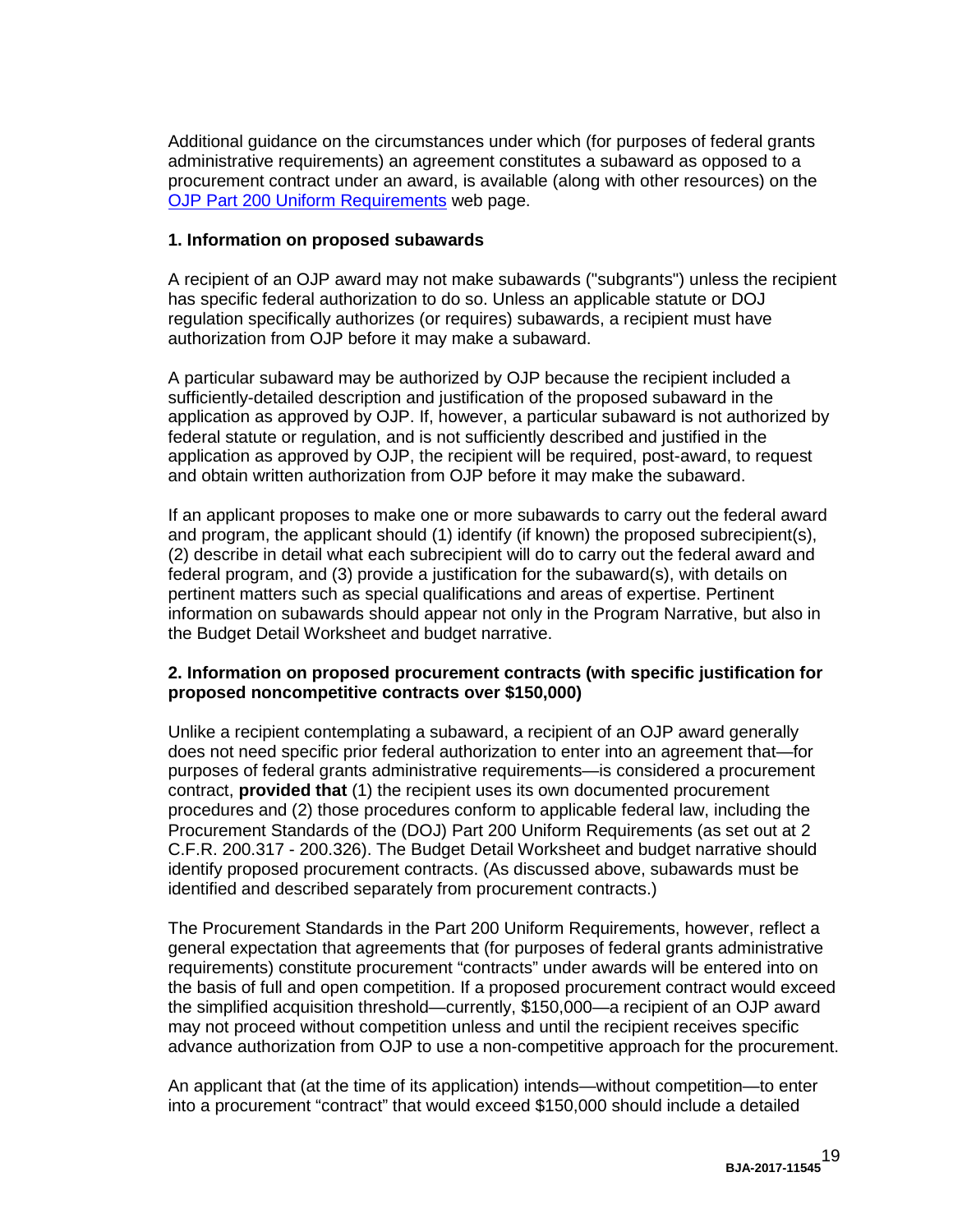justification that explains to OJP why, in the particular circumstances, it is appropriate to proceed without competition. Various considerations that may be pertinent to the justification are outlined in the **DOJ Grants Financial Guide**.

#### **d. Pre-Agreement Costs**

For information on pre-agreement costs, see [Section B. Federal Award Information.](#page-9-0)

#### **5. Indirect Cost Rate Agreement (if applicable)**

Indirect costs may be charged to an award only if:

- (a) The recipient has a current (that is, unexpired), federally-approved indirect cost rate; or
- (b) The recipient is eligible to use, and elects to use, the "de minimis" indirect cost rate described in the Part 200 Uniform Requirements, as set out at 2 C.F.R. 200.414(f).

An applicant with a current (that is, unexpired) federally-approved indirect cost rate is to attach a copy of the indirect cost rate agreement to the application. An applicant that does not have a current federally-approved rate may request one through its cognizant federal agency, which will review all documentation and approve a rate for the applicant entity, or, if the applicant's accounting system permits, applicants may propose to allocate costs in the direct cost categories.

For assistance with identifying the appropriate cognizant federal agency for indirect costs, please contact the OCFO Customer Service Center at 1-800-458-0786 or at [ask.ocfo@usdoj.gov.](mailto:ask.ocfo@usdoj.gov) If DOJ is the cognizant federal agency, applicants may obtain information needed to submit an indirect cost rate proposal at [http://www.ojp.gov/funding/Apply/Resources/IndirectCosts.pdf.](http://www.ojp.gov/funding/Apply/Resources/IndirectCosts.pdf)

Certain OJP recipients have the option of electing to use the "de minimis" indirect cost rate. An applicant that is eligible to use the "de minimis" rate that wishes to use the "de minimis" rate should attach written documentation to the application that advises OJP of both-- (1) the applicant's eligibility to use the "de minimis" rate, and (2) its election to do so. If an eligible applicant elects the "de minimis" rate, costs must be consistently charged as either indirect or direct costs, but may not be double charged or inconsistently charged as both. The "de minimis" rate may no longer be used once an approved federally-negotiated indirect cost rate is in place. (No entity that ever has had a federally-approved negotiated indirect cost rate is eligible to use the "de minimis" rate.)

#### **6. Tribal Authorizing Resolution (if applicable)**

A tribe, tribal organization, or third party that proposes to provide direct services or assistance to residents on tribal lands should include in its application a resolution, letter, affidavit, or other documentation, as appropriate, that demonstrates (as a legal matter) that the applicant has the requisite authorization from the tribe(s) to implement the proposed project on tribal lands. In those instances when an organization or consortium of tribes applies for an award on behalf of a tribe or multiple specific tribes, the application should include appropriate legal documentation, as described above, from all tribes that would receive services or assistance under the award. A consortium of tribes for which existing consortium bylaws allow action without support from all tribes in the consortium (i.e., without an authorizing resolution or comparable legal documentation from each tribal governing body) may submit, instead, a copy of its consortium bylaws with the application.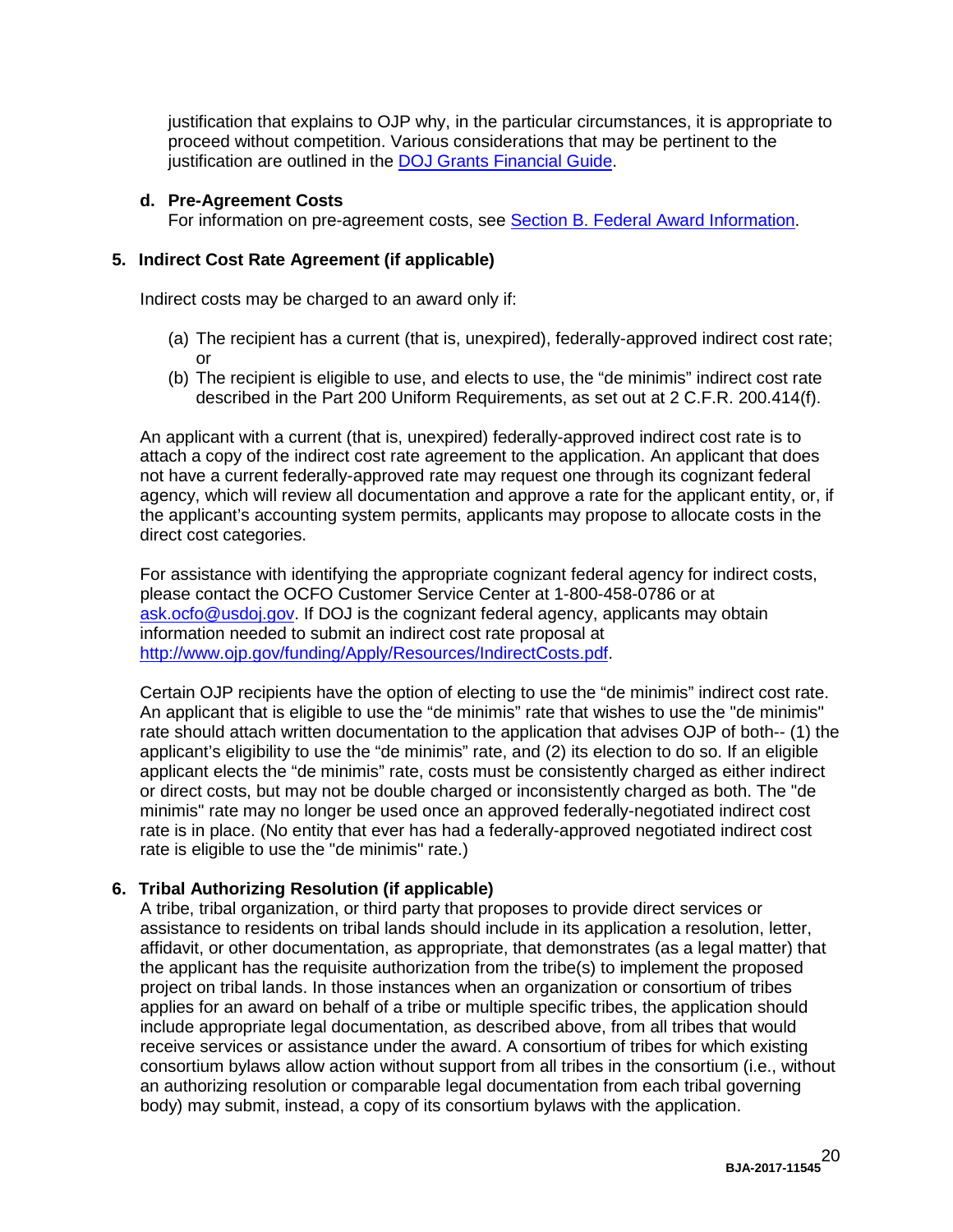An applicant unable to submit an application that includes a fully-executed (i.e., signed) copy of legal appropriate documentation, as described above, consistent with the applicable tribe's governance structure, should, at a minimum, submit an unsigned, draft version of such legal documentation as part of its application (except for cases in which, with respect to a tribal consortium applicant, consortium bylaws allow action without the support of all consortium member tribes). If selected for funding, OJP will make use of and access to award funds contingent on receipt of the fully-executed legal documentation.

#### **7. Financial Management and System of Internal Controls Questionnaire (including applicant disclosure of high-risk status)**

**Every** applicant (other than an individual applying in his/her personal capacity) is to download, complete, and submit the OJP Financial Management and System of Internal [Controls Questionnaire,](http://ojp.gov/funding/Apply/Resources/FinancialCapability.pdf) as part of its application.

Among other things, the form requires each applicant to disclose whether it currently is designated "high risk" by a federal grant-making agency outside of DOJ. For purposes of this disclosure, high risk includes any status under which a federal awarding agency provides additional oversight due to the applicant's past performance, or other programmatic or financial concerns with the applicant. If an applicant is designated high risk by another federal awarding agency, the applicant must provide the following information:

- The federal awarding agency that currently designates the applicant high risk
- The date the applicant was designated high risk
- The high-risk point of contact at that federal awarding agency (name, phone number, and email address)
- The reasons for the high-risk status, as set out by the federal awarding agency

OJP seeks this information to help ensure appropriate federal oversight of OJP awards. An applicant that is considered "high risk" by another federal awarding agency is not automatically disqualified from receiving an OJP award. OJP may, however, consider the information in award decisions, and may impose additional OJP oversight of any award under this solicitation (including through the conditions that accompany the award document).

#### **8. Disclosure of Lobbying Activities**

Each applicant must complete and submit this information. An applicant that expends any funds for lobbying activities is to provide all of the information requested on the form [Disclosure of Lobbying Activities \(SF-LLL\)](http://ojp.gov/funding/Apply/Resources/Disclosure.pdf). An applicant that does not expend any funds for lobbying activities is to enter "N/A" in the text boxes for item 10 ("a. Name and Address of Lobbying Registrant" and "b. Individuals Performing Services").

#### **9. Additional Attachments**

**a. Letter from Community Supervision Agency Executive** demonstrating agency commitment to the project and to the research partnership. (Note also that the Executive must also sign the Assurance in the Appendix that aggregate recidivism indicator data will be submitted as required.)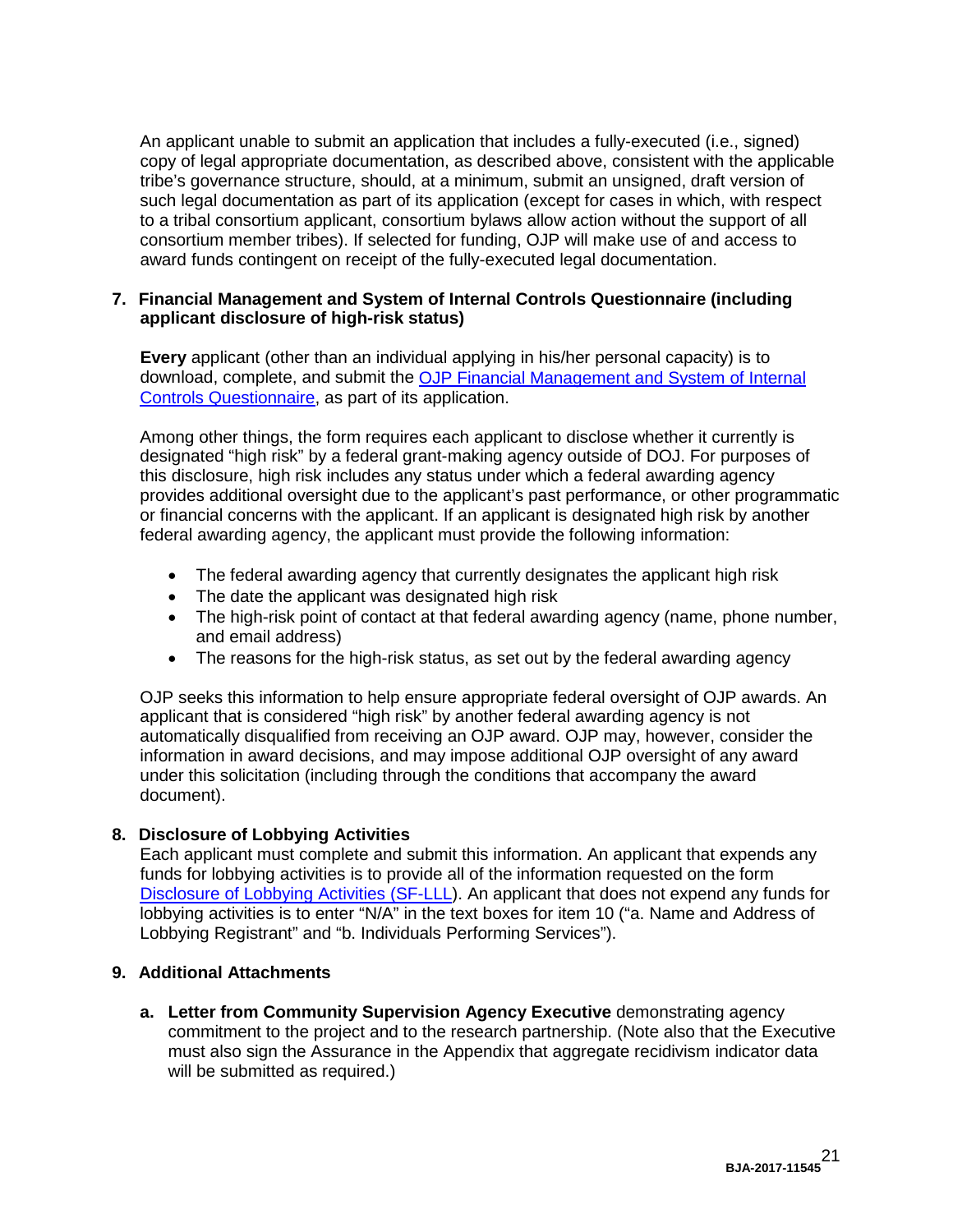- **b. Letter from Lead Agency** (applicable only if the supervision agency is not the lead agency), demonstrating commitment to the project and to the research partnership.
- **c. Letter from Research Partner** demonstrating commitment to the project.

#### **d. Assurance to Collect and Submit Recidivism Indicator Data**

Applications must include an Assurance signed by the applicant organization's chief executive (see the Appendix for the Assurance form) that all participant recidivism indicator data will be collected and submitted at the end of the grant period. Applications which do not include this Assurance will not be considered. Inability or refusal to submit data after award may impact the organization's ability to receive future BJA competitive grant funding.

- **e. Project Timeline** with each project goal, related objective, activity, expected completion date, and responsible person or organization.
- **f. Position Descriptions** for key positions and **Résumés** for personnel in those positions, including Research Partner position(s).
- **g. Letters of Support** from all other key partners detailing the commitment to work with the applicant to promote the mission of the project.

#### **h. Applicant Disclosure of Pending Applications**

Each applicant is to disclose whether it has (or is proposed as a subrecipient under) any pending applications for federally-funded grants or cooperative agreements that (1) include requests for funding to support the same project being proposed in the application under this solicitation, and (2) would cover any identical cost items outlined in the budget submitted to OJP as part of the application under this solicitation. The applicant is to disclose applications made directly to federal awarding agencies, and also applications for subawards of federal funds (e.g., applications to State agencies that will subaward ("subgrant") federal funds).

OJP seeks this information to help avoid any inappropriate duplication of funding. Leveraging multiple funding sources in a complementary manner to implement comprehensive programs or projects is encouraged and is not seen as inappropriate duplication.

Each applicant that has one or more pending applications as described above is to provide the following information about pending applications submitted within the last 12 months:

- The federal or State funding agency
- The solicitation name/project name
- The point of contact information at the applicable federal or State funding agency

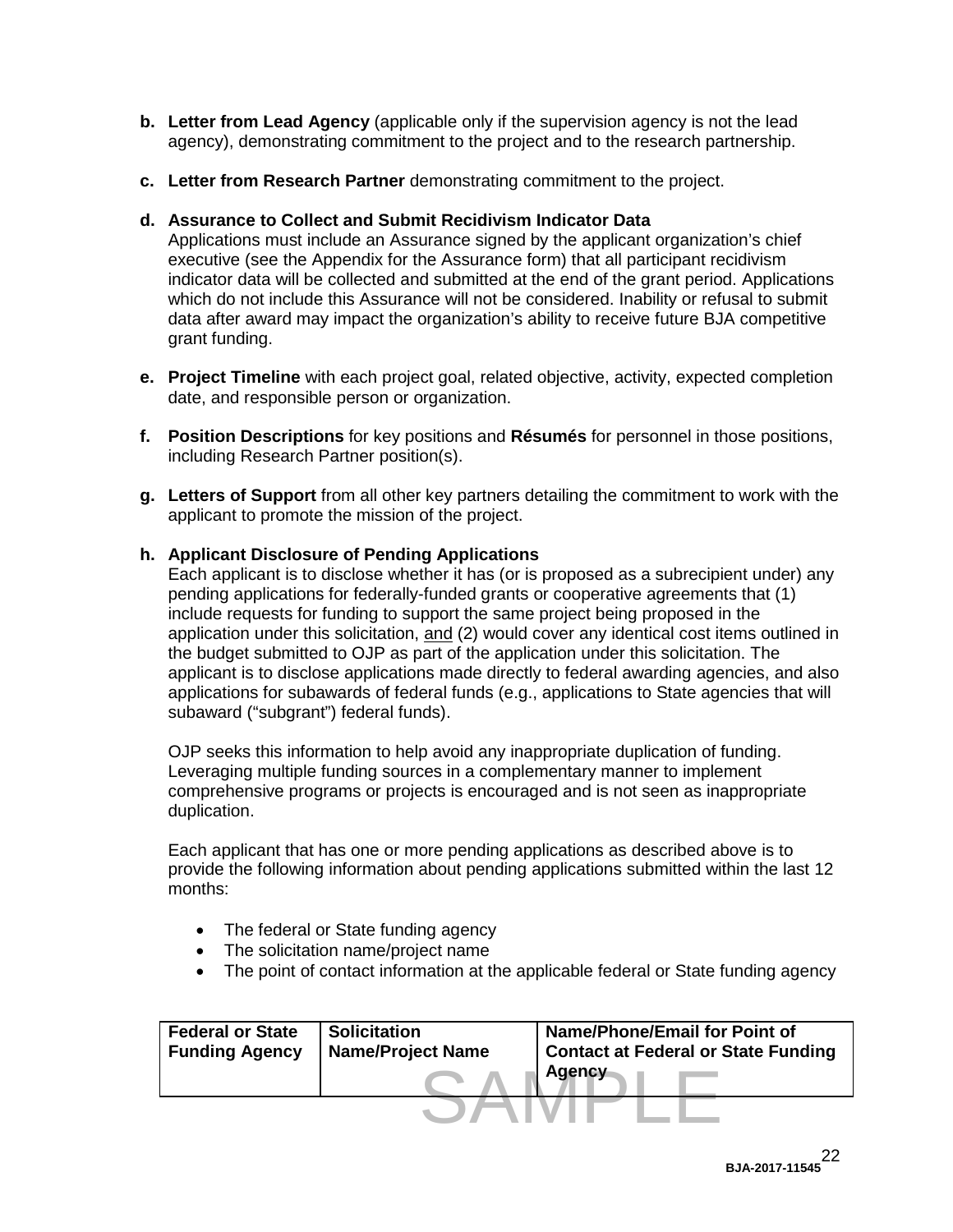| DOJ/ Office of<br>Community<br><b>Oriented Policing</b><br>Services (COPS)                               | <b>COPS Hiring Program</b>                                                                          | Jane Doe, 202/000-0000;<br>jane.doe@usdoj.gov |
|----------------------------------------------------------------------------------------------------------|-----------------------------------------------------------------------------------------------------|-----------------------------------------------|
| Health and Human<br>Services/<br>Substance Abuse<br>& Mental Health<br><b>Services</b><br>Administration | <b>Drug-Free Communities</b><br>Mentoring Program/North<br><b>County Youth Mentoring</b><br>Program | John Doe, 202/000-0000;<br>john.doe@hhs.gov   |

Each applicant should include the table as a separate attachment to its application. The file should be named "Disclosure of Pending Applications." The applicant Legal Name on the application must match the entity named on the disclosure of pending applications statement.

Any applicant that does not have any pending applications as described above is to submit, as a separate attachment, a statement to this effect: "[Applicant Name on SF-424] does not have (and is not proposed as a subrecipient under) any pending applications submitted within the last 12 months for federally-funded grants or cooperative agreements (or for subawards under federal grants or cooperative agreements) that request funding to support the same project being proposed in this application to OJP and that would cover any identical cost items outlined in the budget submitted as part of in this application."

#### **j. Research and Evaluation Independence and Integrity**

If an application proposes research (including research and development) and/or evaluation, the applicant must demonstrate research/evaluation independence and integrity, including appropriate safeguards, before it may receive award funds. The applicant must demonstrate independence and integrity regarding both this proposed research and/or evaluation, and any current or prior related projects.

Each application should include an attachment that addresses **both** i. and ii. below.

- i. For purposes of this solicitation, each applicant is to document research and evaluation independence and integrity by including one of the following two items:
	- a. A specific assurance that the applicant has reviewed its application to identify any actual or potential apparent conflicts of interest (including through review of pertinent information on the principal investigator, any co-principal investigators, and any subrecipients), and that the applicant has identified no such conflicts of interest – whether personal or financial or organizational (including on the part of the applicant entity or on the part of staff, investigators, or subrecipients) – that could affect the independence or integrity of the research, including the design, conduct, and reporting of the research.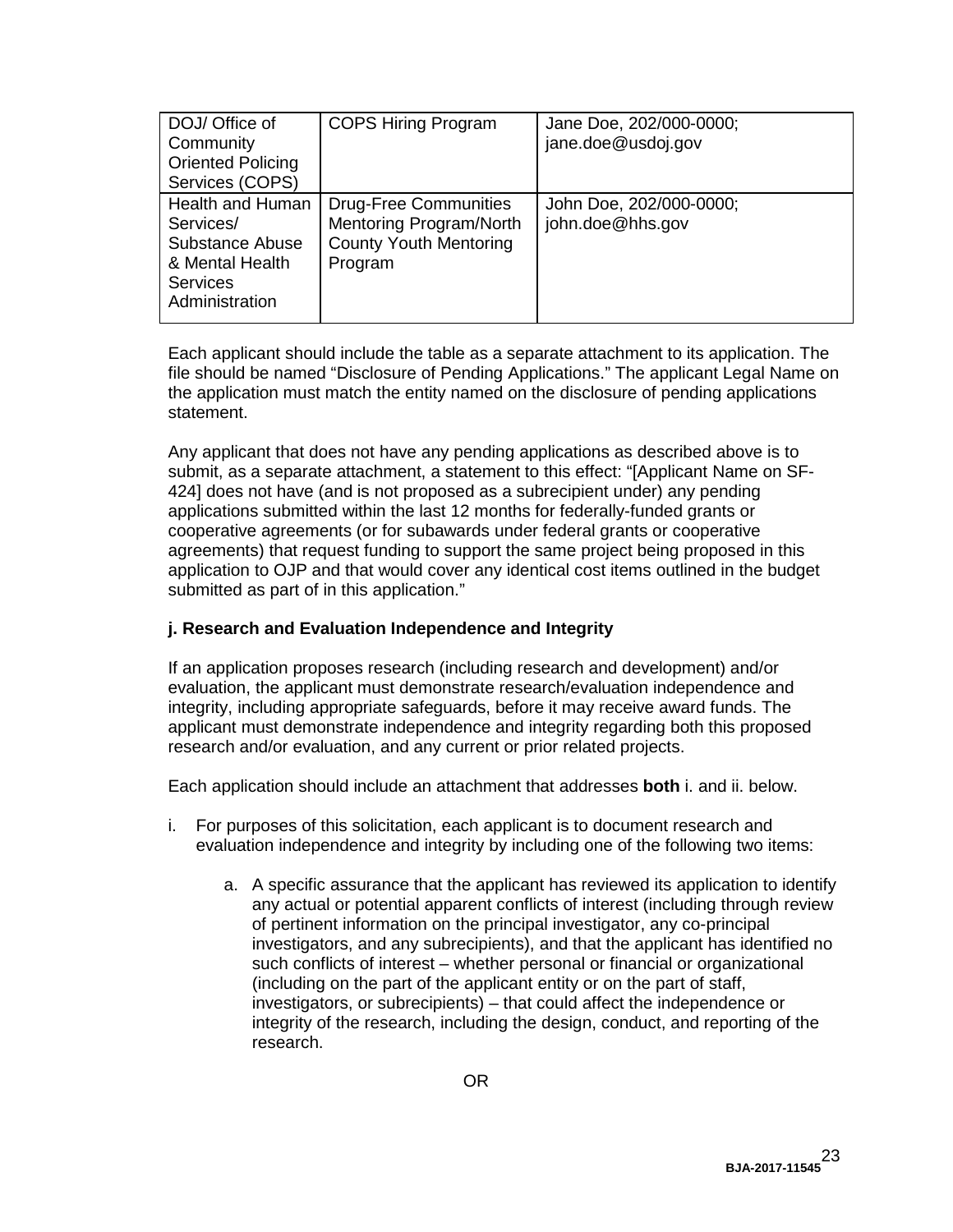- b. A specific description of actual or potential apparent conflicts of interest that the applicant has identified – including through review of pertinent information on the principal investigator, any co-principal investigators, and any subrecipients – that could affect the independence or integrity of the research, including the design, conduct, or reporting of the research. These conflicts may be personal (e.g., on the part of investigators or other staff), financial, or organizational (related to the applicant or any subrecipient entity). Some examples of potential investigator (or other personal) conflict situations are those in which an investigator would be in a position to evaluate a spouse's work product (actual conflict), or an investigator would be in a position to evaluate the work of a former or current colleague (potential apparent conflict). With regard to potential organizational conflicts of interest, as one example, generally an organization would not be given an award to evaluate a project, if that organization had itself provided substantial prior technical assistance to that specific project or a location implementing the project (whether funded by OJP or other sources), because the organization in such an instance might appear to be evaluating the effectiveness of its own prior work. The key is whether a reasonable person understanding all of the facts would be able to have confidence that the results of any research or evaluation project are objective and reliable. Any outside personal or financial interest that casts doubt on that objectivity and reliability of an evaluation or research product is a problem and must be disclosed.
- ii. In addition, for purposes of this solicitation, each applicant is to address possible mitigation of research integrity concerns by including, at a minimum, one of the following two items:
	- a. If an applicant reasonably believes that no actual or potential apparent conflicts of interest (personal, financial, or organizational) exist, then the applicant should provide a brief narrative explanation of how and why it reached that conclusion. The applicant also is to include an explanation of the specific processes and procedures that the applicant has in place, or will put in place, to identify and prevent (or, at the very least, mitigate) any such conflicts of interest pertinent to the funded project during the period of performance. Documentation that may be helpful in this regard may include organizational codes of ethics/conduct and policies regarding organizational, personal, and financial conflicts of interest. There is no guarantee that the plan, if any, will be accepted as proposed.

#### OR

b. If the applicant has identified actual or potential apparent conflicts of interest (personal, financial, or organizational) that could affect the independence and integrity of the research, including the design, conduct, or reporting of the research, the applicant is to provide a specific and robust mitigation plan to address each of those conflicts. At a minimum, the applicant is expected to explain the specific processes and procedures that the applicant has in place, or will put in place, to identify and eliminate (or, at the very least, mitigate) any such conflicts of interest pertinent to the funded project during the period of performance. Documentation that may be helpful in this regard may include organizational codes of ethics/conduct and policies regarding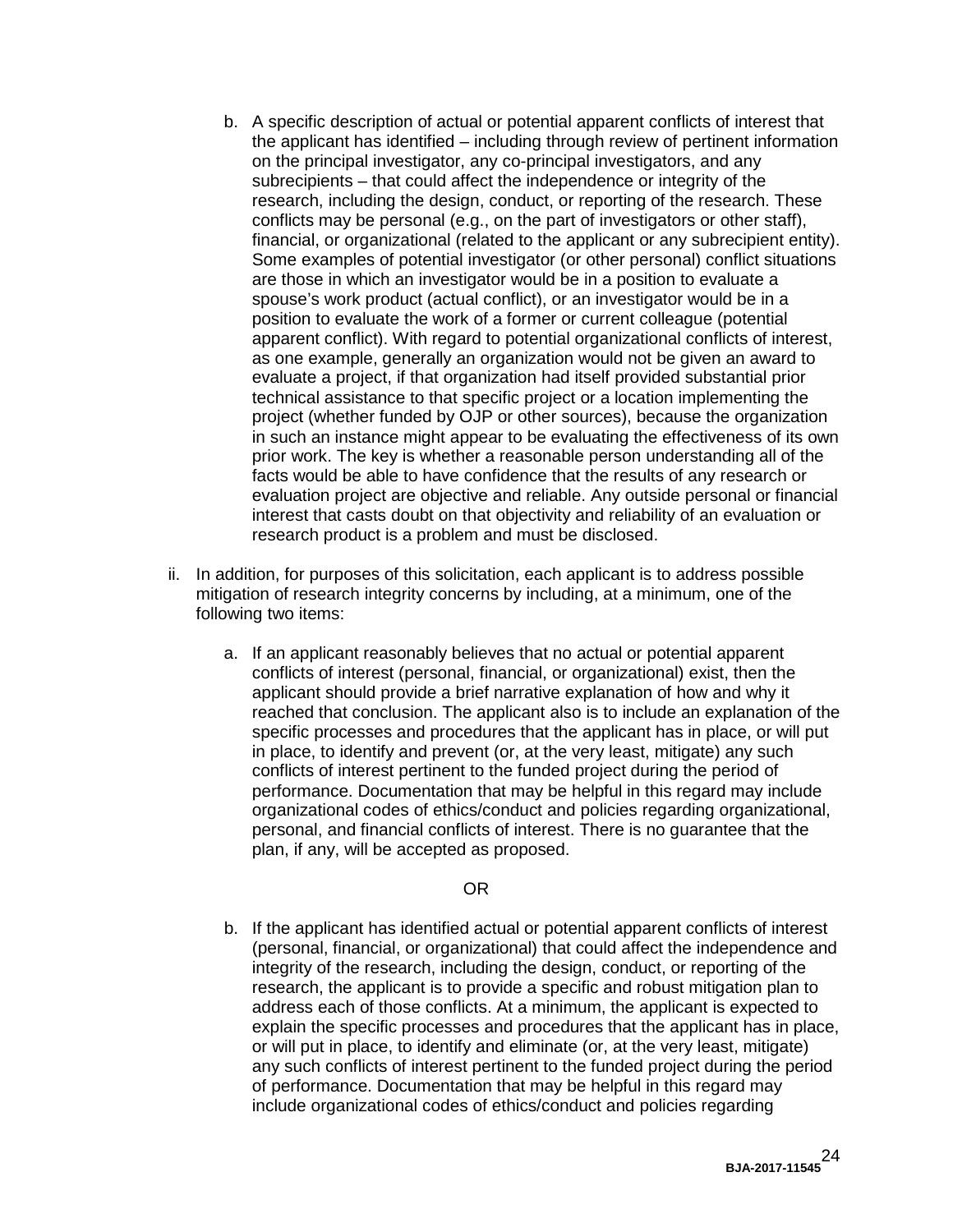organizational, personal, and financial conflicts of interest. There is no guarantee that the plan, if any, will be accepted as proposed.

OJP will assess research and evaluation independence and integrity based on considerations such as the adequacy of the applicant's efforts to identify factors that could affect the objectivity or integrity of the proposed staff and/or the applicant entity (and any subrecipients) in carrying out the research, development, or evaluation activity; and the adequacy of the applicant's existing or proposed remedies to control any such factors.

#### <span id="page-24-0"></span>**How to Apply**

Applicants must register in, and submit applications through Grants.gov, a primary source to find federal funding opportunities and apply for funding. Find complete instructions on how to register and submit an application at [www.Grants.gov.](http://www.grants.gov/) Applicants that experience technical difficulties during this process should call the Grants.gov Customer Support Hotline at **800**-**518**- **4726** or **606**-**545**-**5035**, which operates 24 hours a day, 7 days a week, except on federal holidays.

Registering with Grants.gov is a one-time process; however, **processing delays may occur, and it can take several weeks** for first-time registrants to receive confirmation of registration and a user password. OJP encourages applicants to **register several weeks before** the application submission deadline. In addition, OJP urges applicants to submit applications at least 72 hours prior to the application due date, in order to allow time for the applicant to receive validation messages or rejection notifications from Grants.gov, and to correct in a timely fashion any problems that may have caused a rejection notification.

OJP strongly encourages all prospective applicants to sign up for Grants.gov email [notifications](http://www.grants.gov/web/grants/manage-subscriptions.html) regarding this solicitation. If this solicitation is cancelled or modified, individuals who sign up with Grants.gov for updates will be automatically notified.

**Browser Information:** Grants.gov was built to be compatible with Internet Explorer. For technical assistance with Google Chrome, or another browser, contact Grants.gov Customer Support.

**Note on Attachments:** Grants.gov has two categories of files for attachments: "mandatory" and "optional." OJP receives all files attached in both categories. Please ensure that all required documents are attached in either Grants.gov category.

**Note on File Names and File Types:** Grants.gov only permits the use of certain specific characters in the file names of attachments. Valid file names may include only the characters shown in the table below. Grants.gov rejects any application that includes an attachment(s) with a file name that contains any characters not shown in the table below. Grants.gov forwards successfully-submitted applications to the OJP Grants Management System (GMS).

| <b>Characters</b>    | <b>Special Characters</b> |                                                                                            |                       |  |
|----------------------|---------------------------|--------------------------------------------------------------------------------------------|-----------------------|--|
| Upper case $(A - Z)$ | Parenthesis,              | Curly braces $\{$                                                                          | Square brackets [     |  |
| Lower case $(a - z)$ | Ampersand (&)             | $\mathsf{{}^T \mathsf{i} \mathsf{l} \mathsf{d} \mathsf{e} } \left( \mathord{\sim} \right)$ | Exclamation point (!) |  |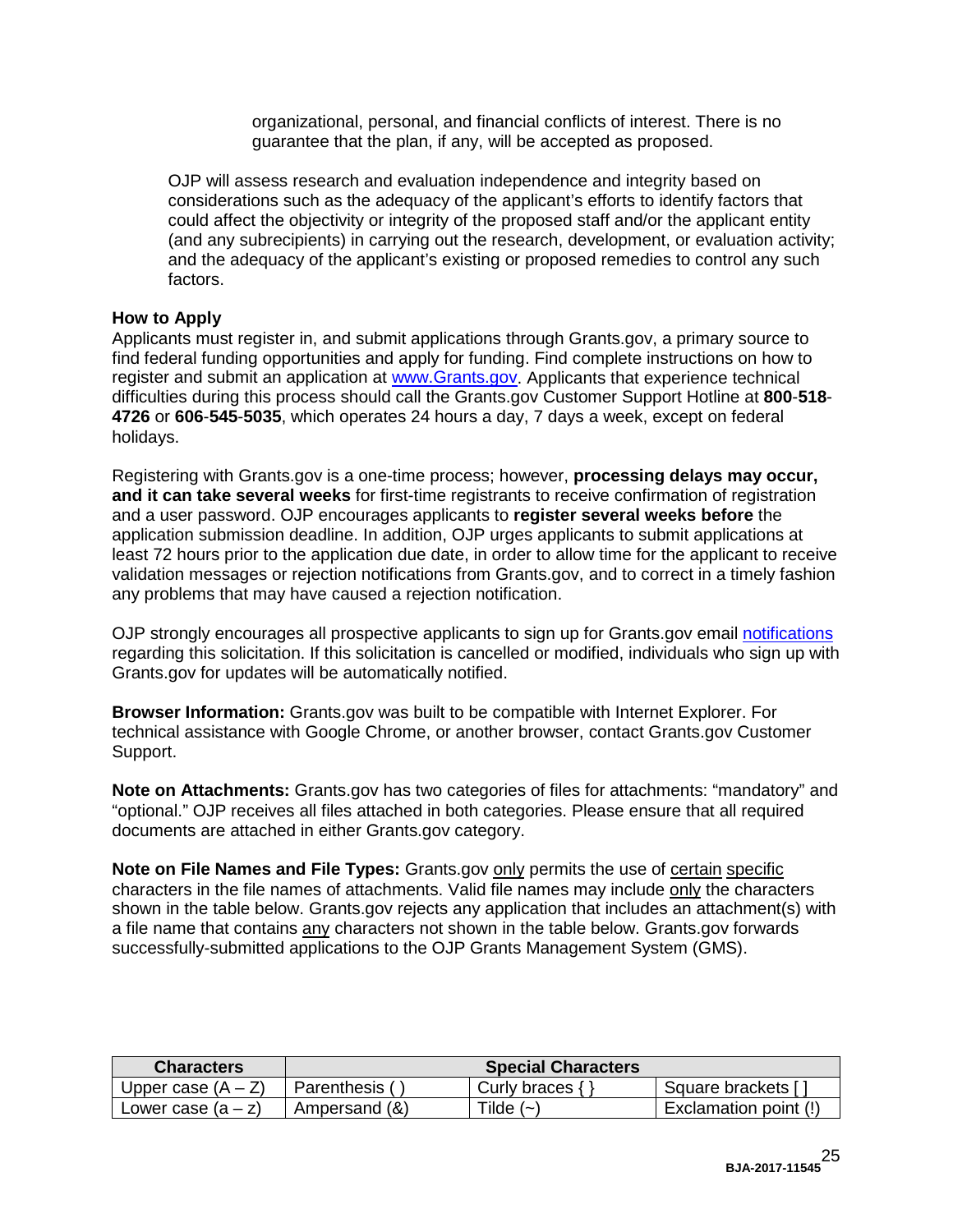| Underscore ( | Comma (,                                                                                                 | Semicolon (;)   | Apostrophe (     |  |
|--------------|----------------------------------------------------------------------------------------------------------|-----------------|------------------|--|
| Hyphen $(-)$ | At sign $(\mathcal{Q})$                                                                                  | Number sign (#) | Dollar sign (\$) |  |
| Space        | Percent sign (%)                                                                                         | Plus sign $(+)$ | Equal sign $(=)$ |  |
| Period (.)   | Applicants must use the "&" format in place of the ampersand (&)<br>when using XML format for documents. |                 |                  |  |
|              |                                                                                                          |                 |                  |  |

**GMS does not accept executable file types as application attachments**. These disallowed file types include, but are not limited to, the following extensions: ".com," ".bat," ".exe," ".vbs," ".cfg," ".dat," ".db," ".dbf," ".dll," ".ini," ".log," ".ora," ".sys," and ".zip." GMS may reject applications with files that use these extensions. It is important to allow time to change the type of file(s) if the application is rejected.

All applicants are required to complete the following steps:

Every applicant entity must comply with all applicable System for Award Management (SAM) and unique entity identifier (currently, a Data Universal Numbering System [DUNS] number) requirements. If an applicant entity has not fully complied with applicable SAM and unique identifier requirements by the time OJP makes award decisions, OJP may determine that the applicant is not qualified to receive an award and may use that determination as a basis for making the award to a different applicant.

An individual who wishes to apply in his/her personal capacity should search Grants.gov for funding opportunities for which individuals are eligible to apply. Use the Funding Opportunity Number (FON) to register. (An applicant applying as an individual must comply with all applicable Grants.gov individual registration requirements.)

Complete the registration form at<https://apply07.grants.gov/apply/IndCPRegister> to create a username and password for Grants.gov. (An applicant applying as an individual should complete all steps except 1, 2 and 4.)

**1. Acquire a unique entity identifier (currently, a DUNS number).** In general, the Office of Management and Budget requires every applicant for a federal award (other than an individual) to include a "unique entity identifier" in each application, including an application for a supplemental award. Currently, a DUNS number is the required unique entity identifier.

A DUNS number is a unique nine-digit identification number provided by the commercial company Dun and Bradstreet. This unique entity identifier is used for tracking purposes, and to validate address and point of contact information for applicants, recipients, and subrecipients. It will be used throughout the life cycle of an OJP award. Obtaining a DUNS number is a free, one-time activity. Call Dun and Bradstreet at 866–705–5711 to obtain a DUNS number or apply online at [www.dnb.com.](http://www.dnb.com/) A DUNS number is usually received within 1-2 business days.

**2. Acquire registration with the System for Award Management (SAM).** SAM is the repository for certain standard information about federal financial assistance applicants, recipients, and subrecipients. All applicants for OJP awards (other than individuals) must maintain current registrations in the SAM database. An applicant must be registered in SAM to successfully register in Grants.gov. Each applicant must **update or renew its SAM registration at least annually** to maintain an active status. SAM registration and renewal can take as long as 10 business days to complete.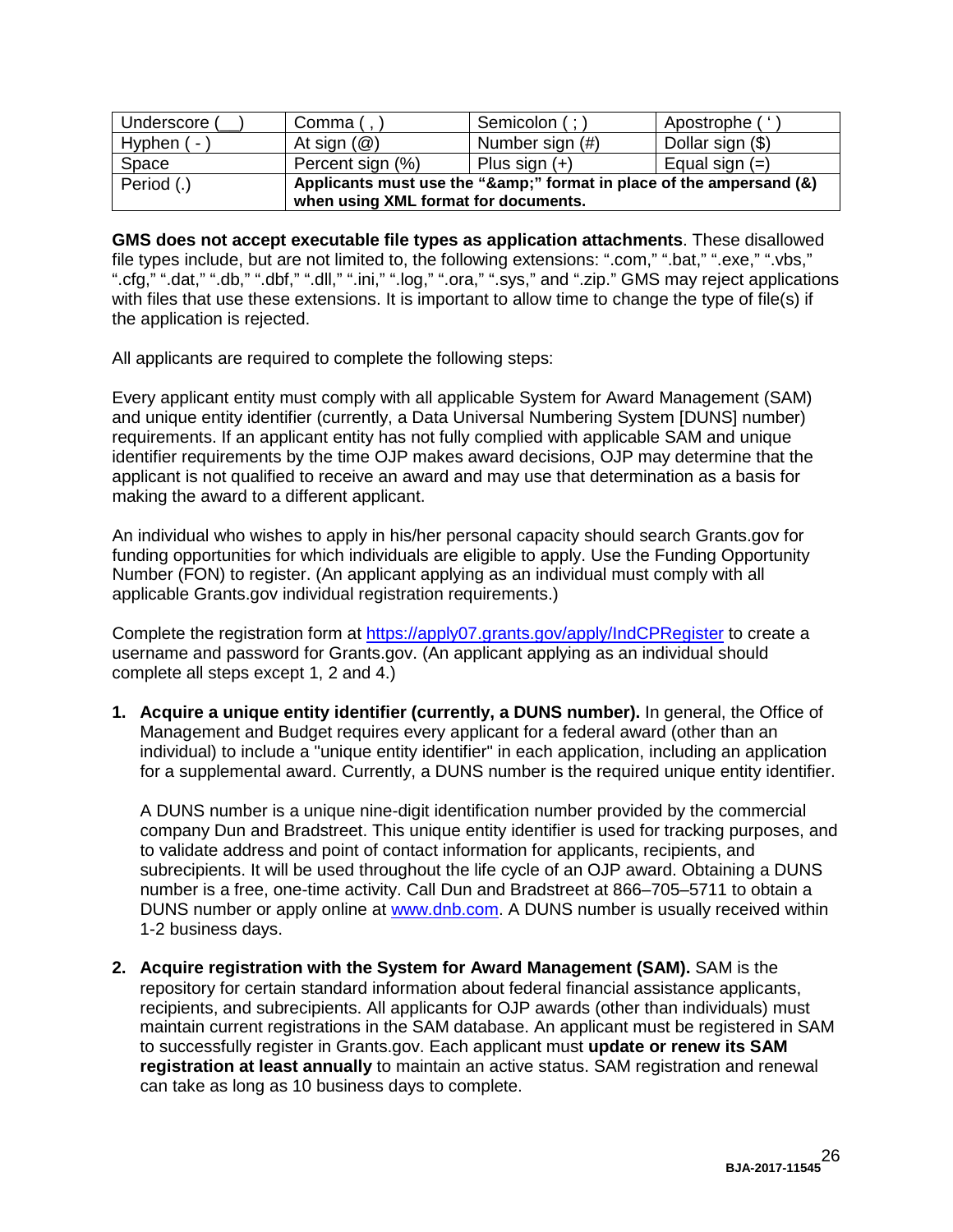An application cannot be successfully submitted in Grants.gov until Grants.gov receives the SAM registration information. Once the SAM registration/renewal is complete, **the information transfer from SAM to Grants.gov can take as long as 48 hours.** OJP recommends that the applicant register or renew registration with SAM as early as possible.

Information about SAM registration procedures can be accessed at [www.sam.gov.](https://www.sam.gov/portal/SAM/#1)

- **3. Acquire an Authorized Organization Representative (AOR) and a Grants.gov username and password**. Complete the AOR profile on Grants.gov and create a username and password. An applicant entity's "unique entity identifier" (DUNS number) must be used to complete this step. For more information about the registration process for organizations and other entities, go to [www.grants.gov/web/grants/register.html.](http://www.grants.gov/web/grants/register.html) Individuals registering with Grants.gov should go to [http://www.grants.gov/web/grants/applicants/individual](http://www.grants.gov/web/grants/applicants/individual-registration.html)[registration.html.](http://www.grants.gov/web/grants/applicants/individual-registration.html)
- **4. Acquire confirmation for the AOR from the E-Business Point of Contact (E-Biz POC).**  The E-Biz POC at the applicant organization must log into Grants.gov to confirm the applicant organization's AOR. The E-Biz POC will need the Marketing Partner Identification Number (MPIN) password obtained when registering with SAM to complete this step. Note that an organization can have more than one AOR.
- **5. Search for the funding opportunity on Grants.gov.** Use the following identifying information when searching for the funding opportunity on Grants.gov. The Catalog of Federal Domestic Assistance ("CFDA") number for this solicitation 16.812, titled "Second Chance Act Reentry Initiative," and the funding opportunity number is BJA-2017-11545*.*
- **6. Submit a valid application consistent with this solicitation by following the directions in Grants.gov.** Within 24–48 hours after submitting the electronic application, the applicant should receive two notifications from Grants.gov. The first will confirm the receipt of the application. The second will state whether the application has been validated and successfully submitted, or whether it has been rejected due to errors, with an explanation. It is possible to first receive a message indicating that the application is received, and then receive a rejection notice a few minutes or hours later. Submitting an application well ahead of the deadline provides time to correct the problem(s) that caused the rejection. **Important:** OJP urges each applicant to submit its application **at least 72 hours prior** to the application due date, to allow time to receive validation messages or rejection notifications from Grants.gov, and to correct in a timely fashion any problems that may have caused a rejection notification. Applications must be successfully submitted through Grants.gov by 11:59 p.m. eastern time on March 7, 2017.

Click [here](http://www.grants.gov/web/grants/applicants/organization-registration.html) for further details on DUNS numbers, SAM, and Grants.gov registration steps and timeframes.

#### **Note: Application Versions**

If an applicant submits multiple versions of the same application, OJP will review only the most recent system-validated version submitted.

#### **Experiencing Unforeseen Grants.gov Technical Issues**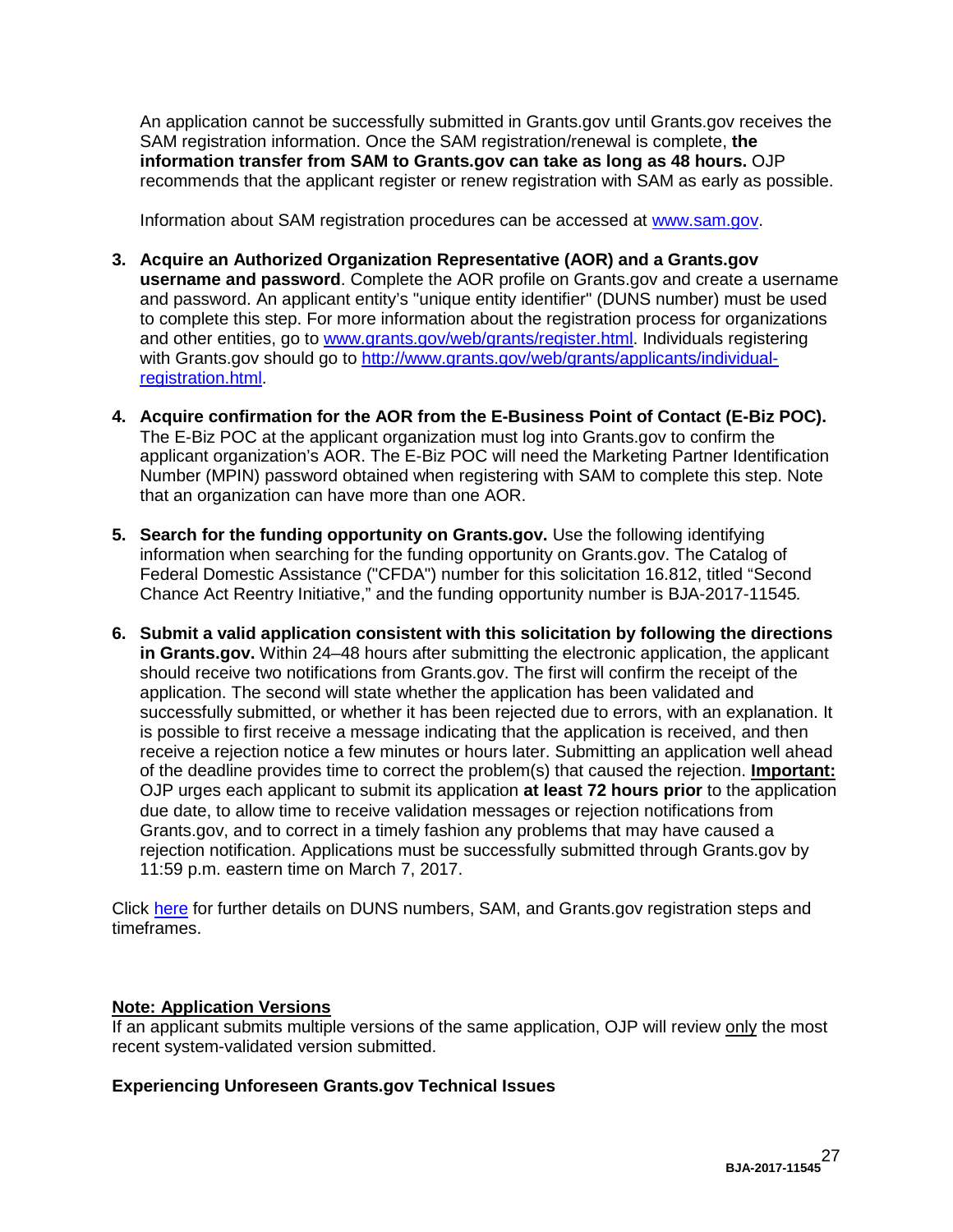An applicant that experiences unforeseen Grants.gov technical issues beyond its control that prevent it from submitting its application by the deadline may contact the Grants.gov [Customer](http://www.grants.gov/web/grants/about/contact-us.html)  [Support Hotline](http://www.grants.gov/web/grants/about/contact-us.html) or the [SAM Help Desk](https://www.fsd.gov/fsd-gov/home.do) (Federal Service Desk) to report the technical issue and receive a tracking number. The applicant must email the BJA contact identified in the Contact Information section on the title page **within 24 hours after the application deadline** to request approval to submit its application after the deadline. The applicant's email must describe the technical difficulties, and must include a timeline of the applicant's submission efforts, the complete grant application, the applicant's DUNS number, and any Grants.gov Help Desk or SAM tracking number(s).

**Note: OJP does not automatically approve requests to submit a late application***.* After OJP reviews the applicant's request, and contacts the Grants.gov or SAM Help Desks to verify the reported technical issues, OJP will inform the applicant whether the request to submit a late application has been approved or denied. If OJP determines that the untimely application submission was due to the applicant's failure to follow all required procedures, OJP will deny the applicant's request to submit its application.

The following conditions generally are insufficient to justify late submissions:

- Failure to register in SAM or Grants.gov in sufficient time (SAM registration and renewal can take as long as 10 business days to complete. The information transfer from SAM to Grants.gov can take up to 48 hours.)
- Failure to follow Grants.gov instructions on how to register and apply as posted on its website
- Failure to follow each instruction in the OJP solicitation
- Technical issues with the applicant's computer or information technology environment, such as issues with firewalls or browser incompatibility.

**Notifications regarding known technical problems with Grants.gov, if any, are posted at the top of the OJP [Funding Resource Center](http://ojp.gov/funding/index.htm) web page.**

# <span id="page-27-0"></span>**E. Application Review Information**

#### <span id="page-27-1"></span>**Review Criteria**

Applications that meet basic minimum requirements will be evaluated by peer reviewers using the following review criteria.

- 1. Statement of the Problem/Description of the Issue (15%)
	- Clearly define the scope of the problem that the proposed project seeks to impact.
	- Describe the size and demographic makeup of the population in the jurisdiction currently under community supervision.
	- Describe the current organizational/management structure of the responsible supervising agency/entity, including the number of supervising staff, the staff/supervisee ratio, and any differences in ratios based on specialized caseloads based on risk or other factors.
	- Describe the use of evidence-based strategies including the type of risk/needs assessment instrument utilized and existing efforts to measure and improve fidelity.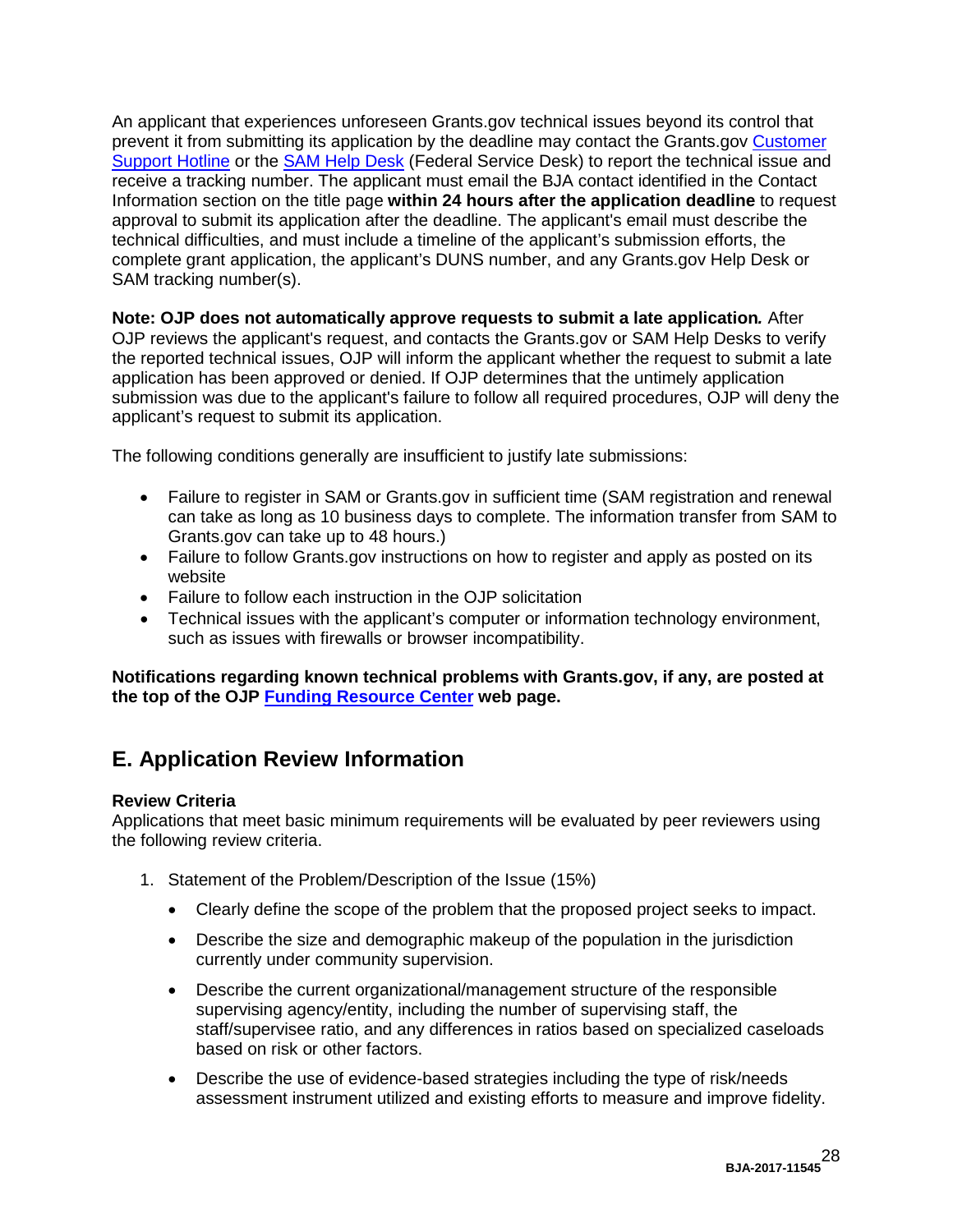- Define and describe the current recidivism rate (and/or revocation rate, translating that into a baseline recidivism rate) that may be used to assess the effectiveness of the project. Clearly articulate how the recidivism rate is calculated. If a revocation rate is used, distinguish between revocations for new crimes and revocations for other violations of supervision conditions.
- Describe the fees the supervision agency will charge the target population for supervision, drug testing, electronic monitoring, or any other relevant fee. Describe any differences between the fees charged to the target population and other supervised populations not part of the project and the reasons for the differences. Discuss any known impact of these fees on successful completion of supervision terms.
- Describe how the applicant anticipates the project's implementation will improve the effectiveness and efficiency of the delivery of supervision.
- Explain the inability to fund the program adequately without federal assistance.
- 2. Project Design and Implementation (35%)
	- Clearly articulate the goals established for this project and connect them to the overarching goals of the solicitation set forth on page 5.
	- Describe in detail how the proposed project addresses the Mandatory Project Components outlined on page 6.
	- Describe specifically which areas the proposed project will address (refer to the "Allowable Uses for Award Funds" section on pages 6-8).
	- Use data to support the project design.
	- Describe the roles and responsibilities of the research partner in the SSP and how the role of the research partner is integrated into the SSP strategy. At a minimum, the research partner should assist in drafting the action plan (see page [11\)](#page-10-2); provide ongoing analysis, monitoring, and assessment of the solution's impact; and prepare a final report that thoroughly assesses the results of the project.
	- Indicate the number of people under community supervision who would receive services if this proposal is funded. This number will serve as the target for measuring performance of the project through the [Smart Supervision Program performance](https://www.bjaperformancetools.org/help/SSPMeasures.pdf) [measures.](https://www.bjaperformancetools.org/help/SSPMeasures.pdf)
- 3. Capabilities and Competencies (25%)
	- Describe the management structure and staffing of the project, identifying the agency responsible for the project and the grant coordinator.
	- Demonstrate the capability of the implementing agency and collaborative partners to implement the project effectively, including gathering and analyzing data, engaging and collaborating with partners, developing and implementing a plan and troubleshooting implementation problems, and working with research partners to evaluate a project. Describe and provide evidence of the types and quality of data sources available to the agency to conduct appropriate analysis.
	- Describe the qualifications of the SSP research partner and the prior experience of the researcher with "action research," including prior work with probation or parole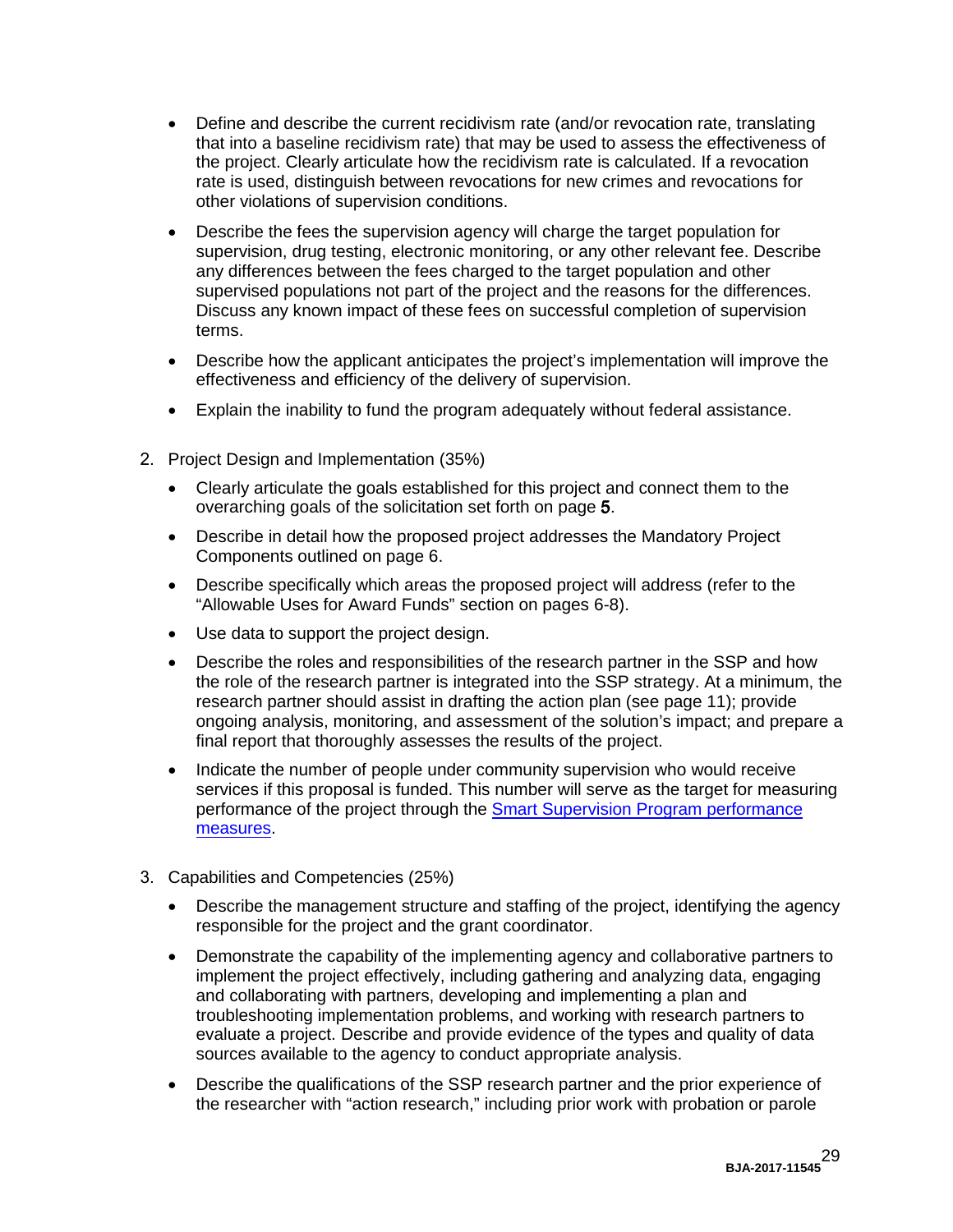agencies and other criminal justice partners. Candidates should be experienced in several different data collection and analytic methods. It is preferable that they have several years of evaluation research experience. Specifically, the application should include the proposed research partner's experience completing the following activities as a member of a task force or implementation team:

- o Developing a "theory of change"
- o Developing logic models
- o Collecting and analyzing criminal justice and public safety data
- o Using data to identify criminal justice and public safety related problems
- o Ability to work through barriers to research-driven problem solving
- o Identifying and proposing proven strategies/interventions to address problems
- o Documenting program operations and processes
- o Measuring program outcomes
- o Using data to determine program effectiveness
- o Assessing implementation fidelity
- o Regularly presenting findings and conclusions both orally and in written form to a task force/implementation team
- o Making recommendations for program improvement
- o Developing "real-time" products and resources for strategic decision-making
- o Working with the team to develop a sustainability plan
- $\circ$  Communicating with a wide variety of public sector, private, and community individuals – for example, prosecutors, law enforcement leadership and line officers, community members, clergy representatives, funding agency representatives, legislators, city council members, and even justice-involved individuals are some of the audiences research partners may be called upon to present their evaluation findings, conclusions, and recommendations
- 4. Plan for Collecting the Data Required for this Solicitation's Performance Measures (5%)
	- Describe the process for assessing the project's effectiveness through the collection and reporting of the required performance metrics data (see "Performance Measures," page 16), including who will be responsible and how data will be collected.
	- List any additional performance metrics that will be used to assess the project's effectiveness and the process for collecting the information, including who will be responsible and how data will be collected.
- 5. Impact/Outcomes, Evaluation, and Sustainment (10%)
	- Identify goals and objectives for program development, implementation, and outcomes.
	- Describe how performance will be documented, monitored, and evaluated, and identify the impact of the strategy once implemented. BJA expects that, with assistance from the research partner, grantees should be able to report timely, complete, and accurate data in the required grant reports.
	- Outline what data and information will be collected and describe how evaluation and collaborative partnerships will be leveraged to build long-term support and resources for the program.
	- Describe a plan for the evaluation of the project and document a collaborative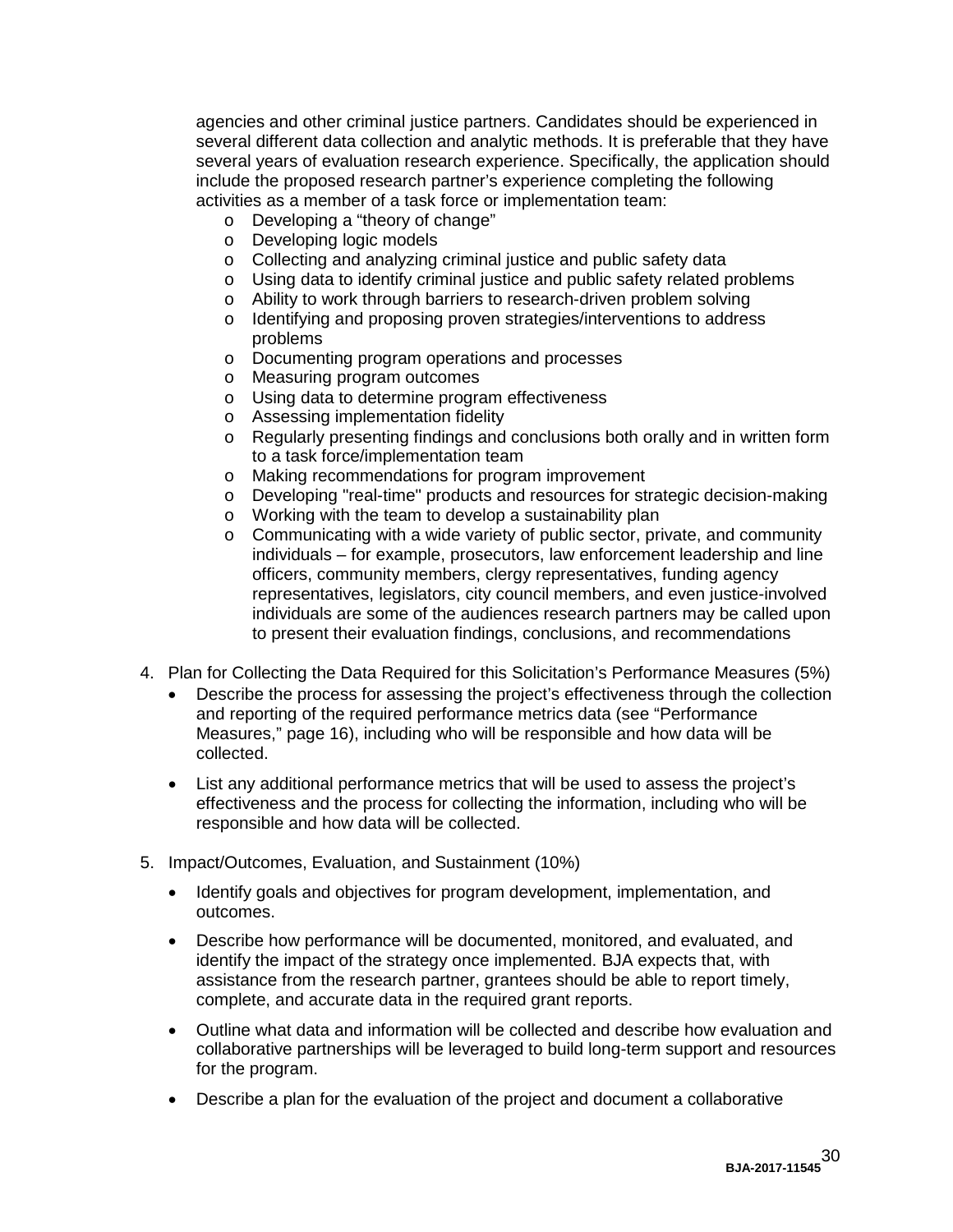relationship with an objective, third-party evaluator such as a local college or university. Specifically identify and describe the partnership and collaboration.

- Discuss how this effort will be integrated into the state or tribal justice system plans or commitments, how the program will be financially sustained after federal funding ends, and the expected long-term results for the program.
- 6. Budget (10%)
	- Submit a budget that is complete, cost effective, and allowable (e.g., reasonable, allocable, and necessary for project activities). Budget Narratives should generally demonstrate how applicants will maximize cost effectiveness of grant expenditures. Budget Narratives should demonstrate cost effectiveness in relation to potential alternatives and the goals of the project.<sup>[9](#page-30-1)</sup>
	- Include an appropriate percent of the total grant award for research, data collection, performance measurement, and performance assessment. There is no minimum or maximum requirement regarding what constitutes an appropriate percent; however, the budget designated should be adequate to fund the activities outlined in the application. The Budget Narrative should explain how the amount dedicated to these activities is adequate to support the proposed activities.
	- Applicants must budget funding to travel to DOJ-sponsored grant meetings. Applicants should estimate the costs of travel and accommodations for teams of three to attend annual three-day meetings in Washington, D.C., to include representatives from the community supervision agency and the research partner.

#### <span id="page-30-0"></span>**Review Process**

OJP is committed to ensuring a fair and open process for making awards. BJA reviews the application to make sure that the information presented is reasonable, understandable, measurable, and achievable, as well as consistent with the solicitation.

Peer reviewers will review the applications submitted under this solicitation that meet basic minimum requirements. For purposes of assessing whether an application meets basic minimum requirements and should proceed to further consideration, OJP screens applications for compliance with those requirements. Although specific requirements may vary, the following are common requirements applicable to all solicitations for funding under OJP programs:

- The application must be submitted by an eligible type of applicant
- The application must request funding within programmatic funding constraints (if applicable)
- The application must be responsive to the scope of the solicitation
- The application must include all items designated as "critical elements"
- The applicant must not be identified in SAM as excluded from receiving federal awards

For a list of the critical elements for this solicitation, see "What an Application Should Include" under [Section D. Application and Submission Information.](#page-13-0)

<span id="page-30-1"></span><sup>9</sup> Generally speaking, a reasonable cost is a cost that, in its nature or amount, does not exceed that which would be incurred by a prudent person under the circumstances prevailing at the time the decision was made to incur the costs.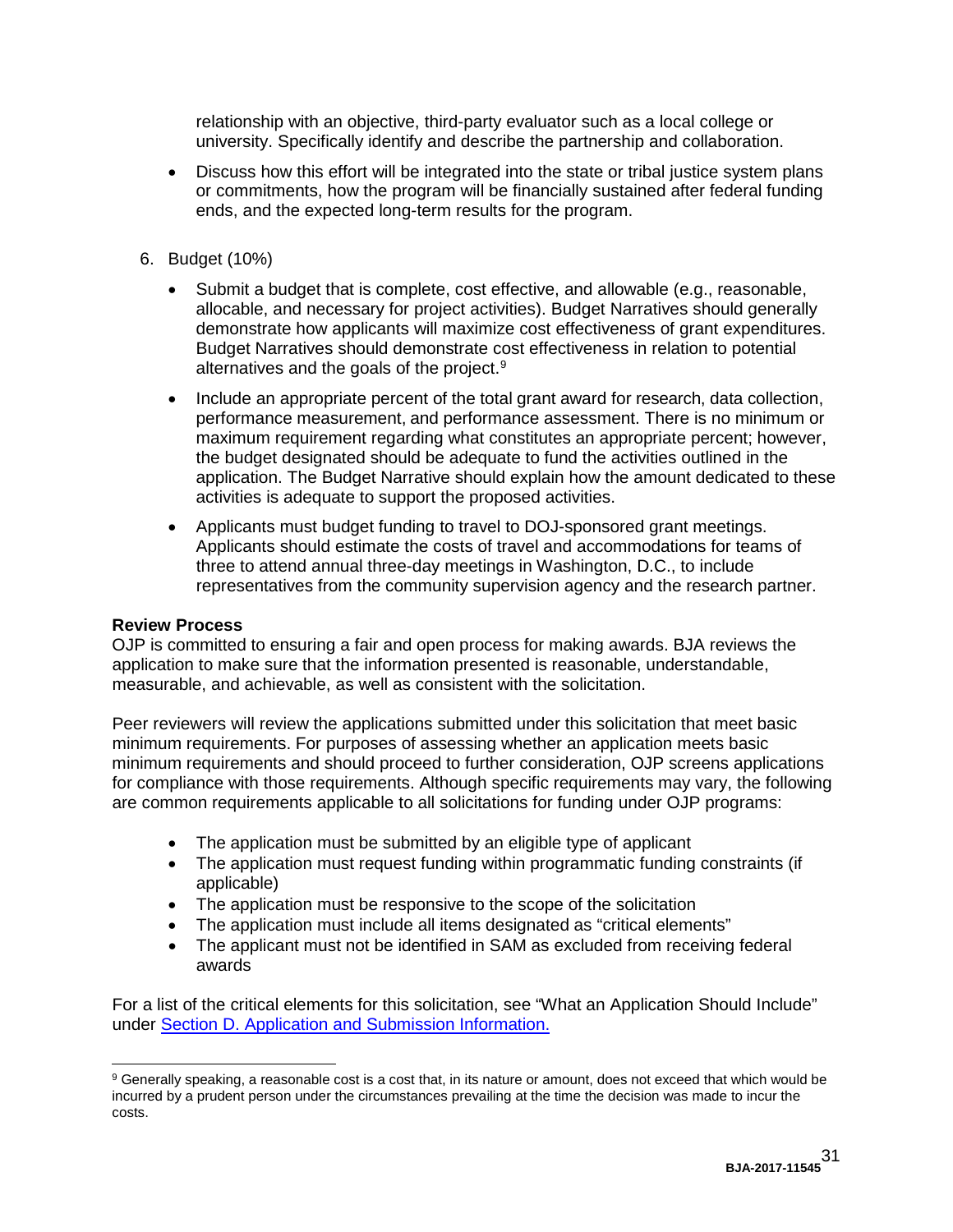Peer review panels will evaluate, score, and rate applications that meet basic minimum requirements. BJA may use internal peer reviewers, external peer reviewers, or a combination, to assess applications on technical merit using the solicitation's review criteria. An external peer reviewer is an expert in the subject matter of a given solicitation who is not a current DOJ employee. An internal reviewer is a current DOJ employee who is well-versed or has expertise in the subject matter of this solicitation. Peer reviewers' ratings and any resulting recommendations are advisory only, although reviewer views are considered carefully. Other important considerations for OJP include underserved populations, geographic diversity, strategic priorities, and available funding, as well as the extent to which the budget detail worksheet and budget narrative accurately explain project costs that are reasonable, necessary, and otherwise allowable under federal law and applicable federal cost principles.

Pursuant to the Part 200 Uniform Requirements, before award decisions are made, OJP also reviews information related to the degree of risk posed by applicants. Among other things to help assess whether an applicant that has one or more prior federal awards has a satisfactory record with respect to performance, integrity, and business ethics, OJP checks whether the applicant is listed in SAM as excluded from receiving a federal award*.* If OJP anticipates that an award will exceed \$150,000 in federal funds, OJP also must review and consider any information about the applicant that appears in the non-public segment of the integrity and performance system accessible through SAM (currently, the Federal Awardee Performance and Integrity Information system, "FAPIIS").

**Important note on FAPIIS:** An applicant, at its option, may review and comment on any information about itself that currently appears in FAPIIS and was entered by a federal awarding agency. OJP will consider any such comments by the applicant, in addition to the other information in FAPIIS, in its assessment of the risk posed by applicants.

The evaluation of risks goes beyond information in SAM, however. OJP itself has in place a framework for evaluating risks posed by applicants for competitive awards. OJP takes into account information pertinent to matters such as --

- 1. Applicant financial stability and fiscal integrity
- 2. Quality of the management systems of the applicant, and the applicant's ability to meet prescribed management standards, including those outlined in the DOJ Grants Financial Guide
- 3. Applicant's history of performance under OJP and other DOJ awards (including compliance with reporting requirements and award conditions), as well as awards from other federal agencies
- 4. Reports and findings from audits of the applicant, including audits under the Part 200 Uniform Requirements
- 5. Applicant's ability to comply with statutory and regulatory requirements, and to effectively implement other award requirements

Absent explicit statutory authorization or written delegation of authority to the contrary, all final award decisions will be made by the Assistant Attorney General, who may take into account not only peer review ratings and BJA recommendations, but also other factors as indicated in this section.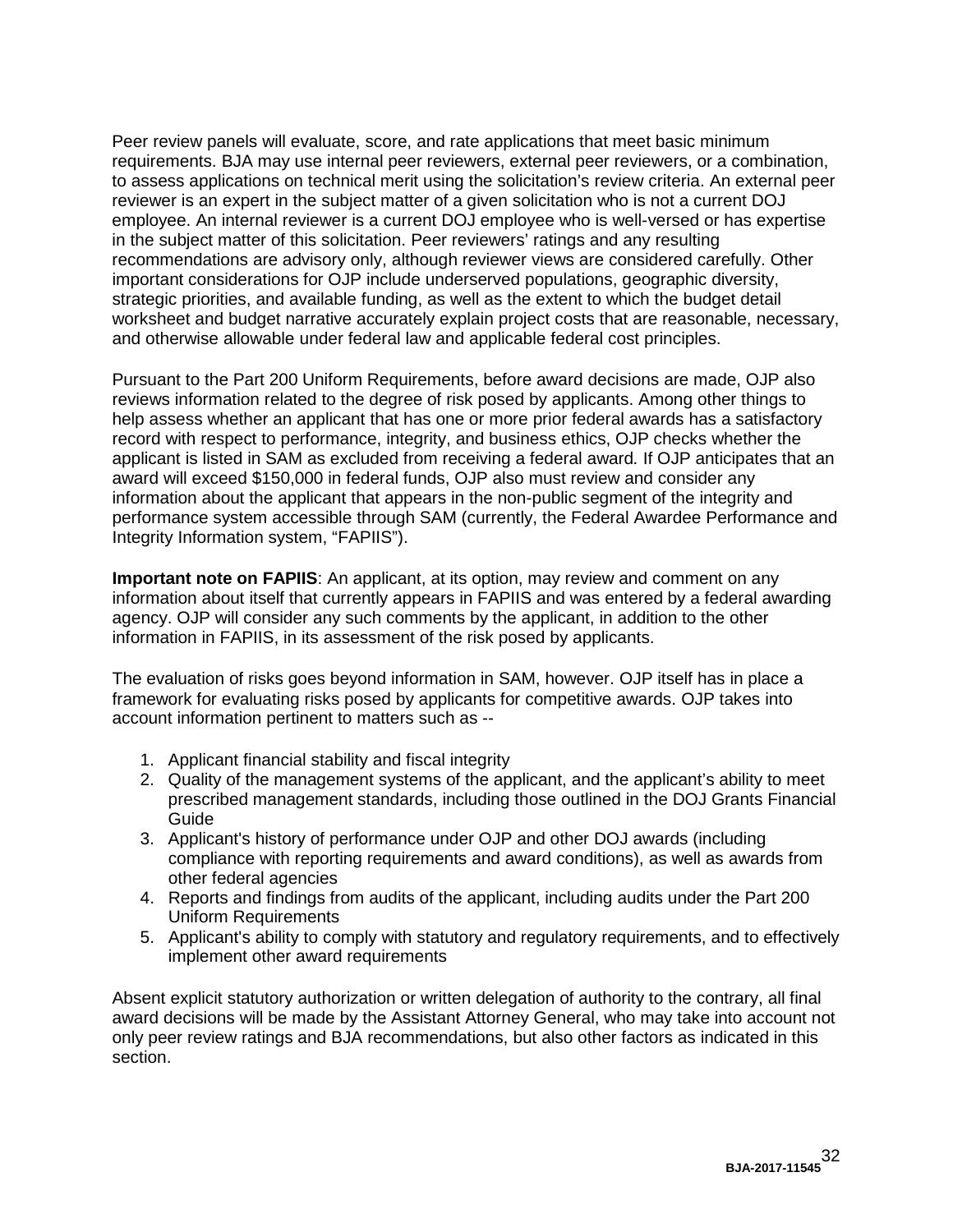# <span id="page-32-0"></span>**F. Federal Award Administration Information**

#### <span id="page-32-1"></span>**Federal Award Notices**

Award notifications will be made by September 30, 2017. OJP sends award notifications by email through GMS to the individuals listed in the application as the point of contact and the authorizing official (E-Biz POC and AOR). The email notification includes detailed instructions on how to access and view the award documents, and steps to take in GMS to start the award acceptance process. GMS automatically issues the notifications at 9:00 p.m. eastern time on the award date.

For each successful applicant, an individual with the necessary authority to bind the applicant will be required to log in; execute a set of legal certifications and a set of legal assurances; designate a financial point of contact; thoroughly review the award, including all award conditions; and sign and accept the award. The award acceptance process requires physical signature of the award document by the authorized representative and the scanning of the fullyexecuted award document to OJP.

#### <span id="page-32-2"></span>**Administrative, National Policy, and Other Legal Requirements**

If selected for funding, in addition to implementing the funded project consistent with the OJPapproved application, the recipient must comply with all award conditions, as well as all applicable requirements of federal statutes, regulations, and executive orders (including applicable requirements referred to in the assurances and certifications executed in connection with award acceptance). OJP strongly encourages prospective applicants to review information on post-award legal requirements and common OJP award conditions **prior** to submitting an application.

Applicants should consult the ["Overview of Legal Requirements Generally Applicable to OJP](http://ojp.gov/funding/Explore/SolicitationRequirements/index.htm)  [Grants and Cooperative Agreements](http://ojp.gov/funding/Explore/SolicitationRequirements/index.htm) - FY 2017 Awards," available in the [OJP Funding](http://ojp.gov/funding/index.htm)  [Resource Center.](http://ojp.gov/funding/index.htm) In addition, applicants should examine the following two legal documents, as each successful applicant must execute both documents before it may receive any award funds.

- Certifications Regarding Lobbying: Debarment, Suspension and Other Responsibility [Matters; and Drug-Free Workplace Requirements](http://ojp.gov/funding/Apply/Resources/Certifications.pdf)
- [Standard Assurances](http://ojp.gov/funding/Apply/Resources/StandardAssurances.pdf)

Applicants may view these documents in the Apply section of the [OJP Funding Resource](http://ojp.gov/funding/index.htm)  [Center.](http://ojp.gov/funding/index.htm)

The web pages accessible through the ["Overview of Legal Requirements Generally Applicable](http://ojp.gov/funding/Explore/SolicitationRequirements/index.htm)  [to OJP Grants and Cooperative Agreements](http://ojp.gov/funding/Explore/SolicitationRequirements/index.htm) - FY 2017 Awards" are intended to give applicants for OJP awards a general overview of important statutes, regulations, and award conditions that apply to many (or in some cases, all) OJP grants and cooperative agreements awarded in FY 2017. Individual OJP awards typically also will include additional award conditions. Those additional conditions may relate to the particular statute or program, or solicitation under which the award is made; to the substance of the funded application; to the recipient's performance under other federal awards; to the recipient's legal status (e.g., as a for-profit entity); or to other pertinent considerations.

#### <span id="page-32-3"></span>**General Information about Post-Federal Award Reporting Requirements**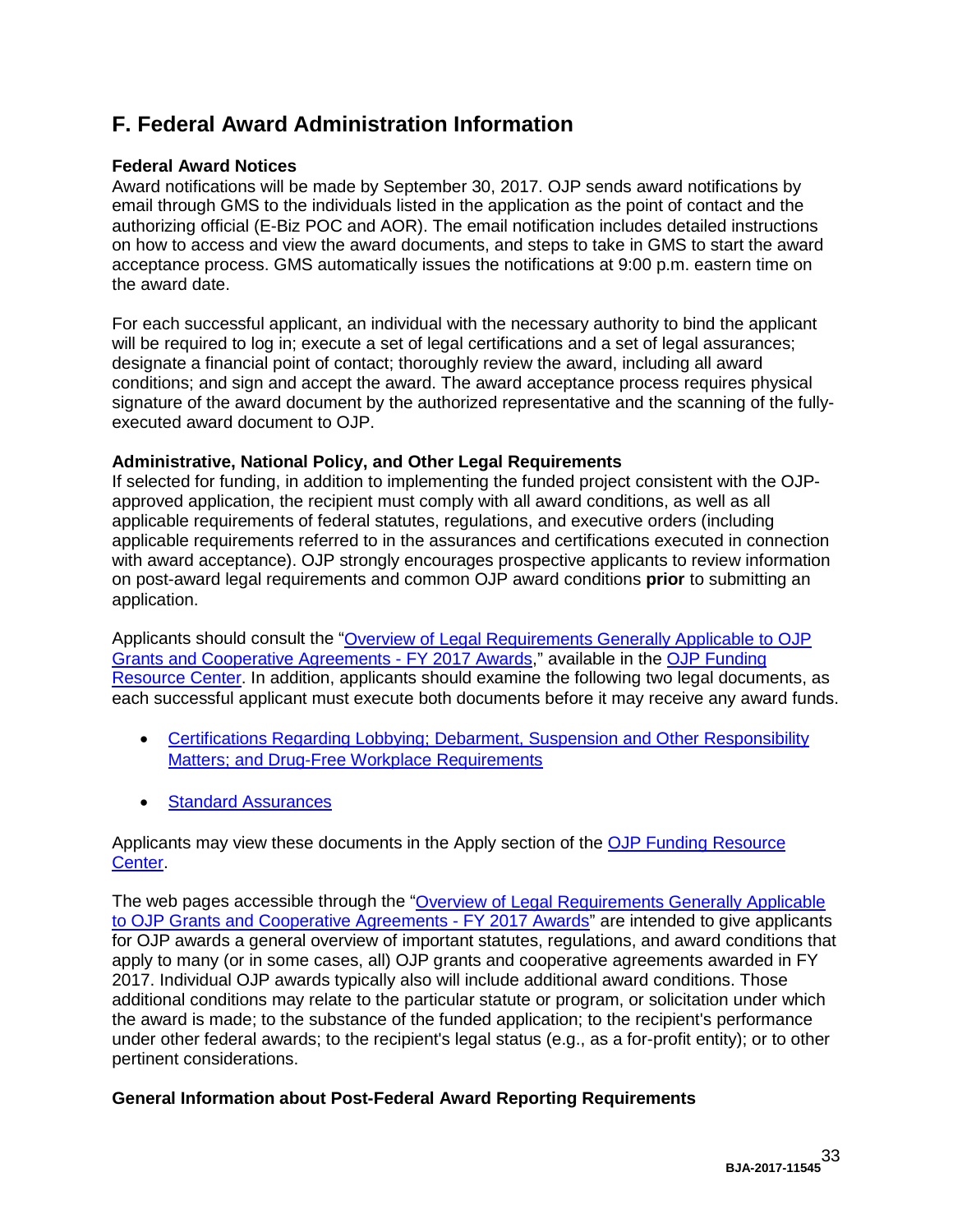In addition to the deliverables described in Section A. [Program Description,](#page-3-0) any recipient of an award under this solicitation will be required to submit the following reports and data.

Required reports. Recipients typically must submit quarterly financial reports, semi-annual progress reports, final financial and progress reports, and, if applicable, an annual audit report in accordance with the Part 200 Uniform Requirements or specific award conditions. Future awards and fund drawdowns may be withheld if reports are delinquent. (In appropriate cases, OJP may require additional reports.)

Awards that exceed \$500,000 will include an additional condition that, under specific circumstances, will require the recipient to report (to FAPIIS) information on civil, criminal, and administrative proceedings connected with (or connected to the performance of) either the OJP award or any other grant, cooperative agreement, or procurement contract from the federal government. Additional information on this reporting requirement appears in the text of the award condition posted on the OJP web site at [http://ojp.gov/funding/FAPIIS.htm.](http://ojp.gov/funding/FAPIIS.htm)

Data on performance measures. In addition to required reports, an award recipient also must provide data that measure the results of the work done under the award. To demonstrate program progress and success, as well as to assist DOJ in fulfilling its responsibilities under the Government Performance and Results Act of 1993 (GPRA), Public Law 103-62, and the GPRA Modernization Act of 2010, Public Law 111–352, OJP will require any recipient, post award, to provide the data listed as "Data Recipient Provides" in the performance measures table in [Section D. Application and Submission Information,](#page-13-0) under "Program Narrative," so that OJP can calculate values for this solicitation's performance measures.

#### **Notice of Post-Award FFATA Reporting Requirement**

Please note also that applicants should anticipate that no subaward of an award made under this solicitation may be made to a subrecipient (other than an individual) unless the potential subrecipient acquires and provides a DUNS number.

## <span id="page-33-0"></span>**G. Federal Awarding Agency Contact(s)**

For OJP Contact(s), see the title page.

For contact information for Grants.gov, see the title page.

## <span id="page-33-1"></span>**H. Other Information**

#### <span id="page-33-2"></span>**Freedom of Information Act and Privacy Act (5 U.S.C. 552 and 5 U.S.C. 552a)**

All applications submitted to OJP (including all attachments to applications) are subject to the federal Freedom of Information Act (FOIA) and to the Privacy Act. By law, DOJ may withhold information that is responsive to a request pursuant to FOIA if DOJ determines that the responsive information either is protected under the Privacy Act or falls within the scope of one of nine statutory exemptions under FOIA. DOJ cannot agree in advance of a request pursuant to FOIA not to release some or all portions of an application.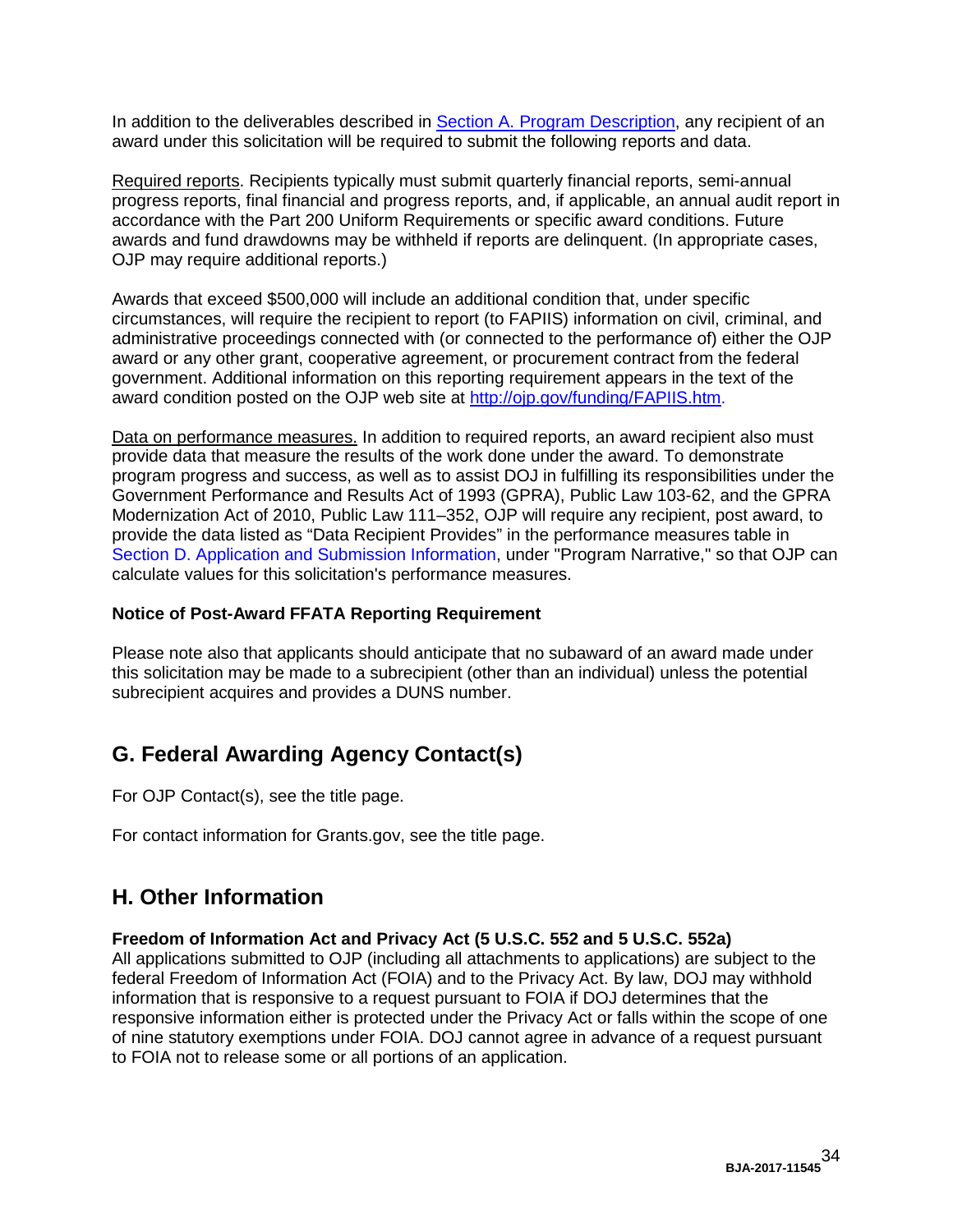In its review of records that are responsive to a FOIA request, OJP will withhold information in those records that plainly falls within the scope of the Privacy Act or one of the statutory exemptions under FOIA. (Some examples include certain types of information in budgets, and names and contact information for project staff other than certain key personnel.) In appropriate circumstances, OJP will request the views of the applicant/recipient that submitted a responsive document.

For example, if OJP receives a request pursuant to FOIA for an application submitted by a nonprofit or for-profit organization or an institution of higher education, or for an application that involves research, OJP typically will contact the applicant/recipient that submitted the application and ask it to identify—quite precisely—any particular information in the application that applicant/recipient believes falls under a FOIA exemption, the specific exemption it believes applies, and why. After considering the submission by the applicant/recipient, OJP makes an independent assessment regarding withholding information. OJP generally follows a similar process for requests pursuant to FOIA for applications that may contain law-enforcement sensitive information.

#### <span id="page-34-0"></span>**Provide Feedback to OJP**

To assist OJP in improving its application and award processes, OJP encourages applicants to provide feedback on this solicitation, the application submission process, and/or the application review process. Provide feedback to [OJPSolicitationFeedback@usdoj.gov.](mailto:OJPSolicitationFeedback@usdoj.gov)

**IMPORTANT:** This email is for feedback and suggestions only. OJP does **not** reply from this mailbox to messages it receives in this mailbox. Any prospective applicant that has specific questions on any program or technical aspect of the solicitation **must** use the appropriate telephone number or email listed on the front of this document to obtain information. These contacts are provided to help ensure that prospective applicants can directly reach an individual who can address specific questions in a timely manner.

If you are interested in being a reviewer for other OJP grant applications, please email your resume to [ojppeerreview@lmsolas.com.](mailto:ojppeerreview@lmsolas.com) (Do not send your résumé to the OJP Solicitation Feedback email account.) **Note:** Neither you nor anyone else from your organization or entity can be a peer reviewer in a competition in which you or your organization/entity has submitted an application.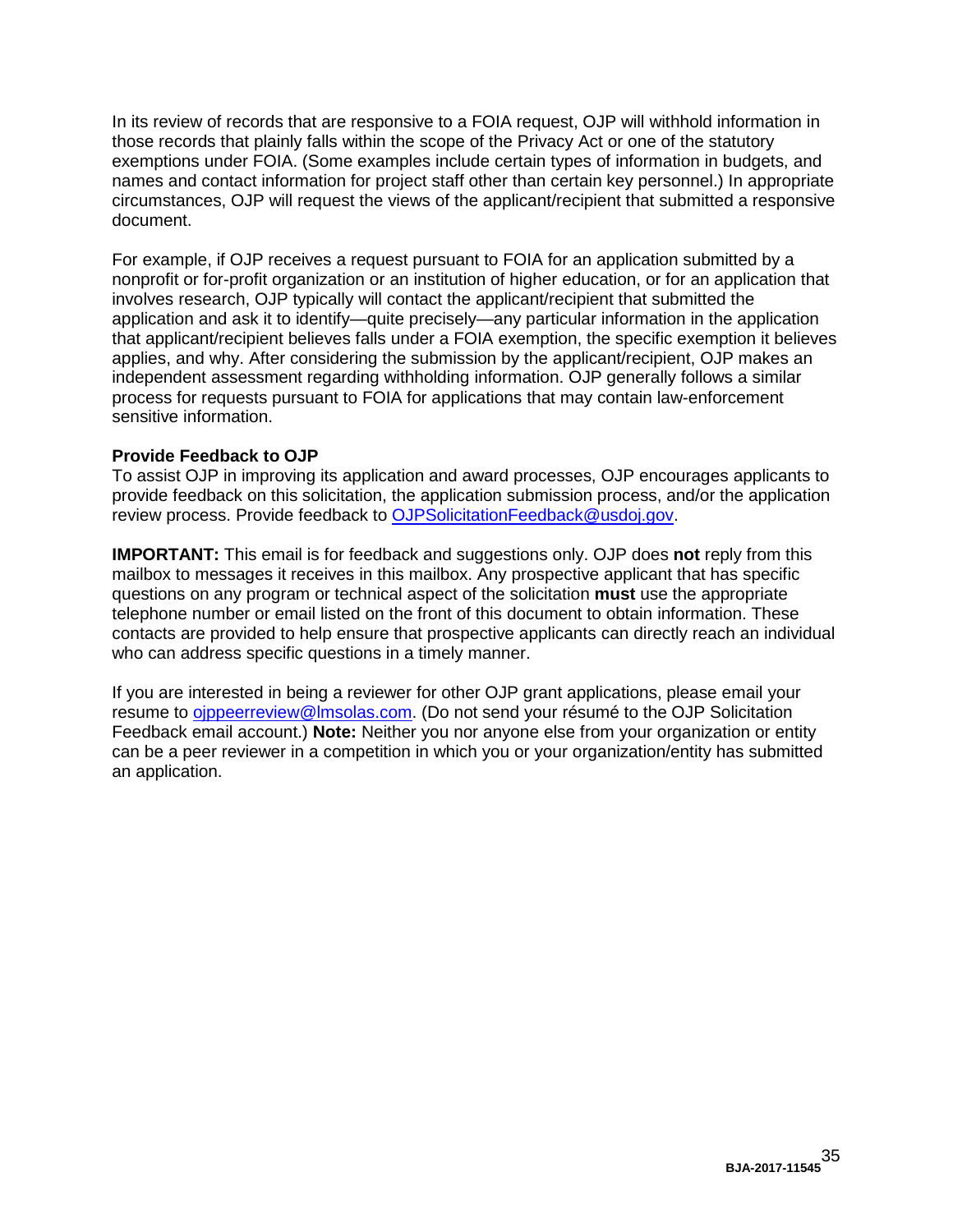#### **Application Checklist**

#### <span id="page-35-0"></span>**FY 2017 Smart Supervision: Reducing Prison Populations, Saving Money, and Creating Safer Communities**

**This application checklist has been created as an aid in developing an application. Items marked with an asterisk (\*) below are the basic minimum requirements for applications. Applications that do not include these elements shall neither proceed to peer review nor receive further consideration by BJA.**

#### **What an Applicant Should Do:**

*Prior to Registering in Grants.gov:* \_\_\_\_\_ Acquire a DUNS Number (see page 26) Acquire or renew registration with SAM (see page 26) *To Register with Grants.gov*: Acquire AOR and Grants.gov username/password (see page 27) Acquire AOR confirmation from the E-Biz POC (see page 27) *To Find Funding Opportunity:* Search for the Funding Opportunity on Grants.gov (see page 27) Download Funding Opportunity and Application Package (see page 27) Sign up for Grants.gov email [notifications](http://www.grants.gov/web/grants/manage-subscriptions.html) (optional) (see page 25) Read [Important Notice: Applying for Grants in Grants.gov](http://ojp.gov/funding/Apply/Grants-govInfo.htm) *\_\_\_\_\_* Read OJP policy and guidance on conference approval, planning, and reporting available at [ojp.gov/financialguide/DOJ/PostawardRequirements/chapter3.10a.htm](http://ojp.gov/financialguide/DOJ/PostawardRequirements/chapter3.10a.htm) *After Application Submission*, *Receive Grants.gov Email Notifications That:* \_\_\_\_\_ (1) application has been received,

\_\_\_\_\_ (2) application has either been successfully validated or rejected with errors

(see page 27) *If No Grants.gov Receipt, and Validation or Error Notifications are Received:*

contact BJA regarding experiencing technical difficulties (see page 28)

#### **Overview of Post-Award Legal Requirements**:

Review the "Overview of Legal Requirements Generally Applicable to OJP Grants and [Cooperative Agreements -](http://ojp.gov/funding/Explore/SolicitationRequirements/index.htm) FY 2017 Awards" in the OJP Funding Resource Center.

#### **Scope Requirement:**

The federal amount requested is within the allowable limit(s) of \$750,000.

#### **Eligibility Requirement:**

Lead applicant is a state, unit of local government, or a federally recognized Indian tribal government (as determined by the Secretary of the Interior)

(see page 13)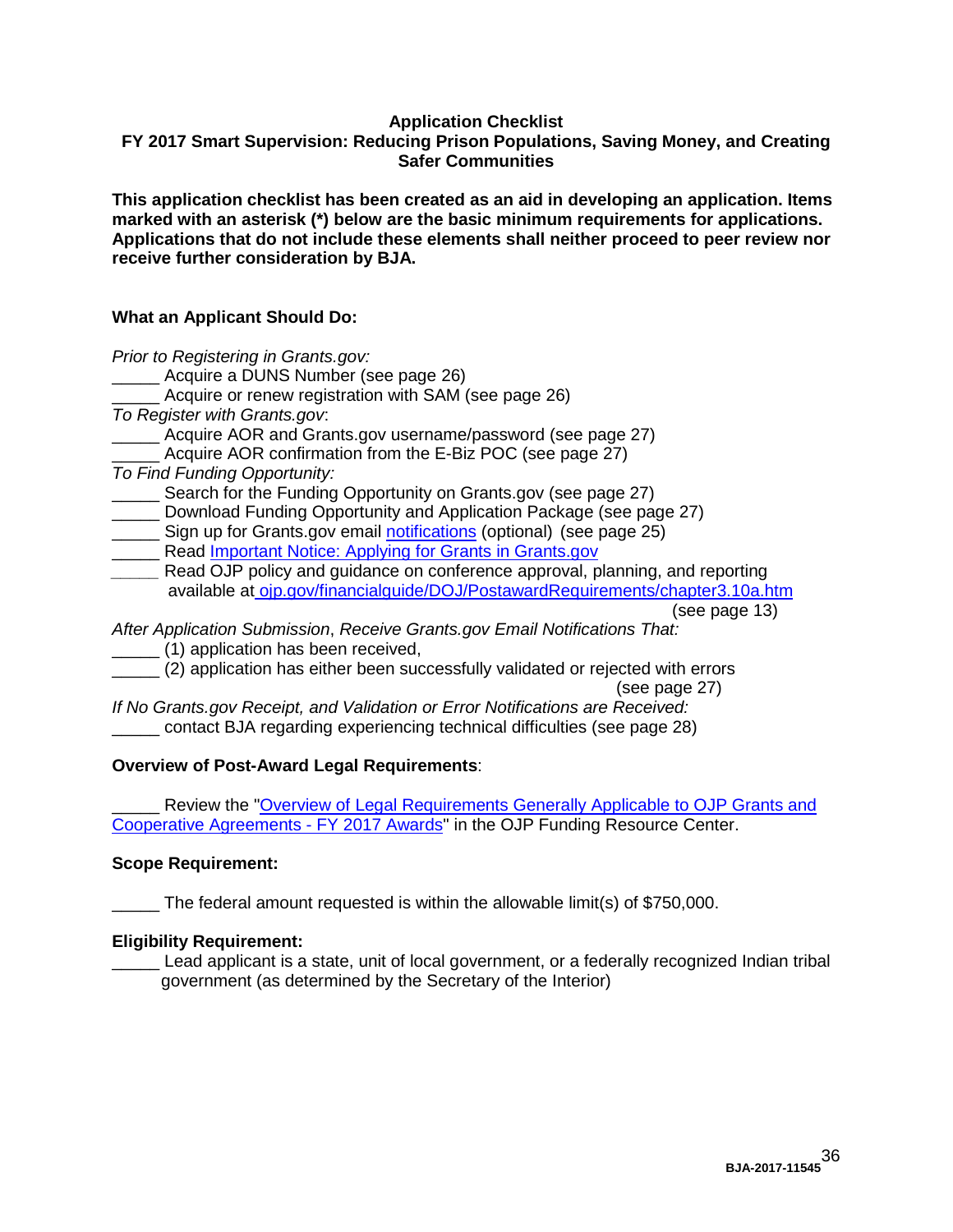#### **What an Application Should Include:**

- Application for Federal Assistance (SF-424) (see page 14)
- \_ \*Project Abstract (see page 15)
- **The state of the state of the state of the state of the state of the state of the state of the state of the state of the state of the state of the state of the state of the state of the state of the state of the state of**
- \_\_\_\_\_ \*Budget Detail Worksheet (see page 17*)*
- \_ \*Budget Narrative (see page 18)
- \_\_\_\_\_ Indirect Cost Rate Agreement (if applicable) (see page 20*)*
- Tribal Authorizing Resolution (if applicable) (see page 20)
- Financial Management and System of Internal Controls Questionnaire (see page 21) \_\_\_\_\_ Additional Attachments
	- \_\*Letter from Community Supervision Agency Executive (see page 21)
	- \_\_\_\_\_ Letter from Lead Agency (if applicable) (see page 22)
	- Letter from Research Partner (see page 22)
	- \_\_\_\_\_ \*Assurance to Collect and Submit Recidivism Indicator Data (see page 22)
	- \_\_\_\_\_ Project Timeline (see page 22)
	- \_\_\_\_\_ Position Descriptions (see page 22)
	- Other Letters of Support (see page 22)
	- Applicant Disclosure of Pending Applications (see page 22)
		- Research and Evaluation Independence and Integrity (see page 23)
	- Request and Justification for Employee Compensation Waiver (if applicable) (see page
	- 12)